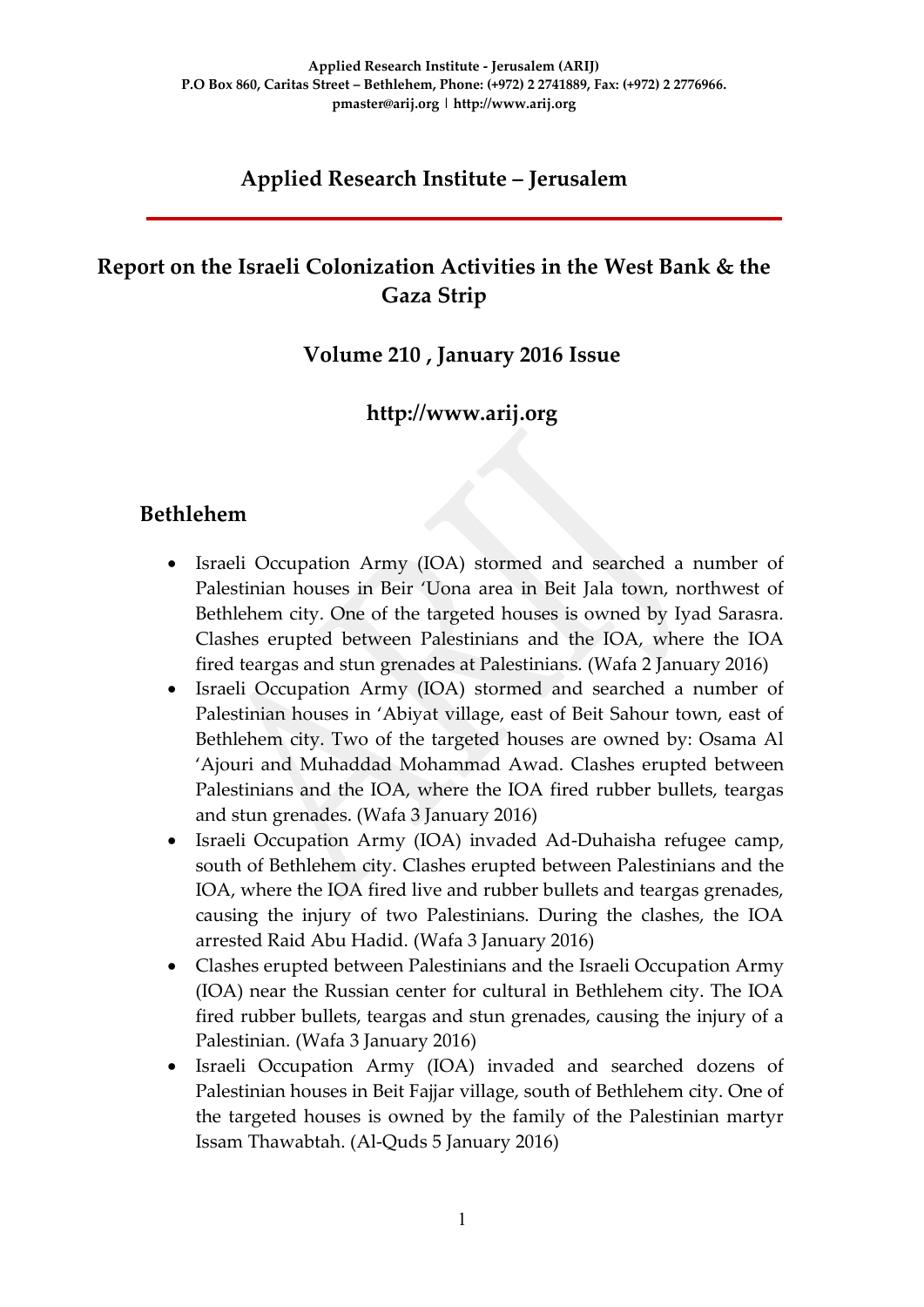- Israeli Occupation Army (IOA) shoot and killed three Palestinian while they were near Gush Etzion junction, south of Bethlehem city. The martyrs were identified as: Ahmed Salem Abed Al Majed Kawazbah (19 years), Ala Abed Mohammad Kawazbah (19 years) and Muhannad Kawazbah (18 years). (Maannews 7 January 2016)
- Israeli Occupation Army (IOA) demolished a part of the front entrance of a Palestinian park in Ayda refugee camp, north of Bethlehem city. (Orient FM 8 January 2016)
- Clashes erupted between Palestinians and the Israeli Occupation Army (IOA) at the eastern entrance of Ayda refugee camp, north of Bethlehem city. The IOA fired rubber bullets, teargas and stun grenades, causing dozens of Palestinians and the injury of a Palestinian. (Orient FM 8 January 2016)
- Israeli Occupation Army (IOA) stormed a Palestinian restaurant in Beit Jala town, west of Bethlehem city and confiscated the security cameras. (Al-Quds 8 January 2016)
- Israeli Occupation Army (IOA) razed 2.5 dunums of Palestinian land in Tuqu village, southeast of Bethlehem city to erect a military tower at the entrance of the town. The targeted lands are owned by Issa Al Faroukh and Jaradat family. (Pal Info 10 January 2016)
- Clashes erupted between Palestinians and the Israeli Occupation Army (IOA) at the western entrance of Tuqu village, southeast of Bethlehem city. The IOA fired live bullets and teargas grenades, causing dozens of suffocation cases and the injury of a 19 years of Palestinian. (Al-Quds 10 January 2016)
- Israeli Occupation Army (IOA) stormed and searched Kindo gas station in Bethlehem city, destroyed its consists and seized the security cameras. (RB2000 10 January 2016)
- Srour Ahmed Ibrahim Abu Srour (21 years) from Ayda refugee camp, north of Bethlehem was killed during clashes that erupted between Palestinians and the Israeli Occupation Army (IOA), after they stormed Beit Jala town, west of Bethlehem city and stationed at As Sahel area. Clashes erupted between Palestinians and the IOA, where the IOA used live bullets to attack Palestinians. (Maannews & Al-Quds 12 January 2016)
- At the midnight, clashes erupted between Palestinians and the Israeli Occupation Army (IOA) in Ayda refugee camp, north of Bethlehem city. The IOA fired teargas grenades and metal bullets, causing the injury of a Palestinian. (Al-Quds 11 January 2016)
- At the midnight, clashes erupted between Palestinians and the Israeli Occupation Army (IOA) near Ad-Duhaisha refugee camp, south of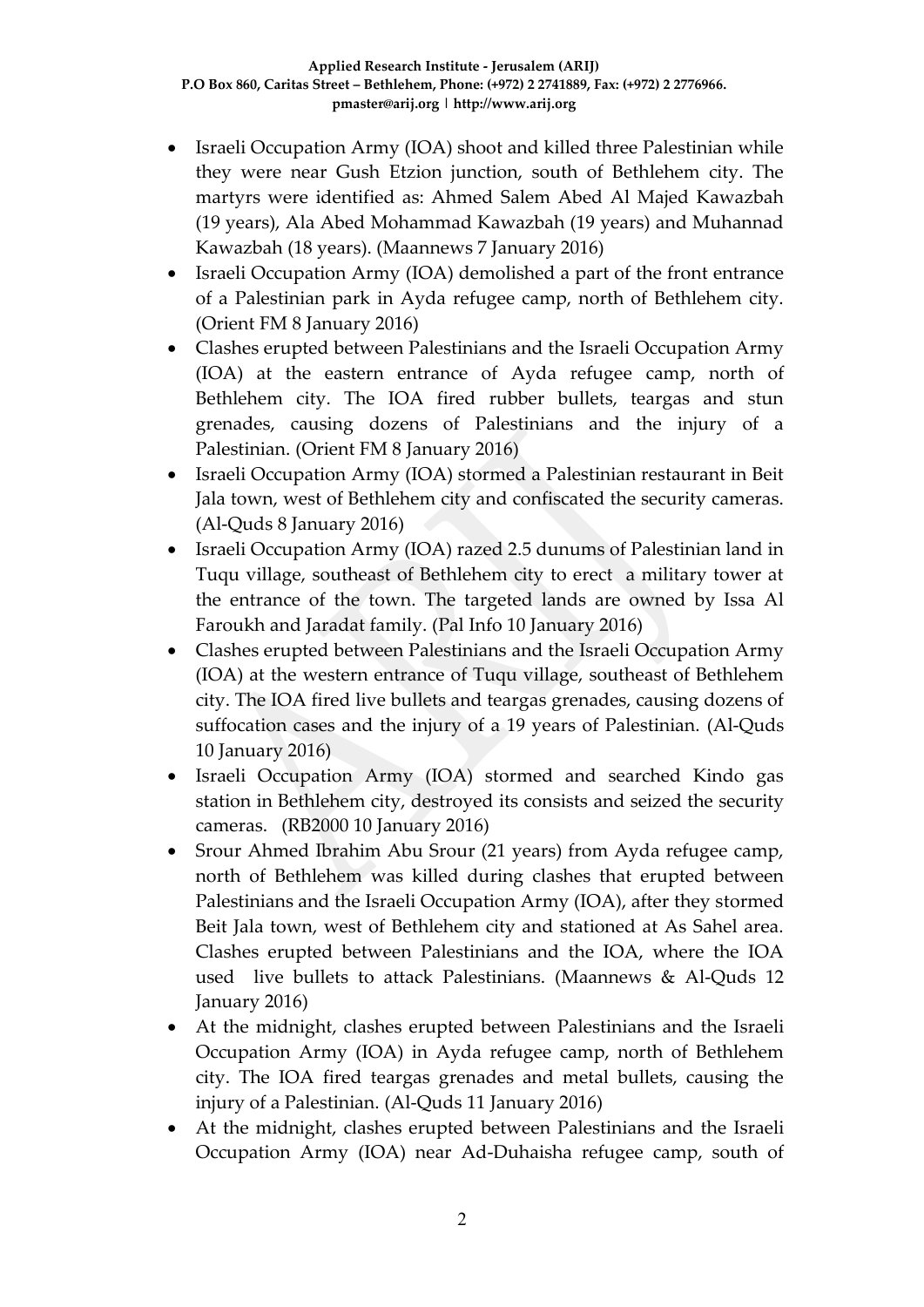Bethlehem city. During the clashes, the IOA arrested Jubrail Al Kawazbah (20 years) (Al-Quds 12 January 2016)

- Clashes erupted between Palestinians and the Israeli Occupation Army (IOA) in Al Khader village, southwest of Bethlehem city. The IOA fired teargas grenades at Palestinians and houses, causing dozens of suffocation cases. (RB2000 12 January 2016)
- Israeli Occupation Army (IOA) stormed and searched areas in Al Ubidiya town, east of Bethlehem city. (RB2000 12 January 2016)
- Israeli Occupation Army (IOA) erected a military checkpoint at Qaber Hilwa area, east of Beit Sahour town, east of Bethlehem city. (RB2000 12 January 2016)
- Israeli Civil Administrative surveyed a road in Jabal Al Furdies area, east of Bethlehem city. (RB2000 13 January 2016)
- Clashes erupted between Palestinians and the Israeli Occupation Army (IOA) at the northern entrance of Bethlehem city. The IOA fired teargas and stun grenades, live and rubber bullets, causing the injury of 10 Palestinians and dozens of suffocation cases. (PNN & Maannews 13 January 2016)
- **High Court Rejects Nahla Landowners' Petition Removes Legal Obstacle to Establish a Settlement in E2.** Last week the High Court rejected a petition submitted by landowners of the village of Nahla, located south of Bethlehem, and approved the declaration of 1,341 of their lands as state land. This petition was the last legal obstacle that stood in the way of the government's plan to establish a new settlement with thousands of housing units east of the separation barrier in Givat Eitam. The plan, known as "E2," has disastrous consequences on the two state solution as it blocs Bethlehem from the south and cuts the southern part of the West Bank in half, quite similarly to the plan known as E1. Today, Peace Now submitted a petition to the high court, demanding to be notified regarding the intention to allocate the land to the settlers, in order to be able to then petition against it and try to prevent the establishment of this new settlement. This petition, together with another petition demanding the transparency of land allocations, are an effort to change the current method of land allocation, which is done without any publication and does not allow for any public debate or legal objections. Needless to say, through this method 98.7% of the lands that were allocated in area C, were allocated to Israeli settlers, while less than 1.3% were allocated for Palestinian purposes. Peace Now: "Although the High Court approved the land grab, the decision of the use of the land is in the government's hands. The government can now choose to allocate the land for settlers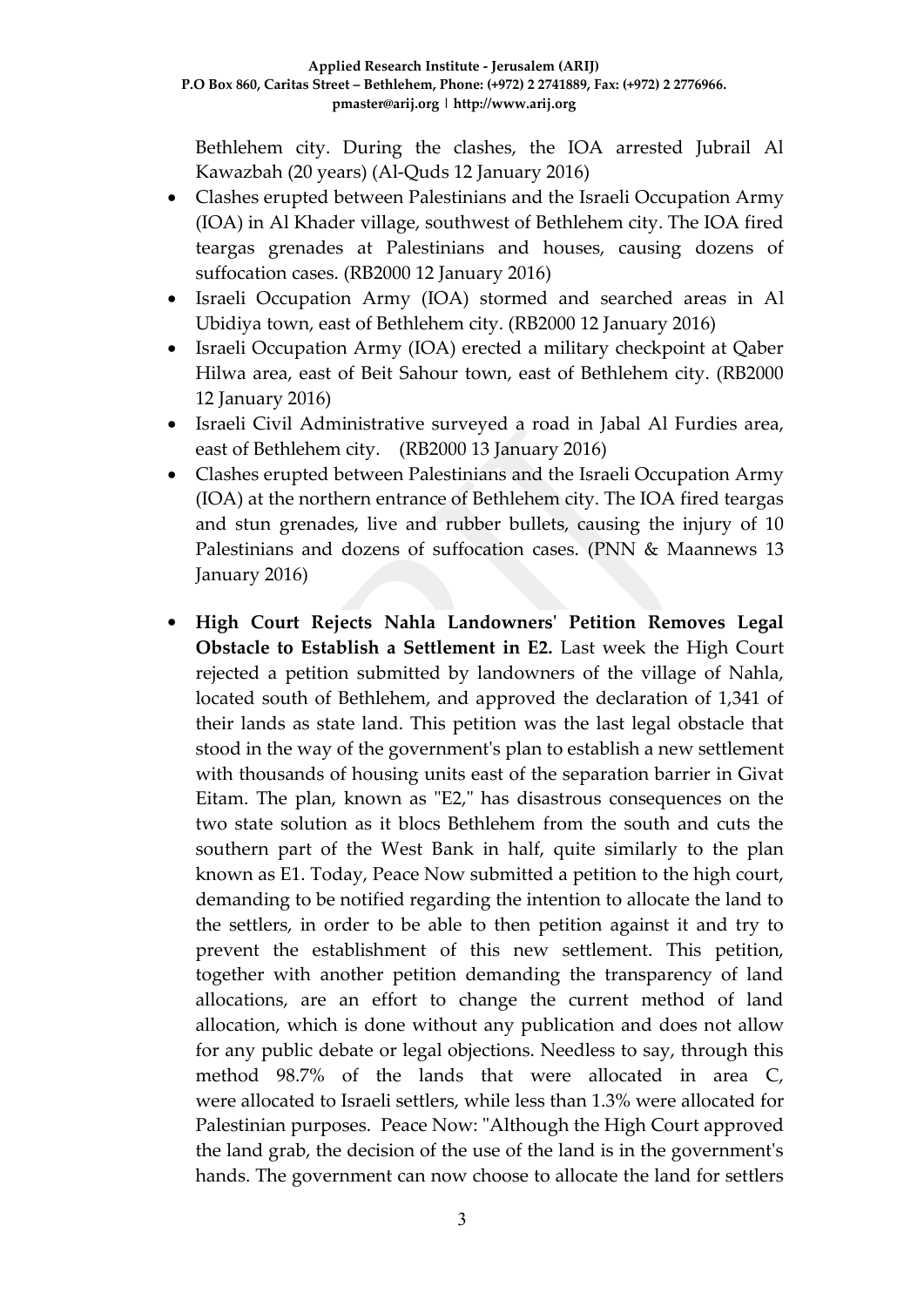and build a settlement that might bury the two state solution, but it can also choose not to do so while seeing the Israeli interest as superior to settler pressure and demands. Instead of continuing its record of deepening the occupation creating a one state reality, we urge the government to stop this dangerous development by deciding not to allocate the land to settlers." **Background:** In 2004 the Head of the Government Property in the Civil Administration declared 1,341 dunams in the area of Nahla, south of Bethlehem, as state land. Palestinian land owners appealed this declaration at the Military Appeals Committee and after their appeal was rejected they petitioned to the High Court. On September 7, 2015 [the High Court made an](http://peacenow.org.il/eng/NahlaRuling070914)  [interim decision](http://peacenow.org.il/eng/NahlaRuling070914) in which it rejected the majority of the petitioners' arguments but in one matter (the question of plots in which partial cultivation had taken place) it recommended to go back to the Military Appeals Committee. As a result, an additional hearing took place and the petitioners were requested to deliver a detailed map of the plots in question. In last week's verdict the High Court stated that since the maps submitted were unsatisfactory, there is no reason to go back to the Appeals Committee. Thus, the entire 1,341 dunams are now considered state land. [\(Peace Now](http://peacenow.org.il/eng/E2_Verdict) 14 January 2016)

- Clashes erupted between Palestinians and the Israeli Occupation Army (IOA) at the northern entrance of Bethlehem city. The IOA fired rubber and live bullets and teargas grenades, causing dozens of suffocation cases. (Al-Quds 15 January 2016)
- Clashes erupted between Palestinians and the Israeli Occupation Army (IOA) in Ayda refugee camp, north of Bethlehem city. The IOA fired teargas grenades at Palestinians and their houses, causing dozens of suffocation cases. (Al Quds 15 January 2016)
- Clashes erupted between Palestinians and the Israeli Occupation Army (IOA) near Um Rukba area in Al Khader village, northwest of Bethlehem city. The IOA occupied the roofs of the nearby houses and fired teargas grenades and rubber bullets at Palestinians and houses, causing dozens of suffocation cases, and the injury of Abdalla Salah (28 years). During the operation, the IOA invaded and searched a house owed by Hussen Ali Salah. (Al-Quds 15 January 2016)
- Clashes erupted between Palestinians and the Israeli Occupation Army (IOA) at the western entrance of Beit Fajjar village, south of Bethlehem city. The IOA fired rubber bullets and teargas grenades, causing dozens of suffocation cases and the injury of three Palestinians. (Al-Quds 15 January 2016)
- Clashes erupted between Palestinians and the Israeli Occupation Army (IOA) in Tuqu village, southeast of Bethlehem city. The IOA fired live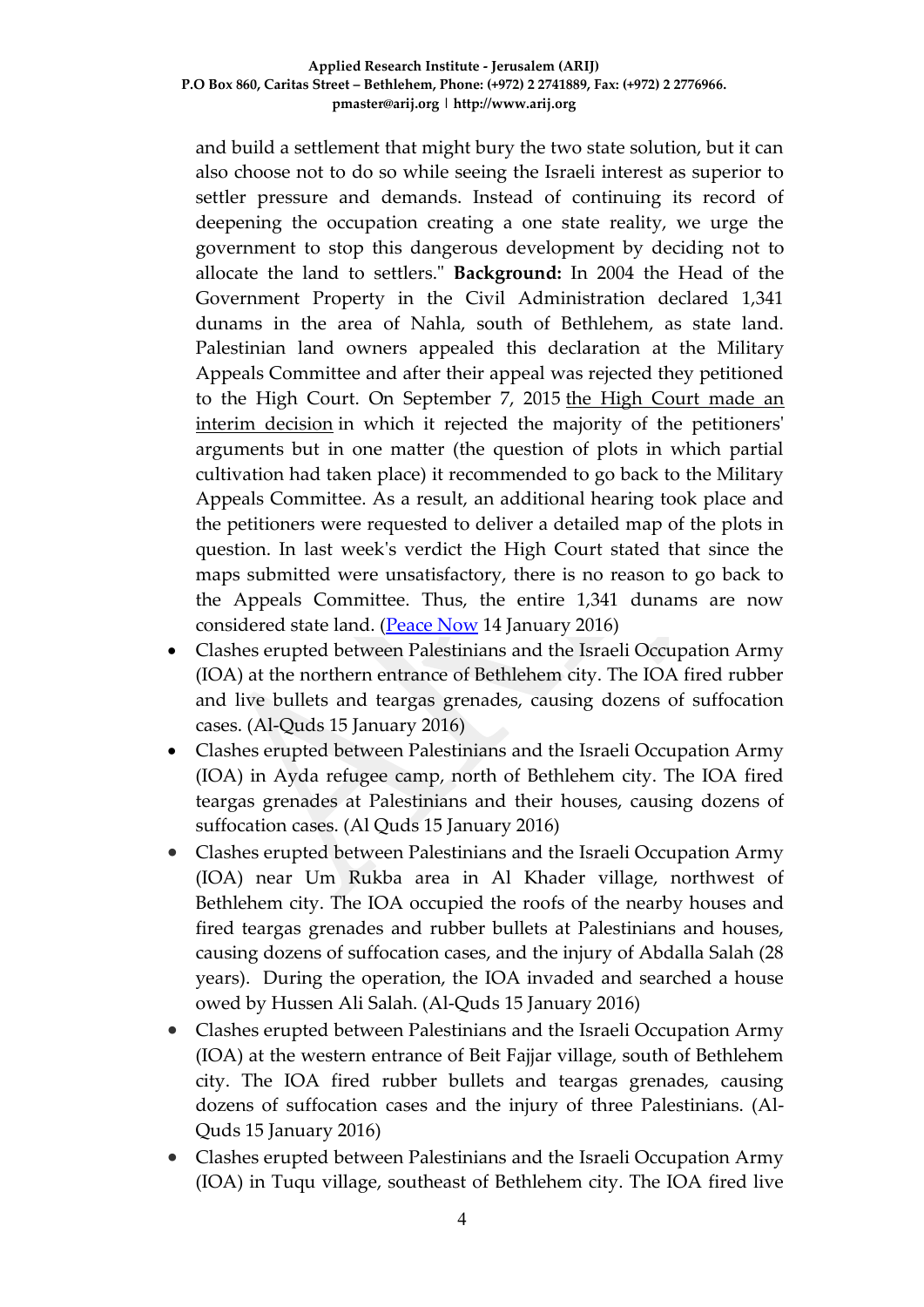bullets and teargas grenades, causing dozens of suffocation cases and the injury of a Palestinian. (Al-Quds 15 January 2016)

- Israeli Occupation Army (IOA) stormed Al Khader village, southwest of Bethlehem city. Clashes erupted between Palestinians and the IOA, where the IOA fired teargas and stun grenades at Palestinians and houses, causing dozens of suffocation cases. (Al-Quds & RB2000 17 January 2016)
- An Israeli settler shoot and seriously injured a Palestinian while he was near Tekoa settlement, southeast of Bethlehem city. (Wafa 18 January 2016)
- Israeli Occupation Army (IOA) stormed Nahhalin village, west of Bethlehem city. clashes erupted between Palestinians and the IOA, where the IOA fired teargas grenades and rubber bullets, causing dozens of suffocation cases. (Al-Quds 19 January 2016)
- Israeli Occupation Army (IOA) raided and toured in several neighborhoods and area in Husan and Beit Fajjar villages in Bethlehem governorate. (Al-Quds 19 January 2016)
- Israeli Occupation Army (IOA) erected a military checkpoint near Al Fureidis village, southeast of Bethlehem city. (Al-Quds 19 January 2016)
- Israeli Occupation Army (IOA) closed with earth mound the entrance of Janata village, southeast of Bethlehem city. (Wafa 19 January 2016)
- Israeli Occupation Army (IOA) invaded and searched a Palestinian house in Hindaza village, southeast of Bethlehem city, and took photos for the house. The targeted house is owned by Mohammad Kamal Sha'lan. (Orient FM 20 January 2016)
- Israeli Occupation Army (IOA) closed all the entrances of Al Jab'a village, southwest of Bethlehem city, and prevented Palestinians from entering or leaving the village. (NBPRS 20 January 2016)
- Israeli Occupation Army (IOA) closed Masjah road, which link between Palestinian villages in the eastern part of Bethlehem governorate. (Al-Quds 20 January 2016)
- Israeli Occupation Army (IOA) stormed Ad-Duheisha refugee camp, south of Bethlehem city. Clashes erupted between Palestinians and the IOA, where the IOA fired live bullets, teargas and stun grenades, causing 6 suffocation cases and the injury of two Palestinians. During the operation, the IOA arrested two Palestinians, identified as: Anas Azzat Abu daya (24 years) and Mufte Al Masri (23 years). (RB2000 21 January 2016)
- Clashes erupted between Palestinians and the Israeli Occupation Army (IOA) at the northern entrance of Bethlehem city. The IOA fired live and rubber bullets, and teargas grenades causing dozens of suffocation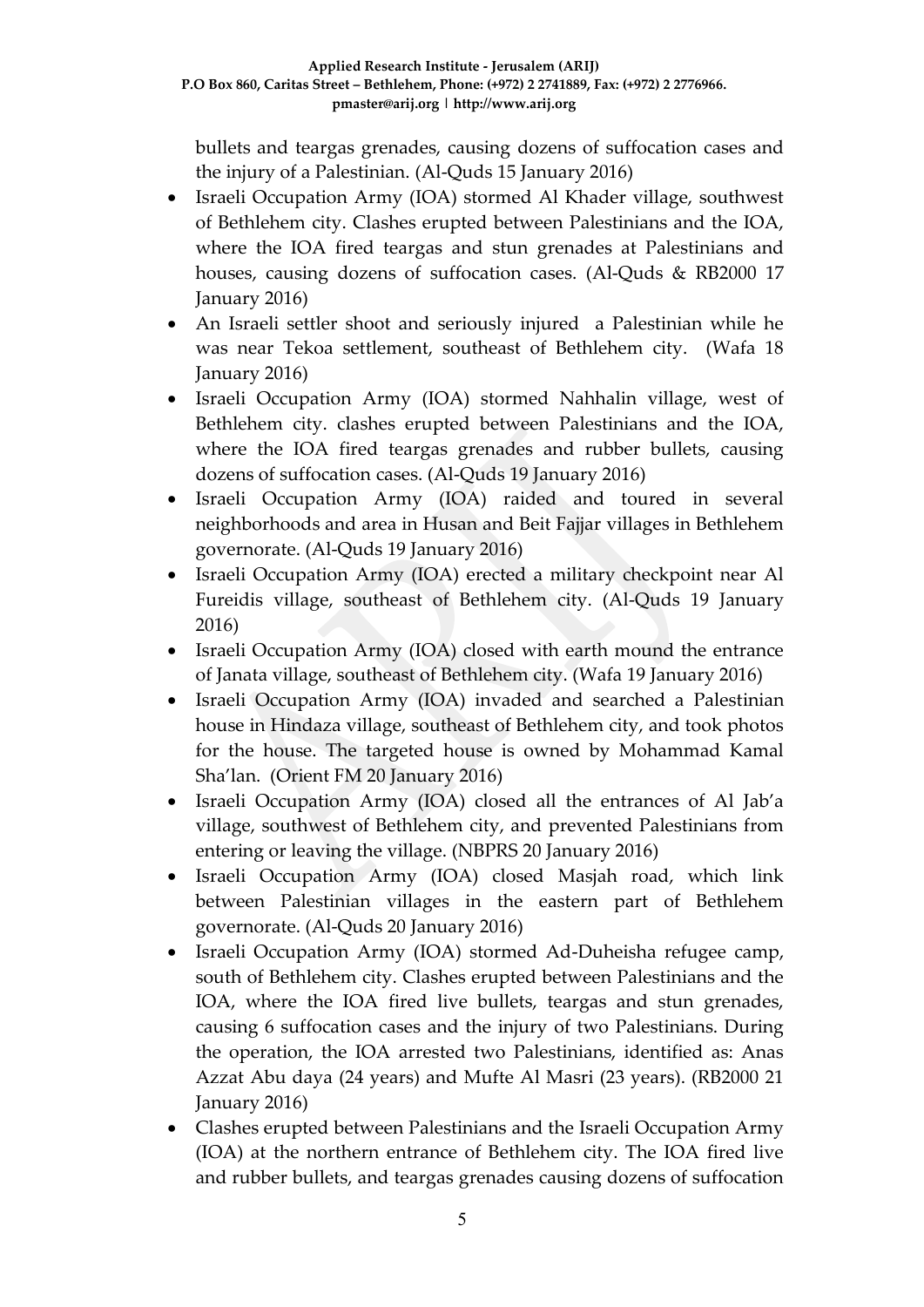cases. During the clashes, undercover Israeli Army kidnapped three Palestinians after assaulting them. (Al-Quds 22 January 2016)

- The Israeli Civil Administration submitted a building scheme in Al Quds Daily Newspaper for Public Review**<sup>1</sup>** . The Regional Plan No. (09/58/1616), Mandate scheme RJ/S/ירש , parts of basin number 2, piece number 97, which is a part of At Ta'amra area in Bethlehem governorate. The plan change the status of land from agricultural area to future residential and roads areas. (Al-Quds 22 January 2013)
- Three Palestinians were injured and dozens suffered gas inhalation during clashes that erupted between Palestinians and the Israeli Occupation Army (IOA) at the northern entrance of Bethlehem city. The IOA used rubber bullets and teargas grenades to attack Palestinians. (Wafa 29 January 2016)
- Clashes erupted between Palestinians and the Israeli Occupation Army (IOA) in Um Rukba area in Al Khader village, southwest of Bethlehem city. The IOA fired metal bullets and teargas grenades, causing dozens of suffocation cases and the injury of a Palestinian. (Wafa 29 January 2016)
- Israeli Occupation Army (IOA) invaded and searched a Palestinian store and a house in Beit Sahour town, east of Bethlehem city, and questioned the residents. The targeted house is owned by Fawzi Jum'a Jabaren. (RB2000 31 January 2016)
- A Palestinian was injured and dozens suffered gas inhalation during clashes that erupted between Palestinians and the Israeli Occupation Army (IOA) at the western entrance of Tuqu village, southeast of Bethlehem city. The IOA used rubber bullets and teargas grenades to attack Palestinians. (Al-Quds 31 January 2016)
- Israeli Occupation Authorities issued an order to confiscate 5 dunums of Palestinian land at Al Hadaf water-spring in AL Walaja village, west of Bethlehem city. The Israeli Army erected a board in the area that warned the Palestinians from entering it. (PNN 31 January 2016)

# **Jenin**

 Israeli Occupation Army (IOA) stormed and searched a Palestinian house in Raba village, southeast of Jenin city, and took photos for the house. The targeted house is owned by the family of the Palestinian martyr; Hassan Ali Hassan Bazour (22 years). (Wafa 1 January 2016)

1

1 It is the last step before approving the building scheme, after which, building permits and tenders may be issued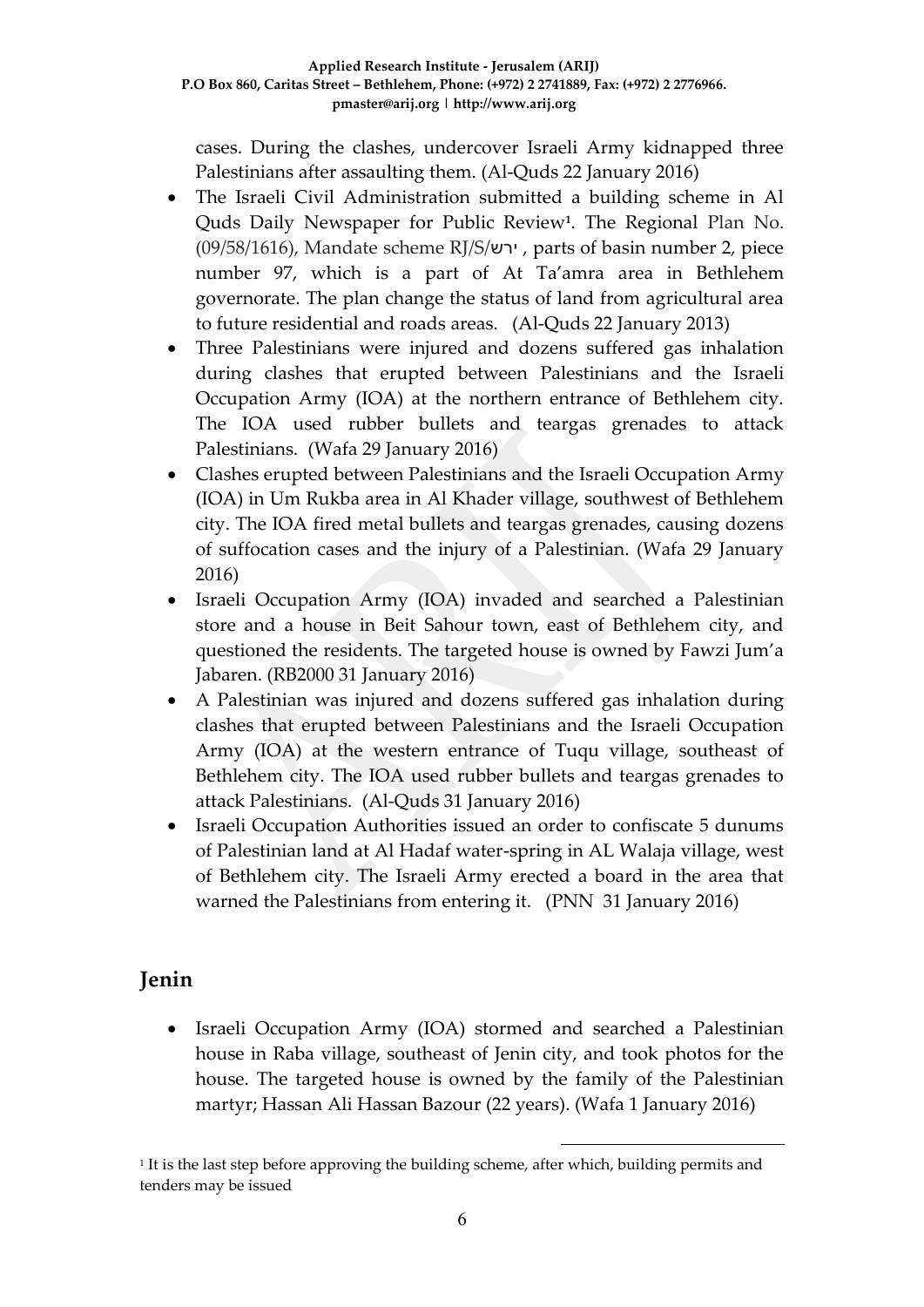- Israeli settlers living in Mevo Dotan settlement punctured the tires of a Palestinian vehicle near Yabad town, west of Jenin city, where the Israeli settlers forced the diver to stop and assaulted him. The targeted vehicle is owned by Khalid Abu Bakir. (NBPRS & RB2000 1 January 2016)
- Israeli Occupation Army (IOA) stormed 'Anin village, west of Jenin city and fired teargas grenades at Palestinians and houses, causing dozens of suffocation cases. During the operation, the IOA stormed and searched four Palestinian houses. The targeted houses are owned by: Mahmoud Yassen, Nimir Issa, Radi Khadour and Yazeid Issa. (Wafa 6 January 2016)
- Israel Occupation Army (IOA) handed out military orders to confiscate Palestinian land ( 5.280 dunums) in Yabad town, west of Jenin city. The targeted land located near the Israeli settlement of Mevo Dotan. According to the orders, the IOA declared the targeted lands as "closed military area". (Wafa 7 January 2016)
- Israeli Occupation Army (IOA) erected a military checkpoint at the entrance of Kafr Dan village in Jenin governorate. The IOA stopped and searched Palestinian vehicles and checked ID cards. (Wafa 8 January 2016)
- Israeli Occupation Army (IOA) carried out military training in Palestinian agricultural land in Yabad town, west of Jenin city. The IOA also, stormed Al Maloul neighborhood and fired stun grenades at houses. (NBPRS 10 January 2016)
- Israeli Occupation Army (IOA) shoot and injured Ahmed Nu'man Awad from Siris village in Jenin governorate, while he was near Kafr Qassem military checkpoint near Az-Zawiya village, west of Salfit city. (Maannews 10 January 2016)
- Israeli Occupation Army (IOA) erected fence around 300 dunums of Palestinian land in Yabad town, west of Jenin city, under the claim that the targeted land classified by the Israeli Authorities as "Closed military area". (NBPRS 10 January 2016)
- Israeli Occupation Army (IOA) shoot and injured Zied Maher Mohammad Al Ashqar from Seida village in Tulkarm governorate while he was crossing an Israeli checkpoint erected near Yabad town, west of Jenin city. (Wafa 11 January 2016)
- Israeli Occupation Army (IOA) stormed and searched dozens of Palestinian houses in Siria village, south of Jenin city. (Wafa 11 January 2015)
- Israeli Occupation Army (IOA) invaded and searched a Palestinian house in Al Judeida village, south of Jenin city. The targeted house is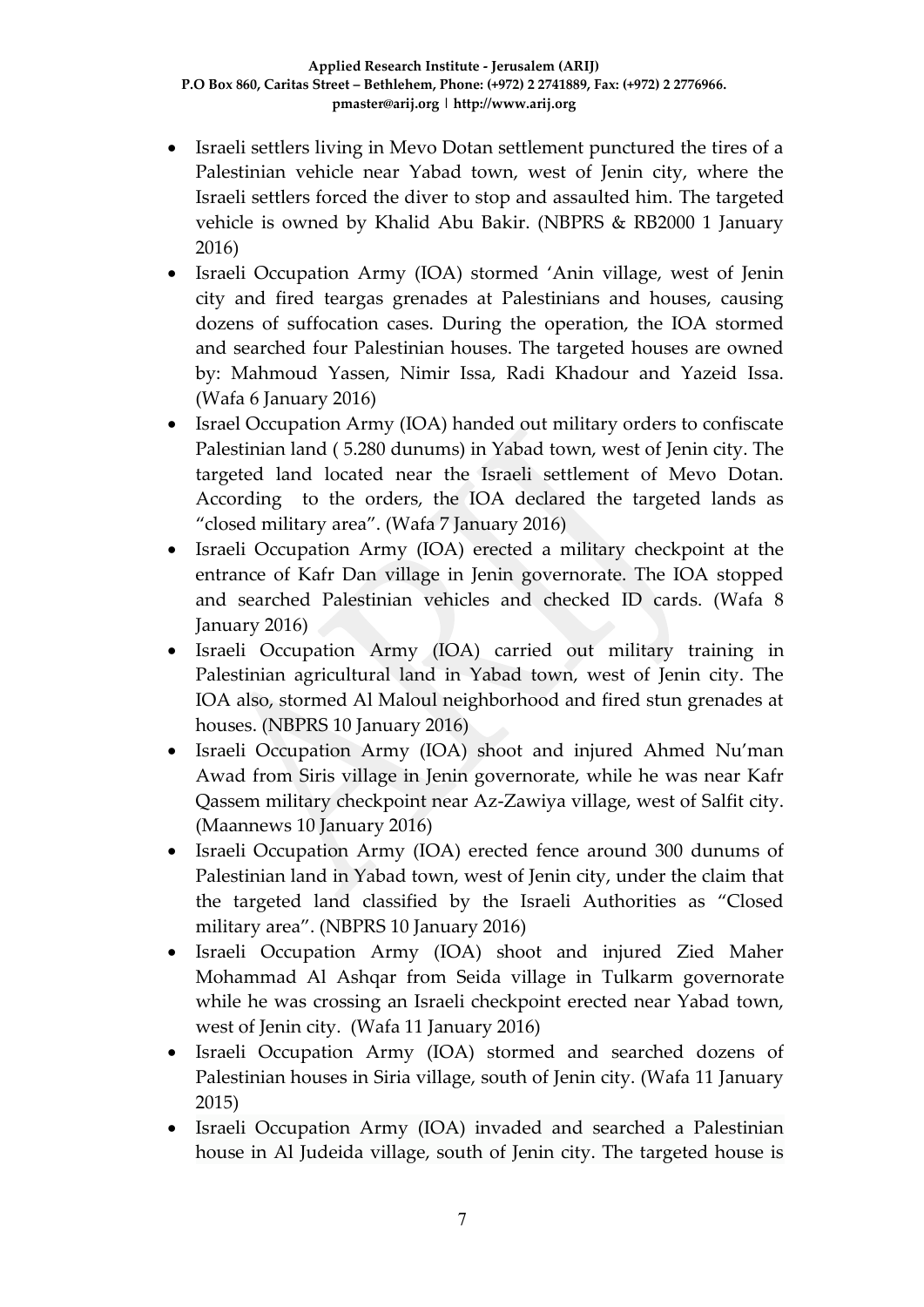owned by the family of the Palestinian martyr; Ali Mohammad Abu Mariaym (23 years). (Orient FM 11 January 2016)

- Israeli Occupation Army (IOA) razed land around Dotan military checkpoint at the entrance of Mevo Dotan settlement, south of Yabed town, west of Jenin city. (Al-Quds 12 January 2016)
- Israeli Occupation Army (IOA) stationed at the entrance of Az-Zababida village, south of Jenin city. (Al –Quds 13 January 2016)
- Israeli Occupation Army (IOA) stormed and searched several areas in Al 'Araqa village in Jenin governorate. (RB2000 15 January 2016)
- Israeli Occupation Army (IOA) erected a military checkpoint near Deir Abu Da'if village, east of Jenin city. The IOA stopped and searched Palestinian vehicles and checked ID cards. (Al-Quds 15 January 2016)
- Israeli Occupation Army (IOA) erected a military checkpoint near Kufeirit village, west of Jenin city. The IOA stopped and searched Palestinian vehicles, detained Palestinians and checked their ID cards. (ARN 17 January 2016)
- Israeli Occupation Army (IOA) stormed and searched a Palestinian house in Misliya village, south of Jenin city. The targeted house is owned by the family of the Palestinian martyr; Wissam Qasrawi. (Orient FM 18 January 2016)
- An Israeli settler living in Mevo Dotan settlement attacked with his vehicle a Palestinian family while they were traveling at the main road near Imreiha village, west of Jenin city. The Israeli settler hit with his vehicle the Palestinian vehicle, causing the injury of 7 family member were inside the vehicle. (Al-Quds 19 January 2016)
- Israeli Occupation Army (IOA) stormed AL Qabali neighborhood in Yabad town, west of Jenin city, and fired teargas grenades at Palestinians and their houses. (RB2000 22 January 2016)
- Israeli Occupation Army (IOA) occupied a Palestinian house in Yabad town, west of Jenin city, for the third days in a row. The targeted house is owed by Ayed Hassan Abu Bakir. Noted that the IOA stormed and searched the house and prevented the residents from leaving it. (Wafa 26 January 2016)
- Israeli Occupation Army (IOA) erected military checkpoints at Jaba, Arraba and Silat Ad Dhahr junctions. The IOA stopped and searched Palestinian vehicles and checked ID cards. (Wafa 26 January 2016)
- Clashes erupted between Palestinians and the Israeli Occupation Army (IOA) in Qabatiya village, south of Jenin city, after the IOA stormed the village. The IOA fired teargas grenades and rubber bullets. During the operation, the IOA arrested Mohammad Ziyad Alawnah and Yassar Ali Abu Ma'ala and summoned Mohammad Rasem Khazemiya to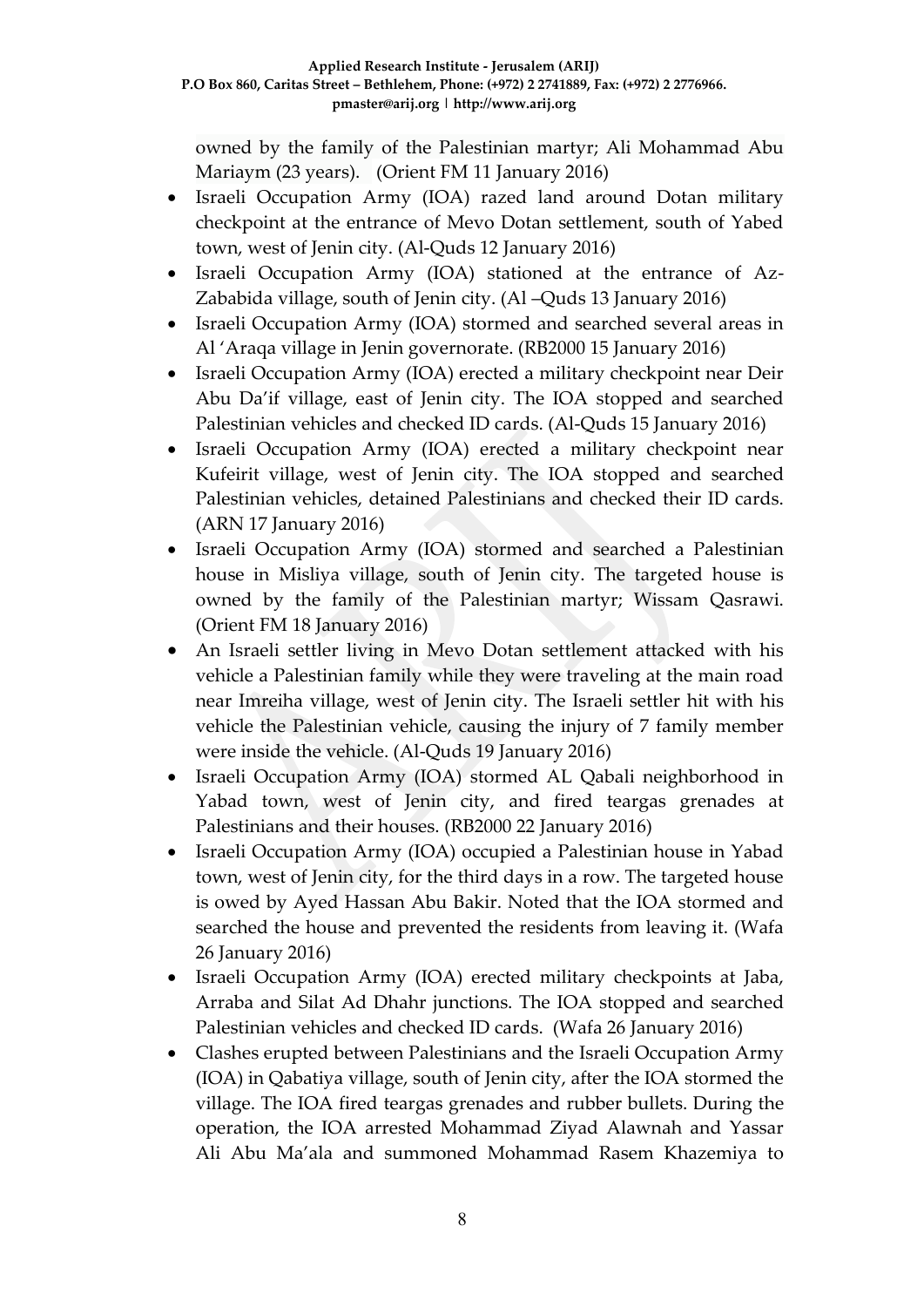interview the Israeli Intelligence Police in Salem military base, after storming their houses. (Safa 27 January 2016)

- Israeli Occupation Army (IOA) confiscated two Palestinian vehicles after raiding Barta'a Ash-Sharqiya village, west of Jenin city. (Wafa 29 January 2016)
- Israeli Occupation Army (IOA) invaded An-Nab'a area in Yabad town, west of Jenin city. Clashes erupted between Palestinians and the IOA, where the IOA fired teargas grenades, causing dozens of suffocation cases. During the operation, the IOA detained and assaulted four Palestinians. (Wafa 29 January 2016)
- Israeli settlers living in Mevo Dotan settlement cut a number of trees in 'Arraba village, southwest of Jenin city. The targeted trees are owned by Mohammad Khalil Al Abbas Mir'i. (Wafa 29 January 2016)
- Clashes erupted between Palestinians and the Israeli Occupation Army (IOA) in Jaba village, southwest of Jenin city. The IOA fired teargas grenades at Palestinians, causing dozens of suffocation cases. (Wafa 31 January 2016)

# **Jerusalem**

- Israeli settlers escorted by the Israeli Occupation Army (IOA) stormed Al Aqsa mosque in Jerusalem city and toured in its courtyard. Noted that the IOA still prevent about 60 Palestinian women (listed in the Israeli black list) from entering the mosque. (Wafa 3 January 2016)
- The head of Lahava organization (Jewish extremist organization) called the Israeli settlers to torch the churches in Jerusalem city during the Christmas time. And he added that the Christians are unwelcomed to be a part of "Israel". (Wafa 3 January 2016)
- Israeli settlers made about 6 gaps in the wall of a Palestinian house in Aqabet Al Khaldiya neighborhood in the old city of Jerusalem. The targeted house is owned by Sub Laban family. Noted that the IOA occupied the nearby house during the month of December 2015. (SilwanIC 3 January 2016)
- Israeli settlers escorted by the Israeli Occupation Army (IOA) stormed Al Aqsa mosque in Jerusalem city and toured in its courtyard. (Wafa 4 January 2016)
- Israeli Occupation Army (IOA) stormed two Palestinian houses in Jabal Al Mukabir town, south of Jerusalem city, and forced the residents to evacuate the houses, and destroyed the internal walls. The targeted houses are owned by the family of the two Palestinian martyrs; Baha Al Layan and Ala Abu Jamal. Noted that the IOA closed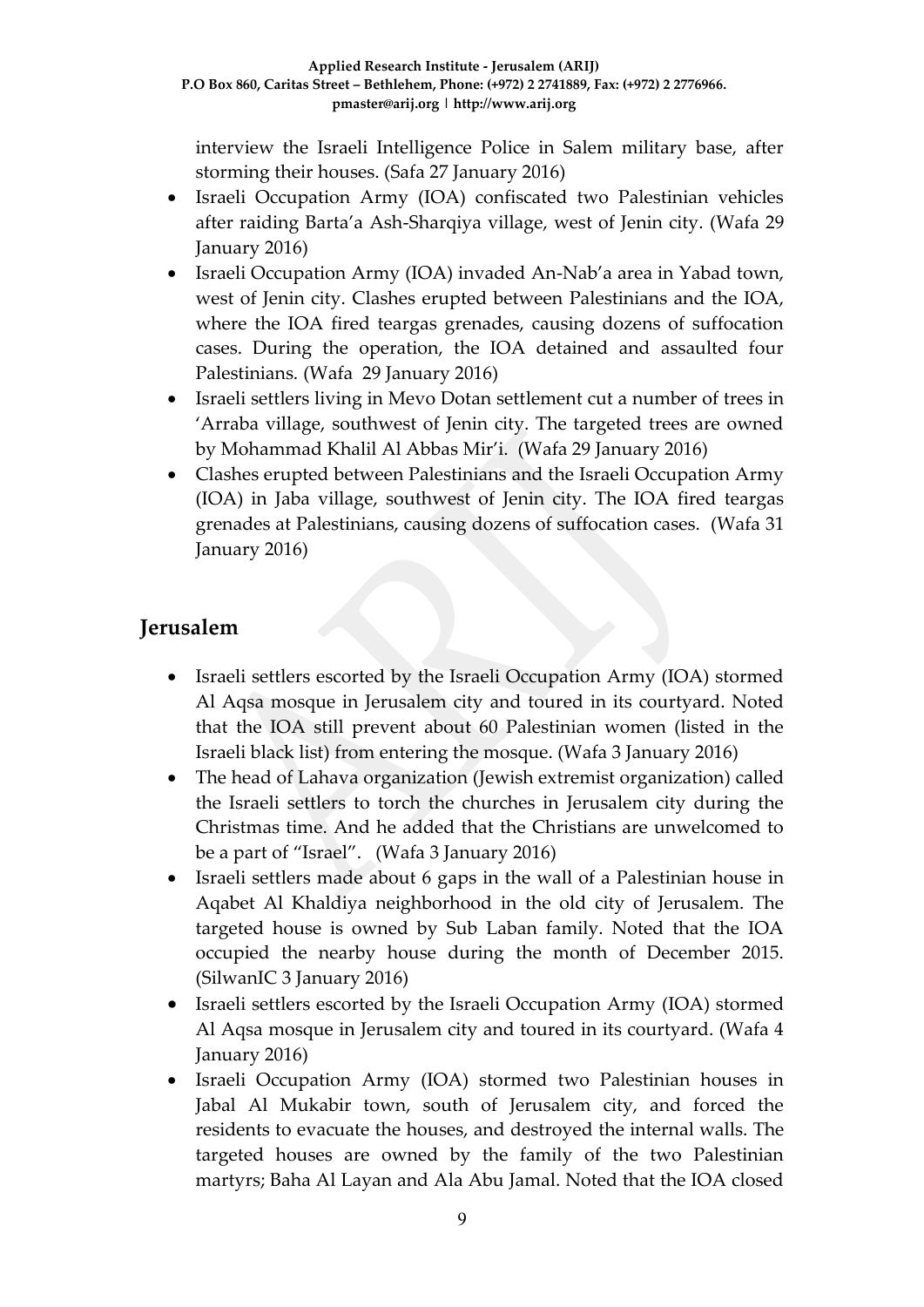with cement the house owned by Abu Jamal family, which located in the first floor within a building consists of three floors. And the second house owned by Al Layan family located in the second floor within a building consists of three floors. (SilwanIC & Wattan 4 January 2016)

- Israeli Occupation Army (IOA) stormed Al Issawiya town in Jerusalem city, and fired live bullets at Palestinians and houses. During the operation, the IOA arrested Rebhi Khadir Abu Al Humos (72 years) after storming his house. (SilwanIC & Pal Today 5 January 2016)
- 11 Palestinian were injured during clashes that erupted between Palestinians and the Israeli Occupation Army (IOA) in Qatanna village, northwest of Jerusalem city, after the funeral of the Palestinian martyr; Ahmed Jamal Taha (21 years). The IOA used live and rubber bullets to attack Palestinians. (RB2000 5 January 2016)
- Israeli Occupation Army (IOA) shoot and injured a Palestinian while he was near Al Musrara neighborhood in Jerusalem city. (PNN 5 January 2016)
- Israeli Occupation Army (IOA) assaulted and injured a Palestinian while he was near Bab Ar Rahma area near Al Aqsa mosque in Jerusalem city. (Wafa 5 January 2015)
- Israeli settlers escorted by the Israeli Occupation Army (IOA) stormed Al Aqsa mosque in Jerusalem city and toured in its courtyard. (NBPRS 5 January 2016)
- Israeli Occupation Army (IOA) attacked a non-violent protest at Bab Al Amoud area in Jerusalem. The IOA fired stun grenades, causing the injury of a number of participants. (Wafa 6 January 2016)
- Israeli settlers escorted by the Israeli Occupation Army (IOA) stormed Al Aqsa mosque in Jerusalem city and toured in its courtyard. The IOA prevented about 60 Palestinian women (listed in the Israeli Black list) from entering the mosque. (Wafa 6 January 2016)
- Israeli Occupation bulldozers demolish five residential barracks and an agricultural structures in Abu An-Nawar area in Arab Al Jahhaleen, east of Al Eizariya town, east of Jerusalem city. (RB2000 6 January 2016)
- Israeli settlers escorted by the Israeli Occupation Army (IOA) stormed Al Aqsa mosque in Jerusalem city and toured in its courtyard. At the same time, the IOA prevented more than 60 Palestinian women (listed in the Israeli black list) from entering the mosque. (Wafa 6 January 2016)
- Israeli Occupation bulldozers demolished part of a Palestinian restaurant in Beit Safafa town, south of Jerusalem city. The targeted part area reach to 144 square meters. (Wattan 7 January 2016)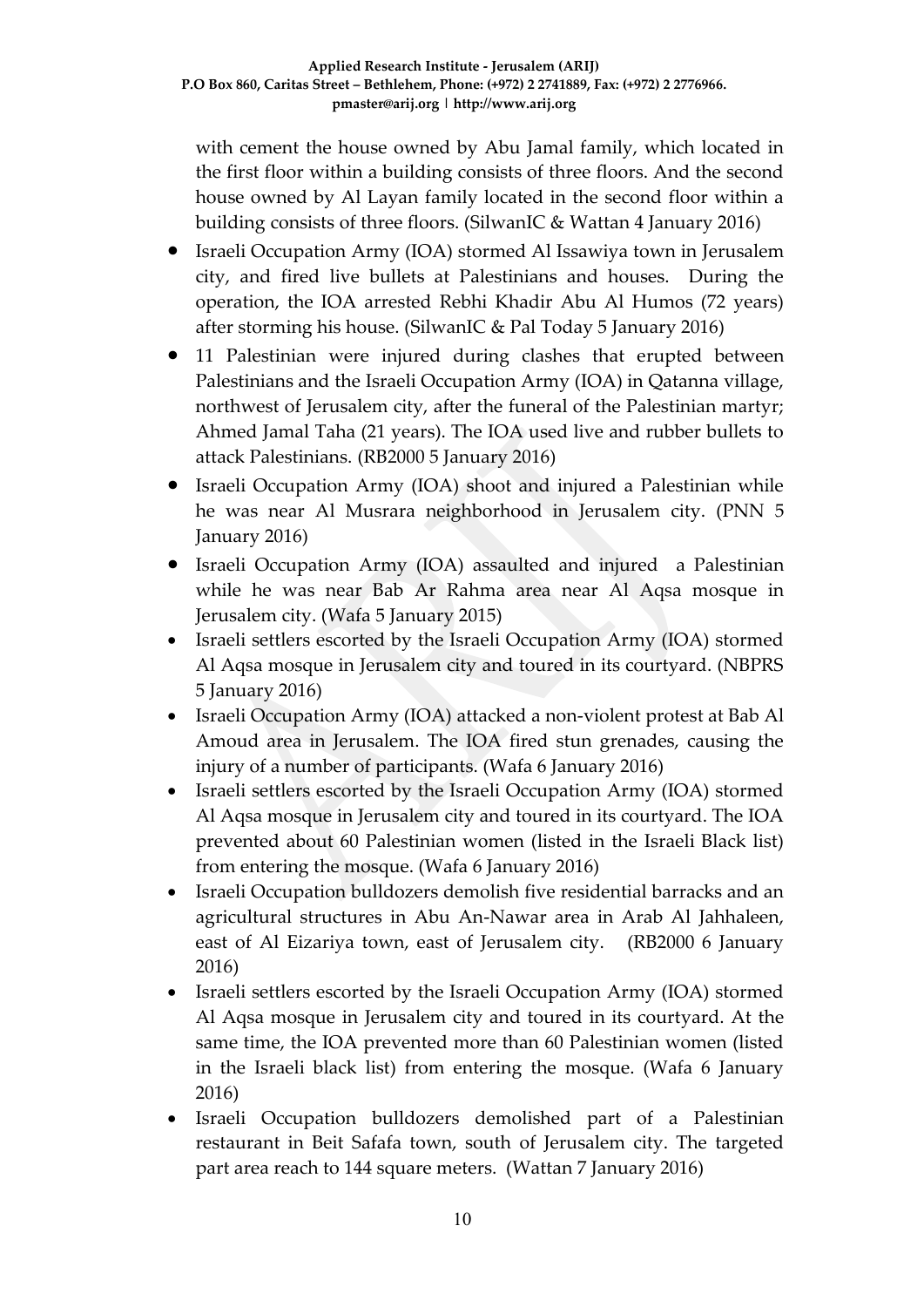- Israeli Occupation bulldozers demolished an under construction house (130 square meters) and an under construction building in Ein Al Louza and Karm Ash-Sheik neighborhoods in Silwan town in Jerusalem city. The targeted structures are owned by Nadiya Abu Diyab and Suliman Abu Diyab. (Wafa & SilwanIC 7 January 2016)
- Israeli Occupation Army (IOA) stormed Abu An-Nawar Bedouin communities, east of Al Eaziriya town, east of Jerusalem city and seized 5 residential tents. Noted that the Palestinian Red Crescent donated these tents after the IOA demolished five residential structures in the aforementioned area a week ago. (RB2000 10 January 2016)
- Israeli Occupation Authorities used a Palestinian land near an Islamic Cemetery at the eastern part of the old city of Jerusalem as a landfill. (NBPRS 10 January 2016)
- Israeli settlers escorted by the Israeli Occupation Army (IOA) stormed Al Aqsa mosque in Jerusalem city and toured in its courtyard. (NBPRS 10 January 2016)
- A Palestinian family forced to evacuate their house in Wadi Hilwa neighborhood in Silwan town after a landslides happened under the after the Israeli settlers carried out digging work under the house. (NBPRS 10 January 2016)
- Israeli Municipality of Jerusalem handed out orders to demolish an under construction Palestinian building (230 square meters) in Ath-Thawri neighborhood in Silwan town in Jerusalem city. The targeted building is owned by Musa Mohammad Al Abbasi. The targeted building consist of two floors; the first one is a parking and the second one consist of two apartments. (SilwanIC & RB2000 10 January 2016)
- Israeli settlers escorted by the Israeli Occupation Army (IOA) stormed Al Aqsa mosque in Jerusalem city and toured in its courtyard. (Pal Today 11 January 2016)
- Israeli Occupation Army (IOA) erected a military checkpoint in Ein Al Louza neighborhood in Silwan town in Jerusalem city. The IOA stopped and searched Palestinian vehicles and checked ID cards.
- Israeli Occupation Army (IOA) shoot and injured Qusai Raid Nimir (12 years) from Hizma town, north of Jerusalem city, then the IOA arrested him. (Wafa 12 January 2016)
- Israeli settlers escorted by the Israeli Occupation Army (IOA) stormed Al Aqsa mosque in Jerusalem city and toured in its courtyard. (NBPRS 12 January 2016)
- Clashes erupted between Palestinians and the Israeli Occupation Army (IOA) in Al Issawiya town in Jerusalem city, after the IOA stormed and searched dozens of Palestinian houses. The IOA fired teargas grenades and rubber bullets, causing dozens of suffocation cases. During the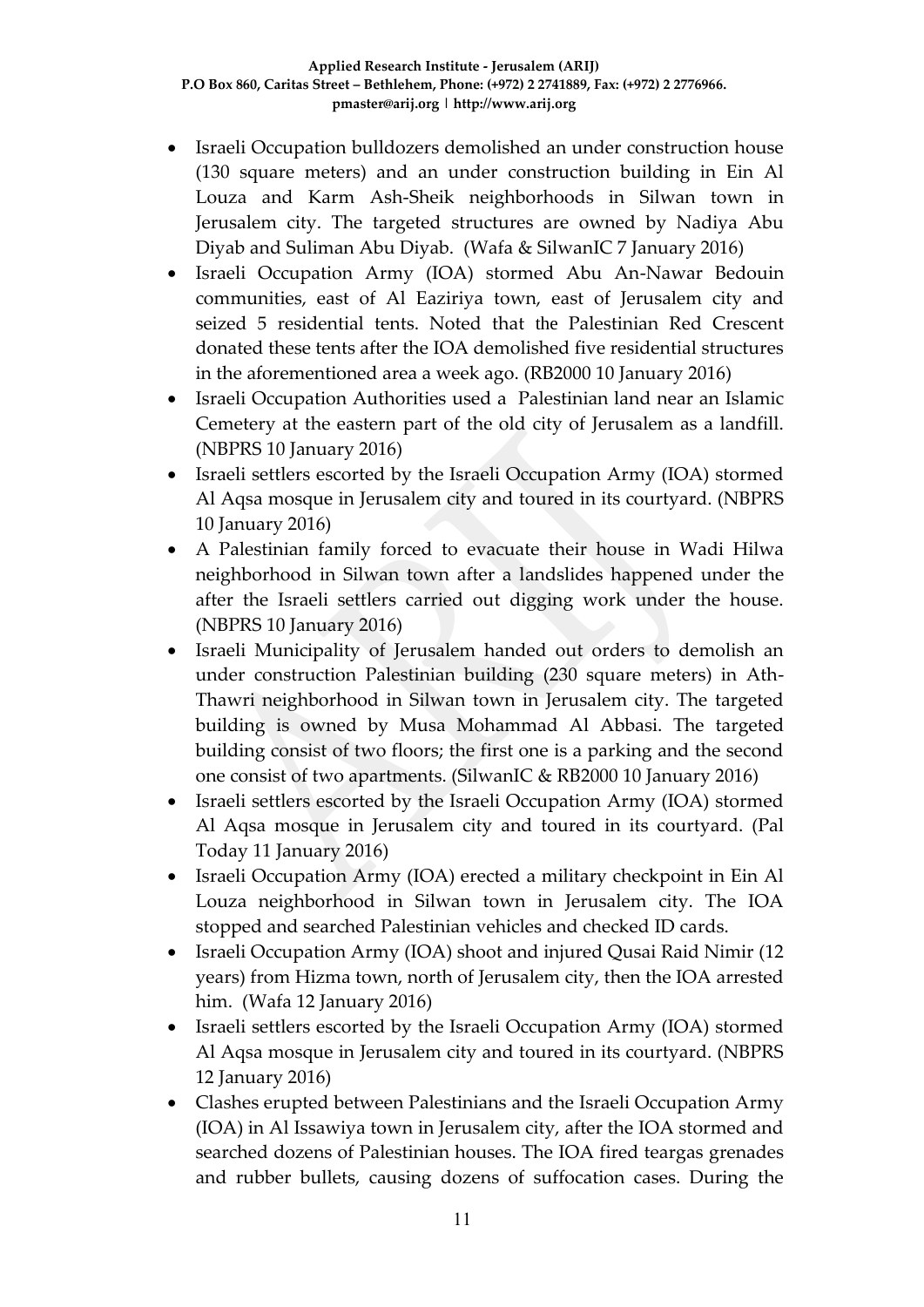operation, the IOA arrested Mohammad and Ala Halsa and Rawan Abu Ghoush. (Pal Today 13 January 2016)

- Israeli settlers escorted by the Israeli Occupation Army (IOA) stormed and Al Aqsa mosque in Jerusalem city and toured in its courtyard. (PNN 13 January 2016)
- Israeli Occupation Army (IOA) stormed and searched a Palestinian house in Kafr Aqab town, north of Jerusalem city. The targeted house is owned by the family of the Palestinian martyr; Taha Hathiqa. (Wattan 14 January 2016)
- Israeli Occupation Army (IOA) attacked the participants in a conference in Jerusalem city after closing the hotel and prevented them from entering it. During the operation, the IOA arrested Abu Bakr Ash Shimi. (Wafa 14 January 2016)
- Israeli settlers escorted by the Israeli Occupation Army (IOA) stormed Al Aqsa mosque in Jerusalem city and toured in its courtyard. (NBPRS 14 January 2016)
- Israeli Occupation Army (IOA) stormed and searched a Palestinian house owned by Bader family in Abu Dis town, east of Jerusalem city, assaulted two Palestinians and arrested two others. The arrestees were identified as: Wael Younis Bader and Abed Ar-Rahman Nadil Bader. Later on, clashes erupted between Palestinians and the IOA, where IOA fired teargas grenades and rubber bullets, causing dozens of suffocation Cases and the injury of 6 Palestinians. (Al-Quds 15 January 2016)
- Israeli Occupation Army (IOA) invaded and searched dozens of Palestinian houses in several neighborhoods in Silwan town in Jerusalem city. The IOA fired teargas grenades at the houses. (SilwanIC 17 January 2016)
- Israeli Occupation Authorities issued an order to prevent an event in Al Hakawati theater in Jerusalem city. (Al Quds 17 January 2016)
- Israeli settlers wrote anti-Christian slogans on the walls of a monastery in the old city of Jerusalem. (NBPRS 17 January 2016)
- Israeli settlers escorted by the Israeli Occupation Army (IOA) stormed Al Aqsa mosque in Jerusalem city and toured in its courtyard. (NBPRS 17 January 2016)
- Israeli Occupation Authorities forced Mahmoud Al Abbase to demolish his 30 square meter animal shed in Silwan town in Jerusalem city. (SilwanIC 17 January 2016)
- Israeli settlers escorted by the Israeli Occupation Army (IOA) stormed Al Aqsa mosque in Jerusalem city and toured in its courtyard. (NBPRS 19 January 2016)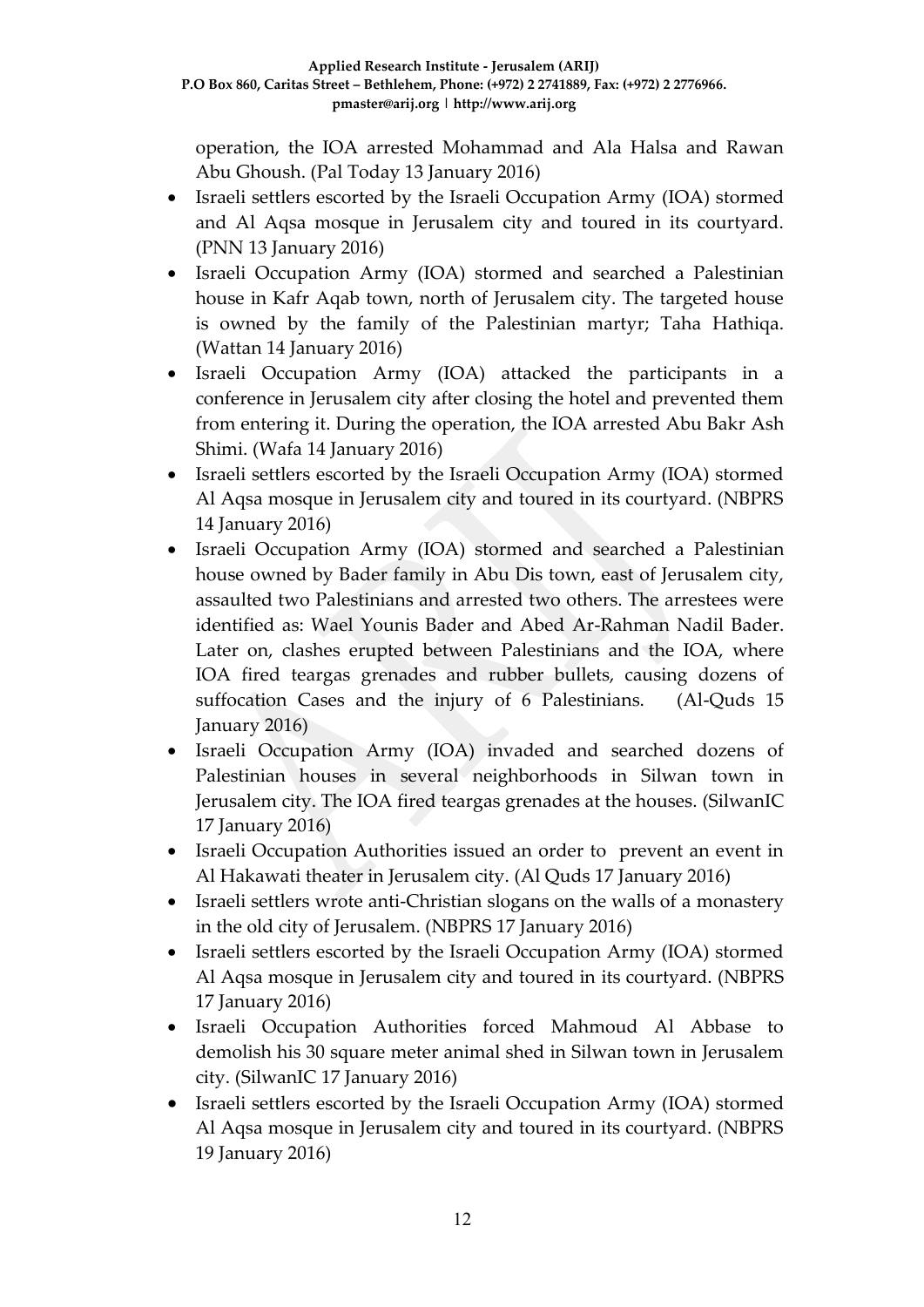- Israeli Occupation Army (IOA) stormed Kafr Aqa village, north of Jerusalem city and surrounded a Palestinian building. The targeted building included the house of the family of the Palestinian martyr: Ahmed Qanibi. (Al-Quds 20 January 2015)
- A residential building was seized in the neighborhood of Baydoun in [Wadi Hilweh](http://silwanic.net/?tag=wadi-hilweh) –Silwan south of Al-Aqsa Mosque. The Information Center explained in a statement that nearly 35 settlers from Elad settlement organization supported by Israeli occupation Army raided the neighborhood of Baydoun in Silwan and entered the residential building through its main gate easily without any resistance or objection by its owners who were not even in the area. The center pointed out that the settlers had the keys of the building. The center also explained that the building consists of two floors in which the first floor was established before the occupation of Jerusalem while the second floor was built and completed few weeks ago after the "protected tenant" left the apartment on the first floor. The center added that a big land surrounded the seized building which is adjacent to the settlement outpost seized in 2014. Before the settlers entered the building, they demolished the wall that separates the building from another settlement outpost that was seized back in 2014 to facilitate movement between the settlement outposts. Seizing the building of Abu Ter formed a series of three settlement outposts in the area. [\(SilwanIC](http://silwanic.net/?p=66764) 20 January 2016)
- Israeli Occupation bulldozers demolished a Palestinian house in Beit Hanina town, north of Jerusalem city. The targeted house is owned by Heba Abu 'Asab. (Maannews 20 January 2016)
- Israeli Occupation bulldozers demolished a 300 square meters under construction house in Wad Qaddum neighborhood in Silwan town in Jerusalem city. The targeted house is owned by Samer Nassar. (Wafa 20 January 2016)
- Israeli Occupation bulldozers demolished five residential structures in Jabal Al Baba area, east of Al Eaziriya town, east of Jerusalem city. The targeted structures inhabited by 17 family members and owned by: Hamda Mohammad Odeh Abu Kateba, Ali Abu Kateba and Ghassan Jahaleen. Noted that some of the targeted structures funded by the EU. (Maannews 21 January 2016)
- Israeli Occupation Authorities forced Dabash family to demolish their 80 square house in Sur Baher town, south of Jerusalem city. (SilwanIC & Maannews 22 January 2016)
- Israeli newspaper of "Wallah", declared that two road are being built in the Regional Council of settlements Benjamin, illegal constructed on privately Palestinian- owned land. The Civil Administration claimed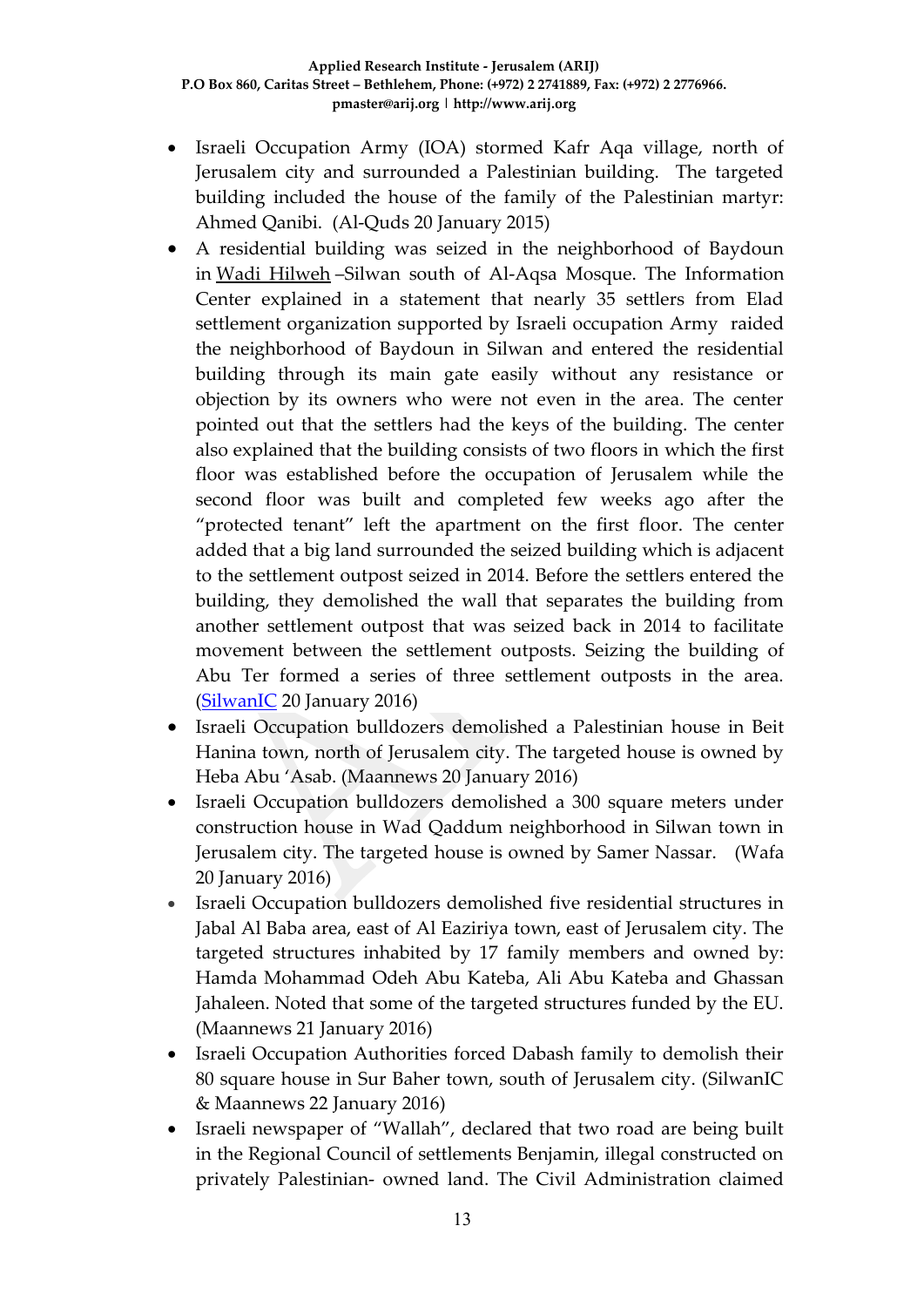that they issued orders to demolish one of the road and to stop the construction on the second one. One of the roads was built between two neighborhoods in the settlement of Anatot, the length of the road 320 meters, and width 15 meters, passing on the land of the Palestinian village of Anata. According to the newspaper, the construction of the n the two roads has begun in 2012, but the civil administration issued an order to stop the construction on the roads. Recently, the settlers resumed the works. Noted that the local Council Chairman of Anata field a petition to the Supreme Court requesting issuance of injunction prevented further work on the territory of the village. The Second road is being built in Novi Frat area , and leads to an illegal outpost was built on State land, but homes built without a permit. The outpost was set up in 2014. And nowadays the Israeli settlers tried to legalize the outpost. Recently, work has begun on the expansion of the road up to 780 meters, including 240 yards passing on private Palestinian land, belonging also to the village of Anata. (PNN & [Wallah](http://news.walla.co.il/item/2926174) 22 January 2016)

- Israeli Occupation Army (IOA) stationed at the entrance of Anatot settlement shoot and killed Raqiya Eid Abu Eid (13 years) from Anata town, north of Jerusalem city, while he was near the entrance of the aforementioned settlement. (Maannews 23 January 2016)
- Israeli Occupation Army (IOA) stormed Battan Al Hawa neighborhood in Silwan town in Jerusalem city. clashes erupted between Palestinians and the IOA, where the IOA fired stun grenades and rubber bullets, causing the injury of Yahya 'Anizat (30 years). (RB2000 24 January 2016)
- Israeli Occupation Army (IOA) shoot and killed Mohammad Nabil Halabiya (15 years) from Abu Dis town, east of Jerusalem city, while he was near an Israeli Military base erected in the aforementioned town. (NBPRS & Shasha News 24 January 2016)
- Israeli settlers escorted by the Israeli Occupation Army (IOA) stormed and toured in the courtyard of Al Aqsa mosque in Jerusalem city. (NBPRS 24 January 2016)
- Israeli settlers escorted by the Israeli Occupation Army (IOA) stormed Al Aqsa mosque in Jerusalem city and toured in its courtyard. (Wafa 25 January 2016)
- Israeli settlers escorted by the Israeli Occupation Army (IOA) stormed and toured in the courtyard of Al Aqsa mosque in Jerusalem city. (NBPRS 26 January 2016)
- Israeli Occupation Army (IOA) stormed and toured in several areas in Al Issawiya town in Jerusalem city. (Wafa 27 January 2016)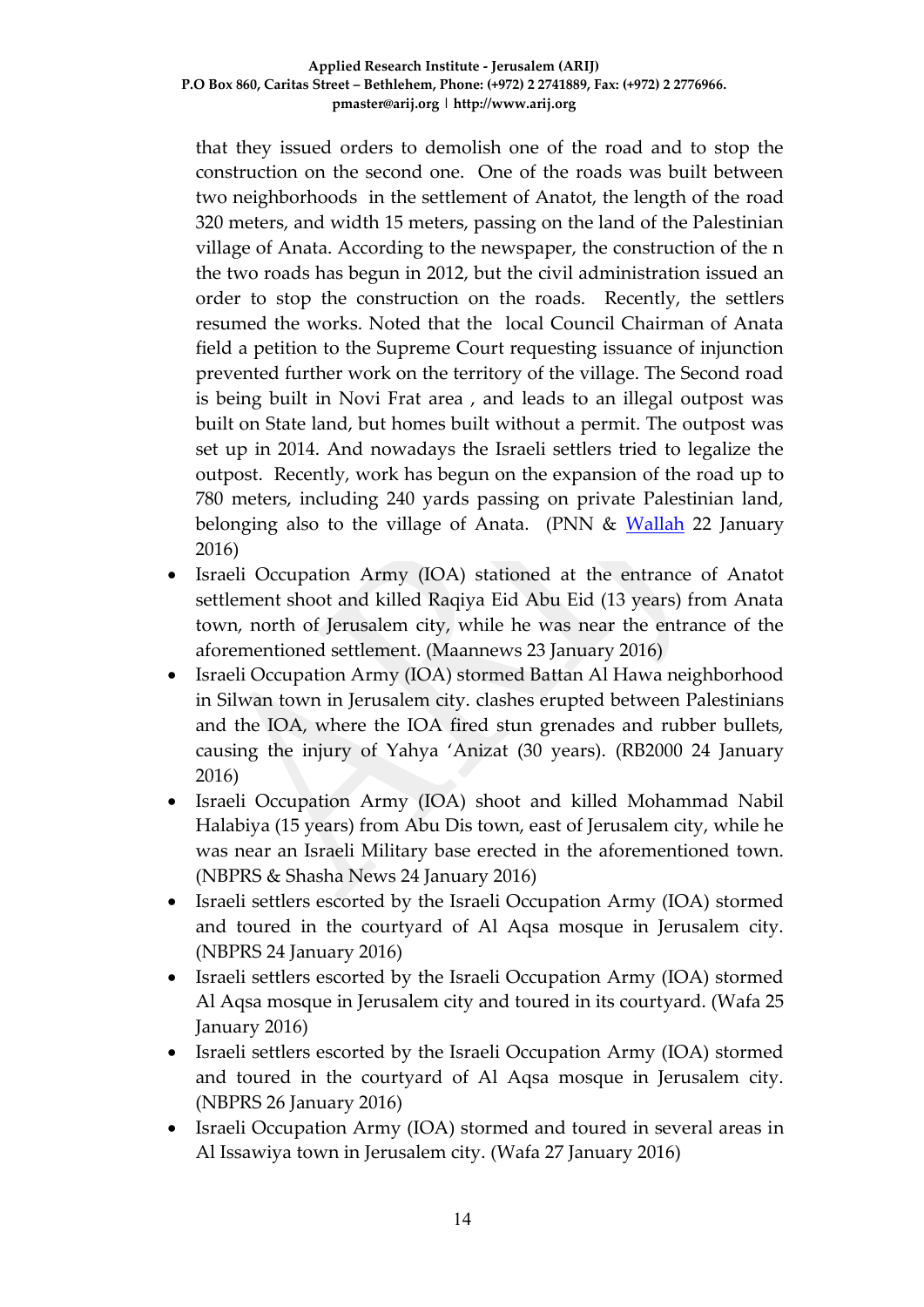- Israeli settlers escorted by the Israeli Occupation Army (IOA) stormed Al Aqsa mosque in Jerusalem city and toured in its courtyard. (RB2000 27 January 2016)
- Israeli Occupation bulldozers demolished a Palestinian house in Shufat town, north of Jerusalem city. The targeted house is owned by Kifaya Ar-Rashaq and inhabited by 19 family members. Noted that the Israeli Authorities demolished the house to construte the Israeli Road No.21. (SilwanIC 27 January 2016)
- Israeli Occupation bulldozers demolished a 60 square meters under construction house in Jabal Al Mukabir town, south of Jerusalem city. The targeted house owned by Ibrahim Ali Musa Sori. (SilwanIC 27 January 2016)
- Israeli Occupation Army (IOA) stormed and searched a Palestinian house in Abu Dis town, east of Jerusalem city. The targeted house is owned by the family of the Palestinian martyr; Mohammad Nabeil Halabiya. As a result, clashes erupted between Palestinians and the IOA, where the IOA used rubber bullets and stun grenades to attack Palestinians. (Al-Quds 28 January 2016)
- Israeli settlers escorted by the Israeli Occupation Army (IOA) stormed Al Aqsa mosque in Jerusalem city, and toured in its courtyard. (NBPRS 28 January 2016)
- Jerusalem approves second light rail route. Spanning 20 kilometers, Blue Line will serve some 250,000 passengers, running from southern Gilo and Malha to northern Ramot. The Jerusalem municipality's planning committee approved Wednesday plans to construct a new light rail line that will connect some of the city's more peripheral neighborhoods to the capital's center and to each other. The 20 kilometer-long (a little over 12 miles) so-called Blue Line will begin in the southern neighborhood of Gilo, pass through the city's center and end at the Ramot neighborhood in the capital's north. A second Blue Line route will start at the neighborhood of Malha, continue through Emek Refaim and the Jerusalem Khan Theater, and end in Ramot as well. The Blue Line is expected to be of use to some 250,000 residents, and will complement the current Red Line of the light rail system, which runs from the neighborhood of Pisgat Zeev, through Ammunition Hill, to its current final stop at Mount Herzl. Work on extending the Red Line from Mount Herzl to Hadassah Hospital in the Ein Kerem neighborhood is also underway, though that was not addressed in City Hall's Wednesday announcement. A third, Green Line  $-$  from Mount Scopus to Gilo  $-$  is set to be approved in the near future. "Jerusalem is in a momentum of transportation development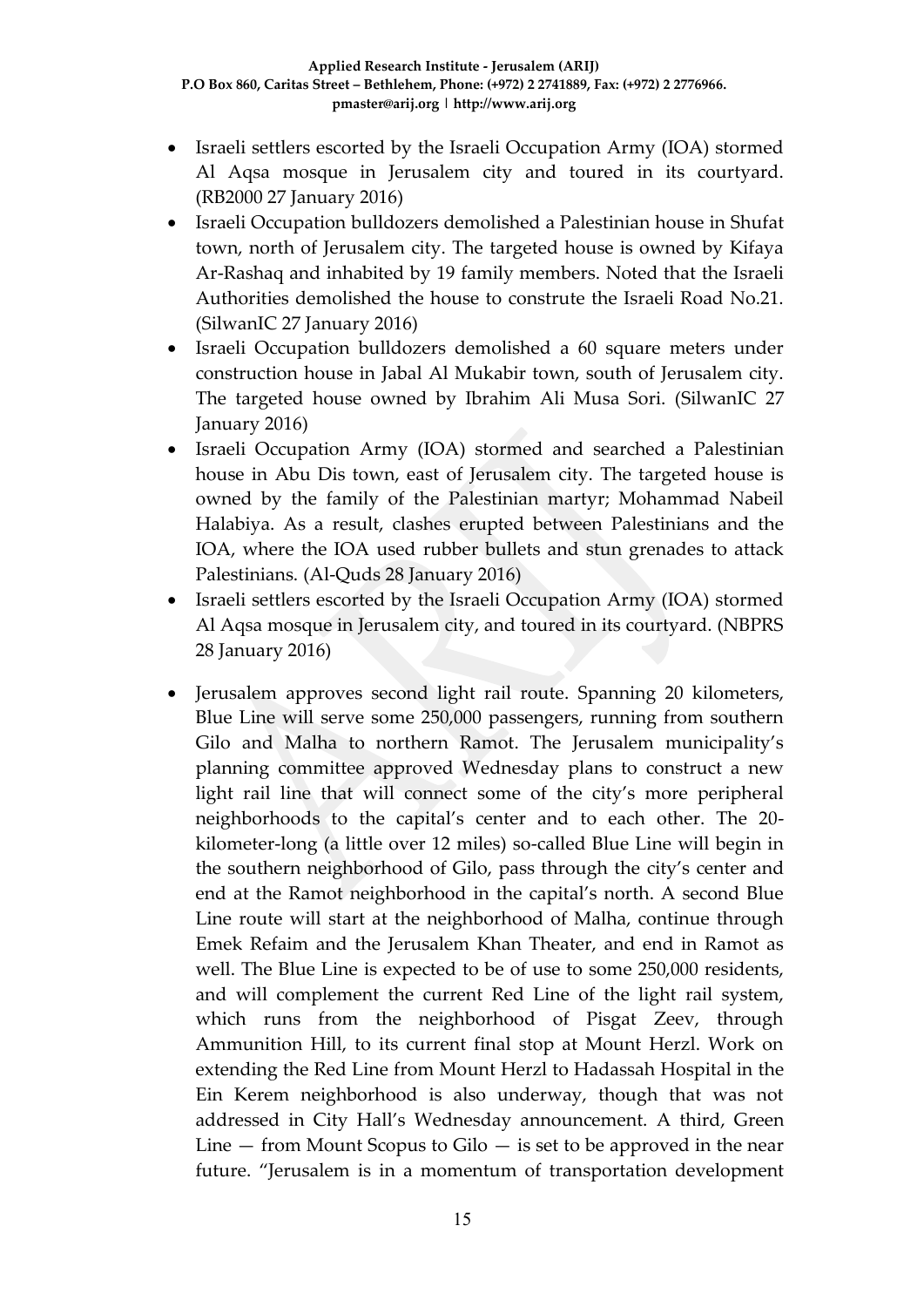that positions it as the most advanced city in terms of transportation," Jerusalem Mayor Nir Barkat said in a statement. "With the construction of a local bus network, along with a high-speed train from the center of the country, the city's residents will be able to enjoy shortened travel times, less traffic, cleaner air and exciting urban renewal." The capital's light rail system became operative in December 2011, after eight years of construction, delays and cost overruns. [\(Time of Israel](http://www.timesofisrael.com/jerusalem-approves-new-light-rail-route/) 28 January 2016)

- Israeli Occupation Army (IOA) stormed, toured and searched a Palestinian school in Ras Al Amoud neighborhood in Silwan town in Jerusalem city. (SilwanIC 29 January 2016)
- Israeli Occupation Army (IOA) stopped, searched, detained and questioned a number of Palestinian children while they were walking at the main street in Shufat town, north of Jerusalem city. Noted that the IOA also, took photos for the children. Five of the Palestinian children identified as: Fouzi Bakir, Bakir Mohammad Abu Khdeir, Ibrahim Mohammad Abu Khdeir, Fahmi Abu Khdeir and Sef Abu Khdeir. (SilwanIC 29 January 2016)
- Israeli Occupation Army (IOA) stormed and searched the campus of Al Quds University in Abu Dis town, east of Jerusalem city, and destroyed the contents of the offices. As a result, clashes erupted between Palestinians and the IOA, where the IOA fired teargas grenades and live bullets at Palestinians. (Al-Quds & RB2000 29 January 2016)
- Israeli Occupation Army (IOA) invaded and searched areas and neighborhoods in Ar Ram town, north of Jerusalem city. (Al-Quds 30 January 2016)
- Israeli Occupation Army (IOA) prevented Palestinian workers from Al Awqaf committee to work near Bab As-Silsila area inside the courtyard of Al Aqsa mosque. (Wattan 31 January 2016)
- Clashes erupted between Palestinian and the Israeli Occupation Army (IOA) in Jaba village, northeast of Jerusalem city, after the IOA closed Jaba military checkpoint, and chased a number of vehicles tried to get out from Ramallah city, after the IOA closed all the entrances of the city. The IOA fired rubber bullets and teargas grenades, causing dozens of suffocation cases. (Orient FM 31 January 2016)
- Israeli settlers escorted by the Israeli Occupation Army (IOA) stormed Al Aqsa mosque in Jerusalem city and toured in its courtyard. (NBPRS 31 January 2016)

### **Hebron**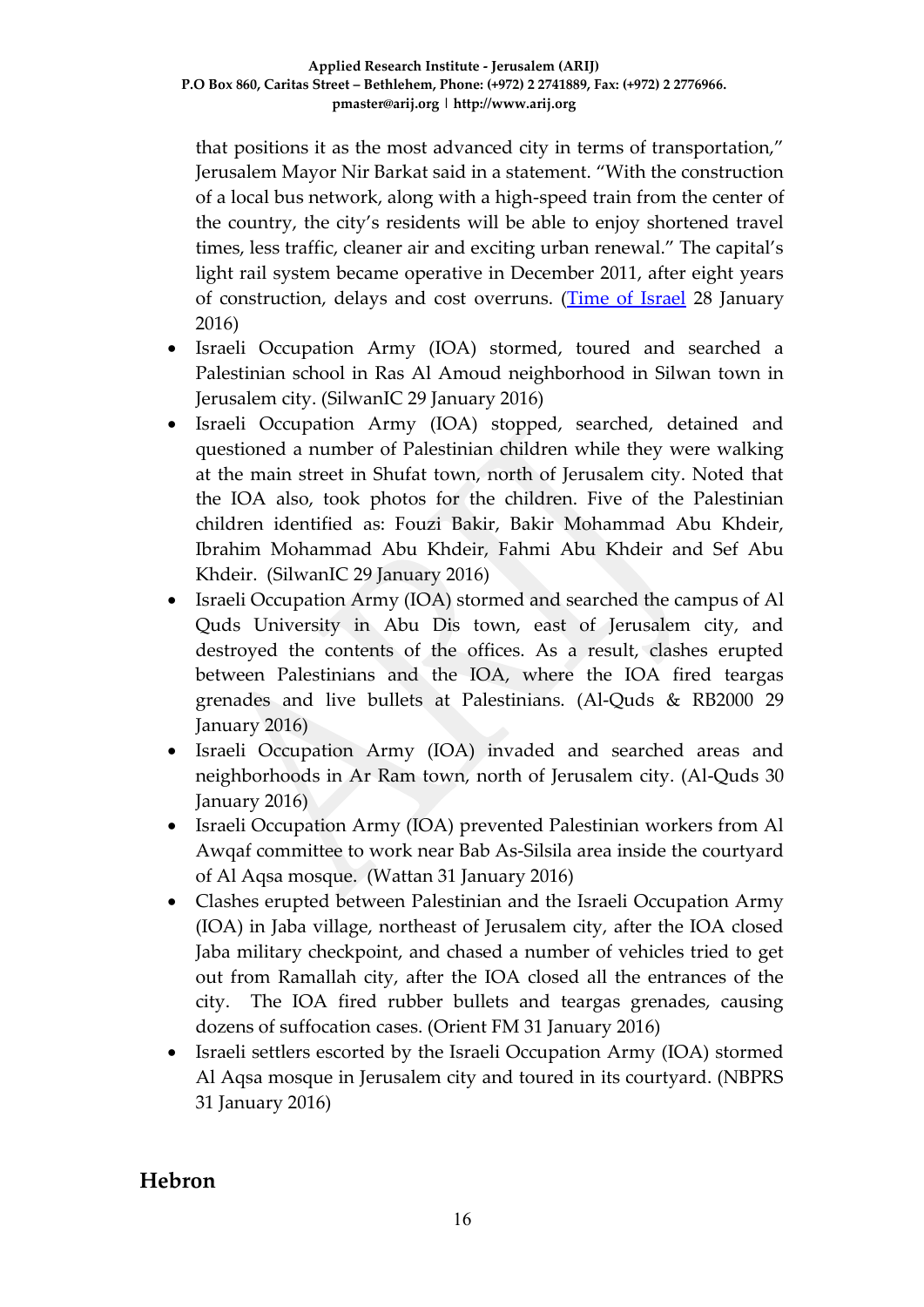- Clashes erupted between Palestinians and the Israeli Occupation Army (IOA) at Bab Az-Zawiya area in Hebron city, after the funeral of 17 Palestinian martyrs. The IOA fired teargas grenades, causing dozens of suffocation cases. (RB2000 2 January 2016)
- Clashes erupted between Palestinians and the Israeli Occupation Army (IOA) in Beit Ummer town, north of Hebron city, after the funeral of the Palestinian martyr; Omar Az-Za'aqia. The IOA fired rubber bullets and teargas grenades, causing dozens of suffocation cases and the injury of 12 Palestinians. (Wafa 2 January 2016)
- Israeli Occupation Army (IOA) tightened its procedures around the Ibrahima mosque and the surrounded area. The IOA stormed and searched dozens of Palestinian houses in several neighborhoods in the city. (Wafa & RB2000 3 January 2016)
- Israeli Occupation Army (IOA) extended the closure order which declared Tal Ar-Rumida neighborhood and Ash-Shuhada street in Hebron city as "Closed military area" to the 31<sup>st</sup> of January 2016. (Wafa 3 January 2016)
- Israeli Occupation Army (IOA) erected military checkpoints at the northern and southern entrances of Hebron city and at the main entrances of Sair and Halhul towns. The IOA stopped and searched Palestinian vehicles and checked ID cards. (Sama News 4 January 2016)
- Israeli Occupation Army (IOA) confiscated construction tools and materials from Wad Al Khalil area in Ad-Dhahiriya town, south of Hebron city. Noted that these tools used for the construction of an agricultural road. The IOA also, handed out the workers a military order to stop the construction in the road. (Wafa 5 January 2016)
- Israeli Occupation Army (IOA) shoot and killed Ahmed Younis Kawazbah (18 years) from Sair town, north of Hebron city, while he was at Gush Eztion junction. (Maannews 5 January 2016)
- Israeli Occupation Army (IOA) handed out military orders to demolish two barracks (350 square meters and 400 square meters) and to stop the construction in an under construction house in Beit Za'tah and Farides areas in Beit Ummer town, north of Hebron city. The targeted structures are owned by: Musa Abu Mariya, Waheed Abu Mariya and Saber Zamel Abu Mariya. The IOA also, confiscated an agricultural tractor. (Wafa 5 January 2016)
- Israeli Occupation Army (IOA) erected cement blocks at Wad Ash-Sheikh area near Hebron-Jerusalem street. (Wafa 6 January 2016)
- Israeli Occupation Army (IOA) handed out military order to remove two water tanks (for agricultural uses) in Thaghra Ash-Shabak area, north of Beit Ummer town, north of Hebron city. The targeted tanks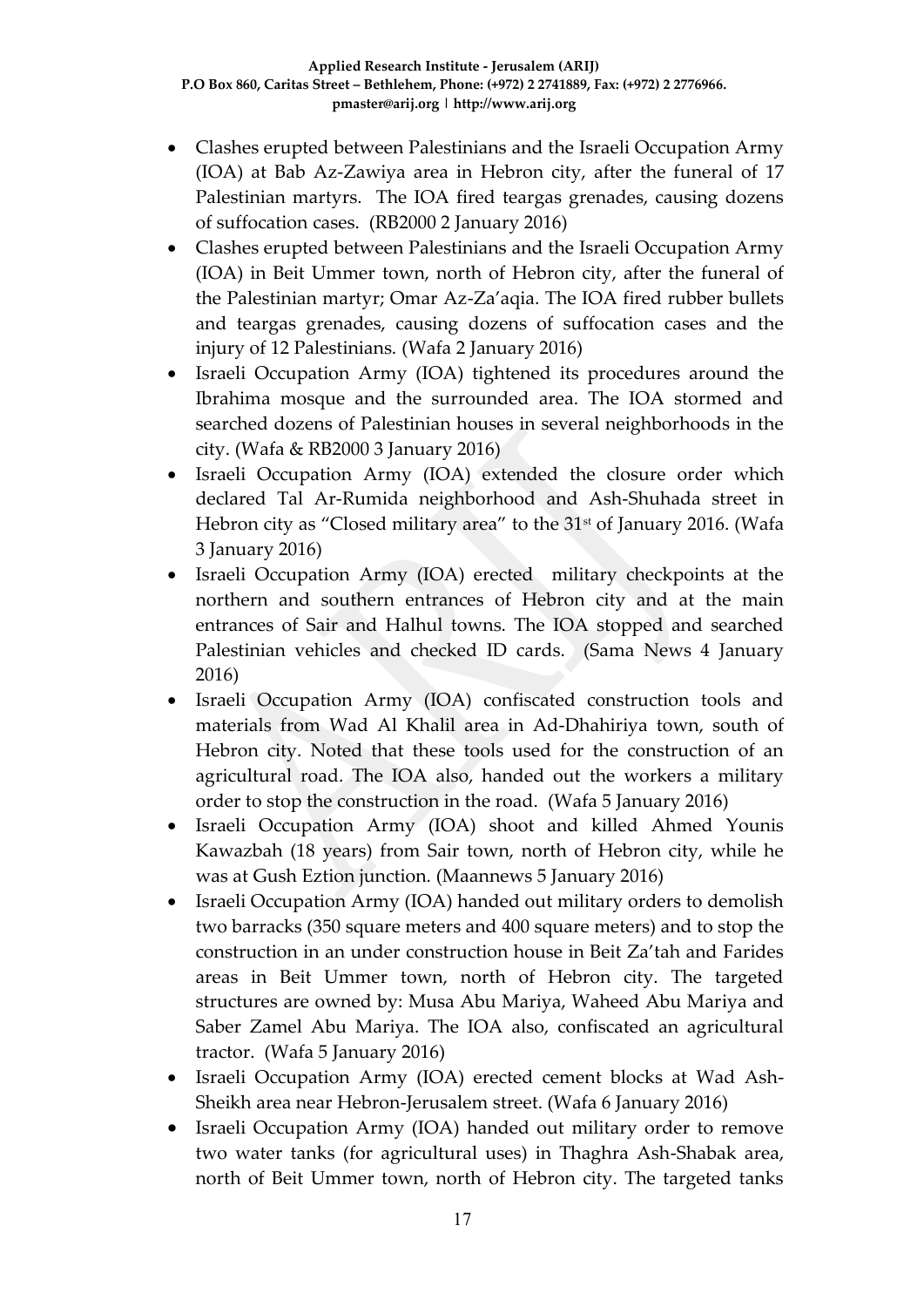are owned by: Khalid Yousif Abed Al Majed Baraghith and Ghassan Mohammad Abed Al Aziz Baraghith. (Wafa 6 January 2016)

- Israeli Occupation Army (IOA) erected military checkpoints at the entrances of An Nabi Younis village and Ad-Dhahiriya town in Hebron governorate. (Wafa 6 January 2016)
- Israeli Occupation Army (IOA) clashed with the Palestinian residents in Beit Awwa town southwest of Hebron. The clashes erupted in the western parts of the town nearby the Segregation Wall path. The IOA launched teargas grenades over the residents and the nearby houses, causing dozens of suffocation cases. (RB20000 7 January 2016)
- Israeli Occupation Army (IOA) fiercely clashed with the Palestinian residents at the entrance of Sair town northeast of the city of Hebron. The clashed started when hundreds of Palestinian residents from Sair came out in demonstrations as a response to the Israeli killing of four Palestinian youth from Sair in one day by the IOA. (Wafa 7 January 2016)
- Israeli Occupation Army (IOA) shoot and killed Khalil Mohammad Mahmoud Shalalda ( 16 years) while he was at Beit Eniun junction near Sair town, north of Hebron city. (Wafa 7 January 2016)
- Israeli Occupation Army (IOA) handed out military orders to stop the construction in two structures in Sha'b Qanous area in Beit Ummer town, north of Hebron city. The targeted structures are owned by Issa Mahmoud Hussen Al 'Alami and his brother Anwar. The IOA also confiscated a 'container'. (Wafa 7 January 2016)
- Israeli Occupation Army (IOA) tightened its procedures on Sair town, north of Hebron city. The IOA erected checkpoints at all the entrances, stopped and searched Palestinian vehicles and checked ID cards. (Wafa 8 January 2016)
- Israeli settlers escorted by the Israeli Occupation Army (IOA) stormed the archaeological castle of Al Moureq, west of Dura town in Hebron governorate and performed Talmudic rituals. (Orient FM 8 January 2016)
- Clashes erupted between Palestinians and the Israeli Occupation Army (IOA) at Beit Einun junction, northeast of Hebron city. The IOA fired teargas grenades and rubber bullets, causing dozens of suffocation cases and the injury of others. (Al-Quds 9 January 2016)
- Israeli Occupation Army (IOA) razed Palestinian land in Wadi Sair area in Hebron city, to erect a military tower. The targeted land is owned by Ismail Shalalda. (Pal Info 10 January 2016)
- Clashes erupted between Palestinians and the Israeli Occupation Army (IOA) in Al Fawar refugee camp, south of Hebron city. The IOA fired teargas grenades, live and rubber bullets. (Raya 10 January 2016)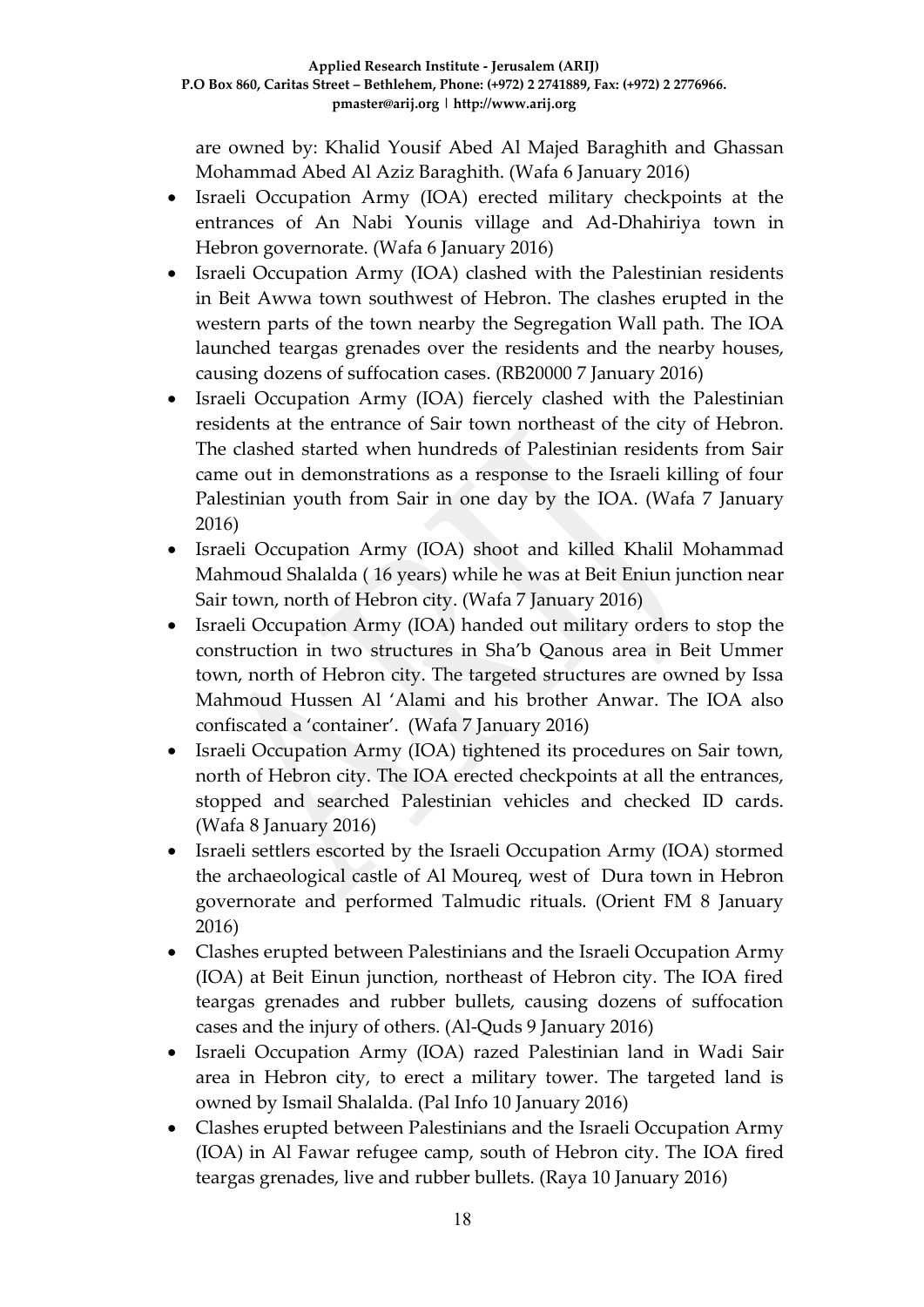- Israeli Occupation Army (IOA) erected military checkpoints at the main entrances of Sair and Halhul towns, at the southern and northern entrances of Hebron city and at the entrance of Al Fawar refugee camp in Hebron governorate. The IOA stopped and searched Palestinian vehicles and checked ID cards. (Wafa 11 January 2016)
- Israeli Occupation Army (IOA) shoot and killed two Palestinians while they were at Beit Einun junction, north of Hebron city. One of the martyrs identified as: Adnan Ayed Hamed Al Mashni (17 years). (Al-Quds & Maannews 12 January 2016)
- Israeli Occupation Army (IOA) carried out military trainings at the Israeli bypass road No. 60 between Gush Etzion settlement bloc and the Israeli settlement of Qiryat Arba. (PNN 12 January 2016)
- Israeli Occupation Authorities handed out military orders to stop the construction in 2 houses, an agricultural room and a water well in Ad-Deirat village, east of Yatta town, south of Hebron city. The targeted structures are owned by: Hussni Rabe'I, Mohammad Mahmoud Al 'Adrah and Musa Al Adrah. (LRC 12 January 2016)
- Israeli Occupation Army (IOA) handed out military orders to demolish four water pools in Wadi Al 'Arab area, northeast of Beit Ummer town, north of Hebron city. The targeted pools used for the agriculture and owned by Wahed Hamdi Zamel Abu Mariya, Ghassan Mahmoud Abed Al Aziz Breagith, Jamel Mohammad Ameer Abu Mariya and Khalid Yousif Abed Al Majed Breagith. Noted that the targeted pools benefits in total 40 dunums of agricultural lands. (Al-Quds 12 January 2016)
- Israeli Occupation Army (IOA) carried out military trainings in Khirbet Al Hawala, Al Markez and Janba areas, east of Yatta town, south of Hebron city. The IOA fired teargas grenades and live bullets. (PNN 13 January 2016)
- Israeli Occupation Army and bulldozers demolished two residential structures and an animal shed in Khirbet Ar-Rahwa area, near Ad-Dhahiriya town, south of Hebron city. The targeted structures are owned by Rajeh Farhan As-Samamrah. The Israeli Army confiscated 4 solar panels from the aforementioned area. (Safa 13 January 2016)
- Israeli Occupation Army (IOA) shoot and killed Moayyad Ad-Dabareen (20 years) from Sair town, north of Hebron city, while he was at Beit Einun junction. Noted that the IOA prevented the Palestinian ambulance from reaching him. As a result, clashes erupted between Palestinians and the IOA, where the IOA fired teargas and stun grenades, causing dozens of suffocation cases. (Wafa 14 January 2016)
- Israeli Occupation Army (IOA) demolished a fence and a 700 square meters barracks and uprooted a number of trees in Khallet Abu Suda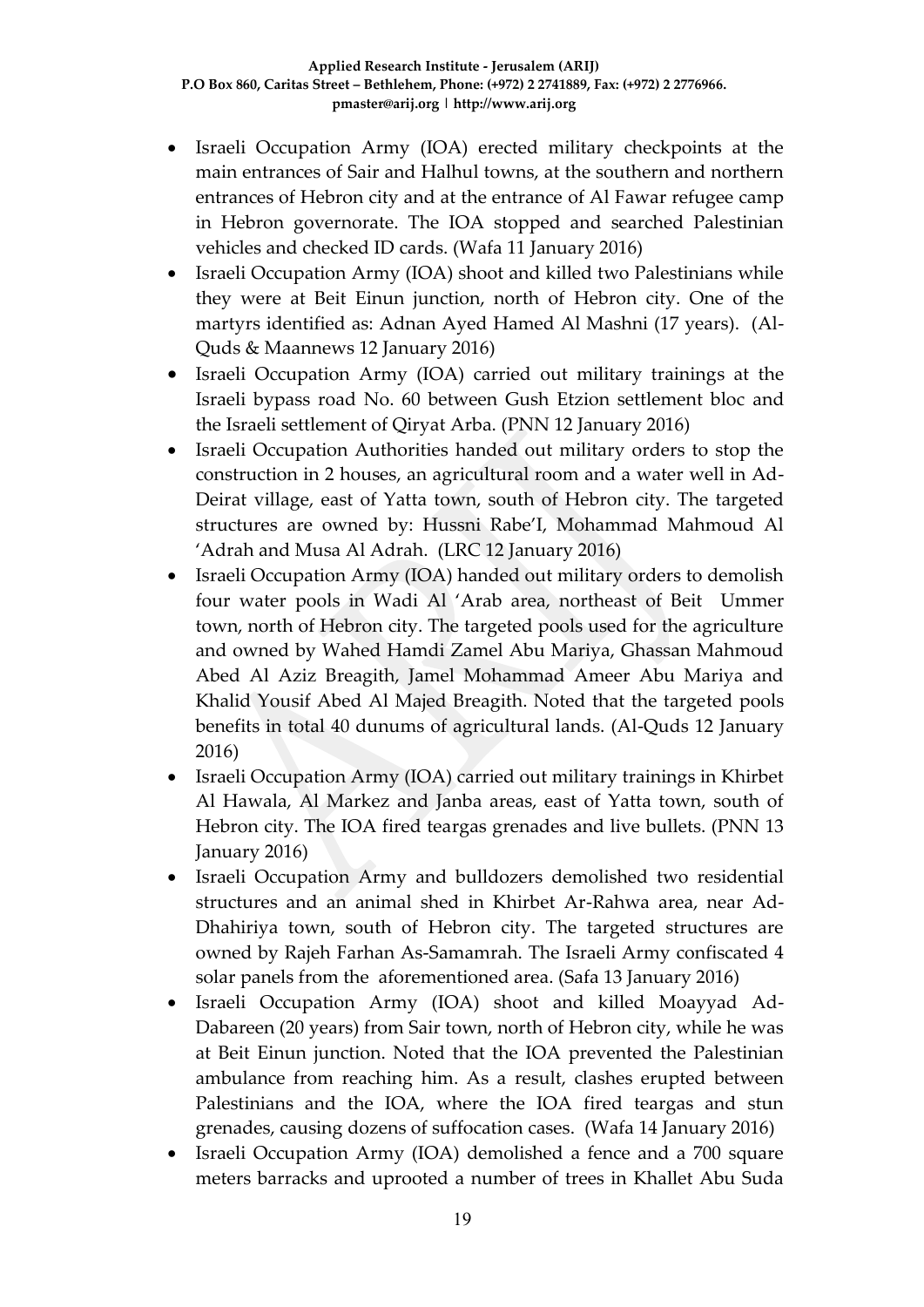in Al Arroub refugee camp, north of Hebron city. The targeted fence, trees and barracks are owned by Salah Mahmoud Jawabra and Khalid Al Samaheen. Noted that the targeted land located near "Beit Al Baraka" area. (Wafa 14 January 2016)

- Israeli Occupation Army (IOA) demolished a 140 square meters under construction house in Beit Zita area, east of Beit Ummer town, north of Hebron city. The targeted house is owned by Yousif Ahmed Ahmedan Abu Mariya. (Wafa & NBPRS 14 January 2016)
- Israeli Occupation Army (IOA) erected a military checkpoint at the entrance of Al Fawar refugee camp, south of Hebron city. The IOA stopped and searched Palestinian vehicles and checked ID cards. (Wafa 14 January 2016)
- Clashes erupted between Palestinians and the Israeli Occupation Army (IOA) at Beit 'Einun junctions, north of Sair town, north of Hebron city. The IOA fired teargas grenades and rubber bullets, causing dozens of suffocation cases and the injury of a Palestinian. (Al-Quds 15 January 2016)
- Israeli Occupation Army (IOA) stormed and searched dozens of Palestinian houses in several neighborhood near the Ibrahimi mosque in the old city of Hebron. During the operation, the IOA arrested Mohamamd Said Yacoub Abu Rumoz (20 years) and Ra'fat Tareq Mahmoud Abu Turki (22 years) and assaulted Hisham Al Atrasgh and Diyab Othamn Al Karki. (Wafa & ARN 17 January 2016)
- Israeli Occupation Army (IOA) imposed blockade at As-Samu and Ad-Dhahiriya towns, south of Hebron city. Where in Ad-Dhahiriya town, the IOA closed the entrances of the town. Also, the IOA closed the iron gate at Al Haraiq area, south of Hebron city. (Maannews 17 January 2016)
- Israeli Occupation Army (IOA) stormed and searched dozens of Palestinian houses in Karma village, south of Hebron city. (Maannews 17 January 2016)
- Israeli Occupation Army (IOA) stormed and searched dozens of Palestinian houses in Sair town, north of Hebron city, and summoned Issa Ash-Shalalda to interview the Israeli Intelligence Police and arrested Mohammad As'ad Al Faroukh (18 years). (Wattan 17 January 2016)
- Israeli settlers living in Qriyat Arba and Kharsina settlements attacked Palestinian houses in Al Baq'a area, east of Hebron city, and hurled stones at Palestinian vehicles. (Maannews 17 January 2016)
- Israeli Occupation Army (IOA) handed out military orders to stop the construction in a water well in Al Mafqara area, near Avigal outpost, east of Yatta town, south of Hebron city, and confiscated the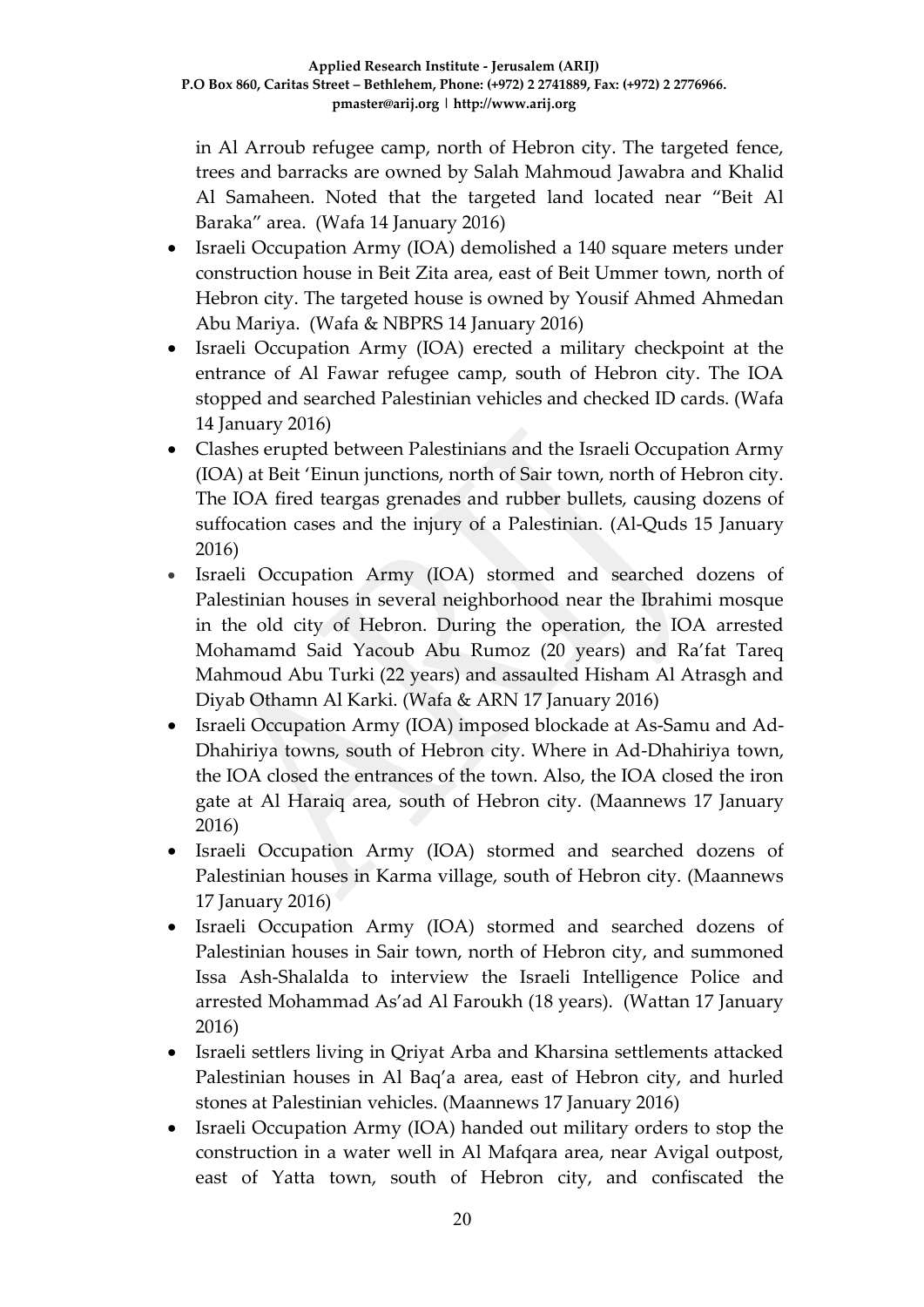construction tools. The targeted well is owned by Al Hamamda family and the tools are owned by Mohammad Hussen Al Hamamda. (ARN 17 January 2016)

- Israeli Occupation Army (IAO) closed the entrances of Al Fawar refugee camp. Dura town, and Karma, 'Abda and Deir Razeh villages in Hebron governorate. (Wattan 17 January 2016)
- Israeli Occupation Army (IOA) raided and toured in several neighborhoods and areas in Hebron city, As Samu', Yatta, Deir Sami, and Ad-Dhahiriya towns, Karma and Beit Omra villages in Hebron governorate. (Wafa 18 January 2016)
- Israeli Occupation Army (IOA) stormed and searched a Palestinian house in Sair town, north of Hebron city. The targeted house is owned by the family of the two Palestinian martyrs; Mahmoud and Khalil Shalalda. (Wafa 18 January 2016)
- Israeli Occupation Army (IOA) erected military checkpoints at the entrance of Ad-Dhahiriya town and Al Fawar refugee camp in Hebron governorate. The IOA stopped and searched Palestinian vehicles and checked ID cards. (Wafa 19 January 2016)
- Israeli Occupation bulldozers demolished a 150 square meters house in Beit Ar-Rush At Tahta village, southwest of Hebron governorate. The targeted house is owned by Salem Mohammad Abu 'Ayesh. Noted that the targeted house located 200 meters away from the Israeli segregation wall. (RB2000 & Maannews 20 January 2016)
- Israeli Occupation Army (IOA) handed out a military order to demolish a Palestinian house in Khirbet Tarousa, south of Dura town, southwest of Hebron city. The targeted house is owned by the family of the Palestinian prisoner in the Israeli jail: Rami Masalmah. (Wafa 20 January 2016)
- Israeli Occupation Army (IOA) handed out a military order to demolish a Palestinian house in Beit 'Amra village, south of Hebron city. The targeted house is owned by the family of the Palestinian prisoner in the Israeli jail; Murad Bader Ad'es. (RB2000 20 January 2016)
- Israeli Occupation Army (IOA) erected military checkpoints at the entrances of Ad-Dhahiriya and Idhan towns and Al Fawar refugee camp, in Hebron governorate. The IOA stopped and searched Palestinian vehicles and checked ID cards. (Wattan 20 January 2016)
- Israeli Occupation bulldozers demolished a 70 square meters agricultural structure, a water well and tank, and razed 15 dunums of land planted with trees in Beit Ula village, west of Hebron city. The targeted land and structures are owned by Al 'akil family. (Wafa 21 January 2016)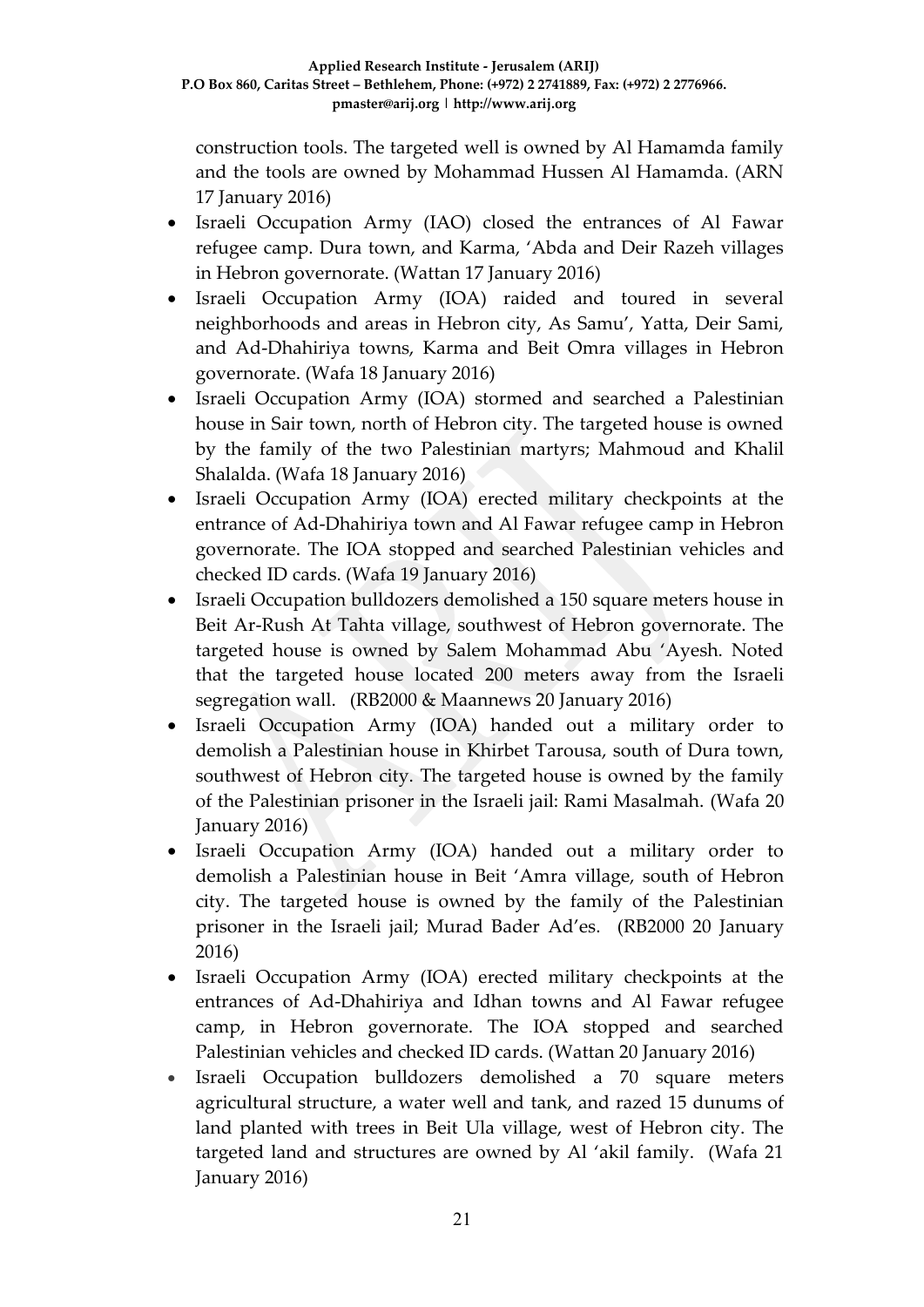- Israeli Occupation Army (IOA) demolished two residential tents in Khirbet Susiya, east of Yatta town, south of Hebron city. The targeted tents are owned by Nasser Shreteh. (Al-Quds 21 January 2016)
- Israeli Occupation Army (IOA) erected military checkpoint at the entrances of Ad-Dhahiriya town and Fawar refugee camp in Hebron governorate. The IOA stopped and searched Palestinian vehicles. (Wafa 21 January 2016)
- Dozens of Settlers Move Into Two Hebron Homes Near Cave of Patriarchs. Jewish settlers claim to have purchased homes in Palestinian neighborhood, challenging borders of local settlement; defense minister expected to reject move due to lack of permits. Settlers in Hebron moved into two empty houses on Thursday afternoon they claim to have purchased in the Old City near the Cave of the Patriarchs . The move came as a surprise to authorities who were not informed or coordinated with in advance. A few dozen of the Hebron settlement's residents entered the homes between the Cave of the Patriarchs and the neighborhood of Avraham Avinu and announced that they had bought the buildings. They called the homes "Beit Rachel" and "Beit Leah," after the biblical wives of Jacob. Police were quick to arrive on the scene, but too late. The residents were not granted a permit of transaction, required under military orders in the Occupied Territories for carrying out real-estate deals. Defense Minister Moshe Ya'alon will decide in the coming days if the settlers will be allowed to stay in the houses, expanding in effect the settlement in the city. Sources close to the defense minister suggested that he is unlikely to approve the move on the grounds that the settlers never received permits required to approve such an action. In the past, houses in dispute have been sealed until the legality of the transaction had been determined. Malachi Levinger, head of the Kiryat Arab-Hebron local council, said: "We are redeeming two more buildings in Hebron, joining a long line of land redeemers of the land of Israel… ranging from our forefather Abraham to [Menachem] Ussishkin, [Arthur] Ruppin, [Moses] Montefiore and others". Likud Minister Zeev Elkin congratulated "the settlers of Hebron for determined action for the expansion of Jewish presence in the city of our forefathers ". Elkin said that the homes were legally purchased and urged Ya'alon "to help the settlers as best as he can and not to give in to the pressures of Palestinian rioters. "The appropriate answer to murderous Palestinian terrorism, throughout Zionist history, was the expansion of settlements," he added. The last purchase claimed by the settlers in the city, the "Beit Hamachpela," also near the Cave of the Patriarchs, ended in disappointment after a military appeals committee discussed the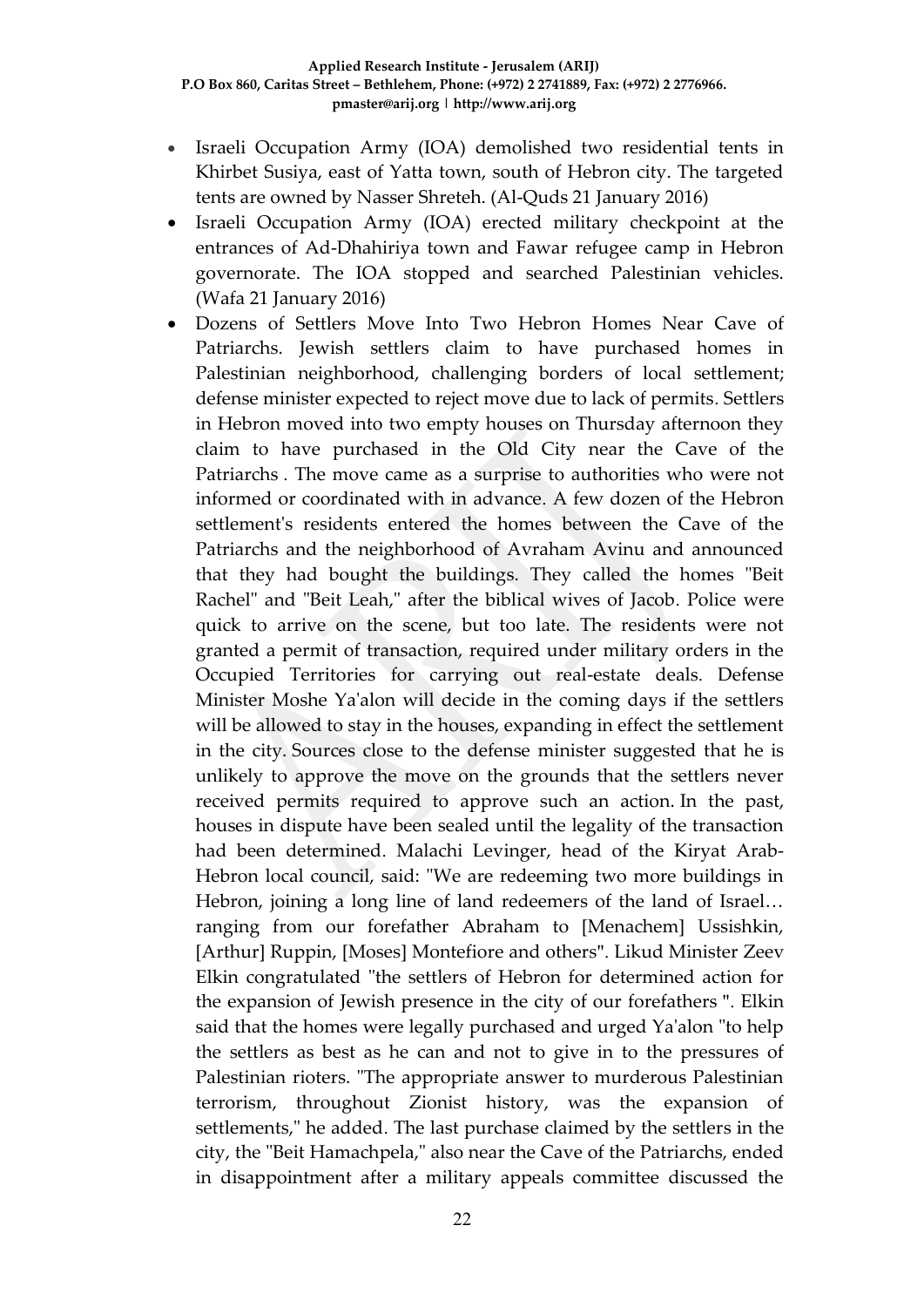issue and decided that the acquisition was not legally completed. In a prior purchasing incident, in 2007, "the Brown House" was inhabited by Jews with approval from the Supreme Court after many legal turnovers. Meanwhile, settlers affiliated with the Ir David Foundation NGO, or Elad, moved into a two-story building in the Silwan neighborhood of Wadi Hilwa in East Jerusalem on Wednesday. The bottom floor of the building was sold, according to residents, to the settler NGO by a local of Umm Tuba in south Jerusalem. The individual rejected the claims, swearing on the al-Aqsa Mosque that he hadn't sold the building to Jews. The second floor of the building was constructed relatively quickly in the last few months. [\(Haaretz](http://www.haaretz.com/israel-news/.premium-1.698799) 22 January 2016)

- Israeli Occupation Authorities issued an order to close the main road link between Beit 'Amra and Karam village, west of Yatta town in Hebron governorate. (Al-Quds 22 January 2016)
- Israeli settlers attacked Palestinian houses in Umm Al 'Add area, west of Yatta town, south of Hebron city. The targeted area located near the Israeli settlers of Otni'el. (Al-Ayyam 23 January 2016)
- Israeli Occupation Army (IOA) invaded and searched a Palestinian house in Beit 'Amra village, south of Hebron city. The targeted house is owned by the family of the Palestinian prisoner in the Israeli jail; Iyad Ad'es. (Wafa 28 January 2016)
- Israeli Occupation Army (IOA) raided and searched dozens of Palestinian houses in Beit 'Awa town, west of Hebron city. (Orient FM 28 January 2016)
- Ownership Dispute of Contested Hebron Settler Homes Could Take 'Years' to Sort Out. Documents indicate buildings, which settlers moved into last week, were purchased from Arab owners in 2008 and then transferred to company owned by former Shin Bet agent. Officials in the Civil Administration who are examining the purchase of the two buildings in Hebron that Jewish settlers moved into and were evicted from last week say the transaction should be registered with the Civil Administration's initial registration committee, a process that could take years, Haaretz has learned. Last Thursday settlers moved into the buildings, which they claimed were purchased by Al-Aydun al-Akarat, a company owned by former Shin Bet security service agent Assaf Nehmad. Israeli security forces removed the settlers the following day, on the orders of Defense Minister Moshe Ya'alon. He cited their failure to obtain a permit of transaction, as required under the military orders that prevail in the occupied territories. On Sunday, after several cabinet members protested, Prime Minister Benjamin Netanyahu said the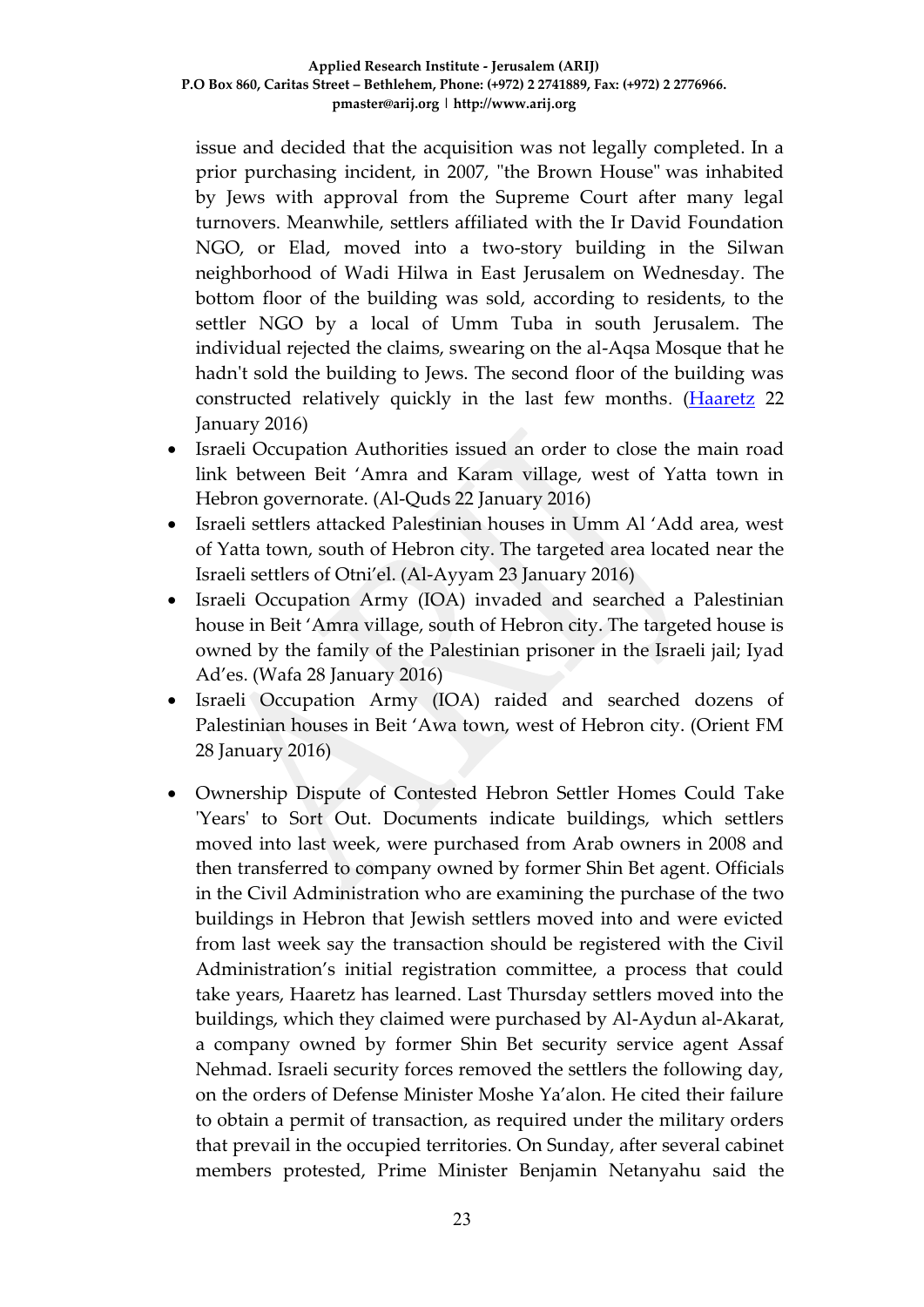settlers would be allowed to return after the necessary permits were obtained. Documents submitted to the Civil Administration indicate that the buildings were purchased in 2008 from their owners (whose identities are known to Haaretz) by the Israel Land Fund, which purchases property from Arabs. In 2012 the houses were transferred to Al-Aydun al-Akarat, which the same year erroneously claimed to have purchased Beit Hamakhpela, near the Tomb of the Patriarchs in Hebron in 2012. A meeting on the issue is scheduled for Thursday in Ya'alon's office. Sources in the Defense Ministry say the Civil Administration has not received all the documents it needs to review the transaction permit application, such as the surveyor's map. According to Civil Administration planners, in any event registration of the properties must go through the initial registration committee. The full registration process could take several years. The initial registry committee deliberated for three and a half years on the claims surrounding the purchase of Beit Hamakhpela before determining that its purchase was not proved. Knesset members Oren Hazan (Likud) and Bezalel Smotrich (Habayit Hayehudi) said they were ending their boycott of Knesset votes, called to protest the eviction of the Hebron settlers, after Netanyahu ordered the formation of a new committee for settlement affairs and promised the settlers' return to the buildings after the purchase documents were sorted out. A number of Knesset votes were postponed as a result of the boycott by Hazan and Smotrich. "I trust the prime minister to complete the process of approving the sales documents, as he promised," Hazan said. [\(Haaretz](http://www.haaretz.com/israel-news/.premium-1.699943) 28 January 2016)

- Israeli Occupation Army (IOA) stormed and searched dozens of Palestinian houses in Beit 'Awa town, west of Hebron city. One of the targeted houses are owned by Mohammad Abed Al Hamed Al Masalmah. (Wafa 30 January 2016)
- Israeli Occupation Army (IOA) erected military checkpoints at the northern entrance of Hebron city and at the entrances of Sair an Hahlul towns in Hebron governorate. The IOA stopped and searched Palestinian vehicles and checked ID cards. (Wafa 30 January 2016)
- Clashes erupted between Palestinians and the Israeli Occupation Army (IOA) at Tareq Ben Ziyed junction at the southern area of Hebron city. The IOA fired teargas grenades, causing dozens of suffocation cases. (RB2000 31 January 2016)
- Israeli Occupation Authorities handed out military order to halt the construction in a 160 square meters under construction house in Wad Ash-Shaikh area, near Jerusalem-Hebron road, in Beit Ummer town, north of Hebron city. The targeted house is owned by Osama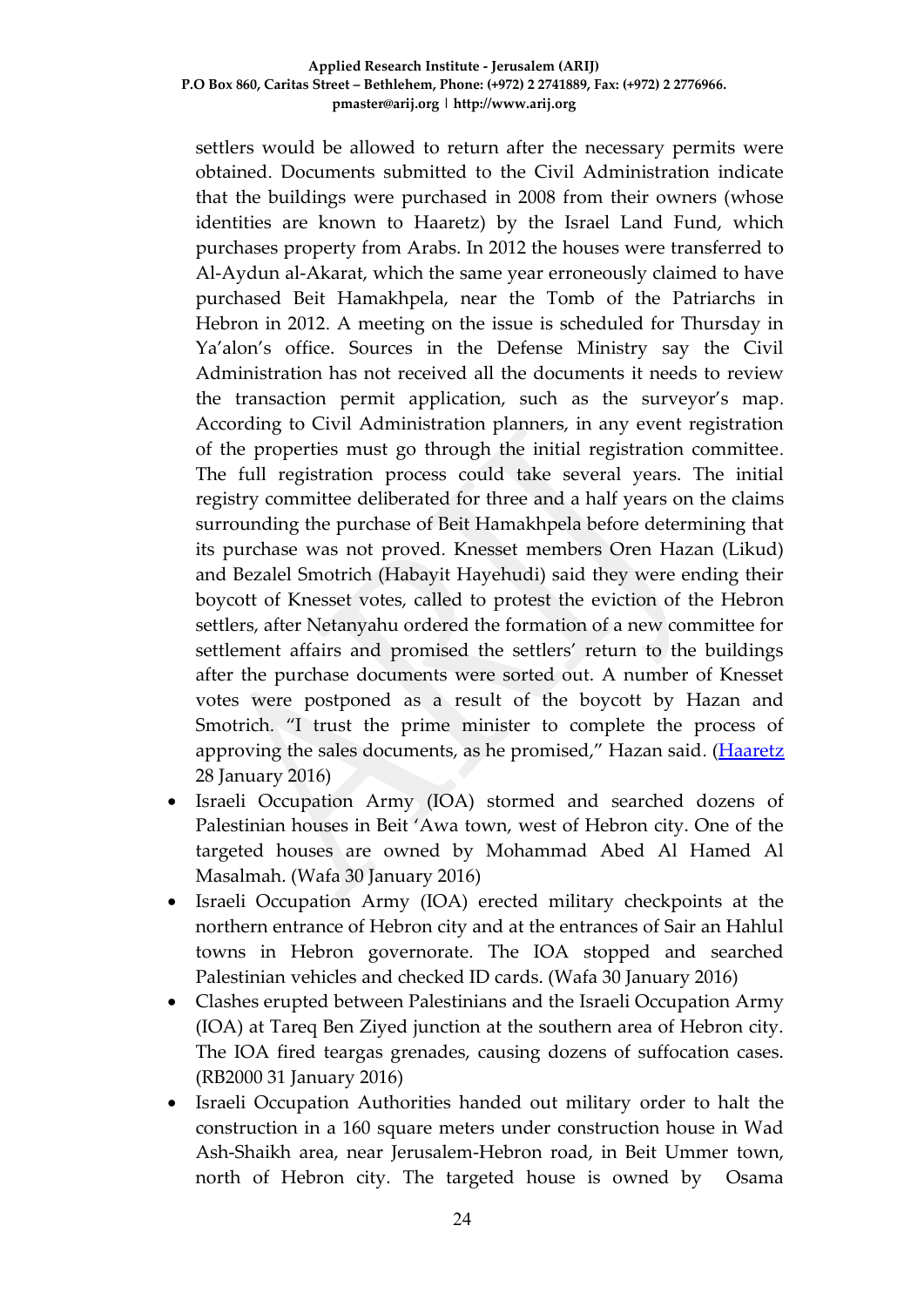Mohammad Salem Al 'Alami. During the operation, the Israeli Army seized a number of construction materials. (NBPRS 31 January 2016)

# **Qalqilyah**

- Clashes erupted between Palestinians and the Israeli Occupation Army (IOA) in Azzun village, east of Qalqiliyah city. The IOA fired metal bullets and teargas grenades, causing dozens of suffocation cases and the injury of two Palestinians. (Wafa 1 January 2016)
- Israeli Occupation Army (IOA) attacked the weekly non-violent protest against the Segregation wall and settlements in Kaf Qaddum village, east of Qalqiliyah city. The IOA fired rubber bullets and teargas grenades, causing dozens of suffocation cases and the injury of a Palestinian journalist. (Wafa 1 January 2016)
- Five Palestinians were injured after the Israeli Occupation Army (IOA) fired teargas grenades at their house in Jayyus village, northeast of Qalqiliyah city. Noted that the targeted house was torched. (Al-Quds 5 January 2016)
- Israeli Occupation Army (IOA) issued an order to confiscate 93 dunums of Palestinian land in An-Nabi Elias and Azzun villages, west of Qalqiliyah city, to construct a new colonial road for the Israeli settlers. (PNN 6 January 2016)
- Israeli Occupation Army (IOA) attacked the weekly non-violent protest against the segregation wall and settlements in Kafr Qaddum village, east of Qalqiliyah city. The IOA fired teargas grenades, causing dozens of suffocation cases. (PNN 8 January 2016)
- Israeli Occupation Army (IOA) stormed and searched a number of houses in Azun village, east of Qalqiliyah city and fired teargas grenades. (Al-Quds 13 January 2016)
- Israeli Occupation Army (IOA) attacked the weekly non-violent protest against the segregation wall and settlements in Kafr Qaddum village, east of Qalqiliyah city. The IOA used live bullets and teargas grenades to attack Palestinians, causing dozens of suffocation cases and the injury of Mahmoud Hikmat (17 years). (Maannews 15 January 2016)
- Clashes erupted between Palestinians and the Israeli Occupation Army (IOA) at the entrance of Kafr Qaddum village, east of Qalqiliyah city. The IOA fired teargas grenades at Palestinians, causing dozens of suffocation cases. (RB2000 17 January 2016)
- Israeli Occupation Army (IOA) demolished two animal sheds in Jinsafut village, east of Qalqiliyah city, and handed out military order to demolish a house. The targeted sheds and the house are owned by: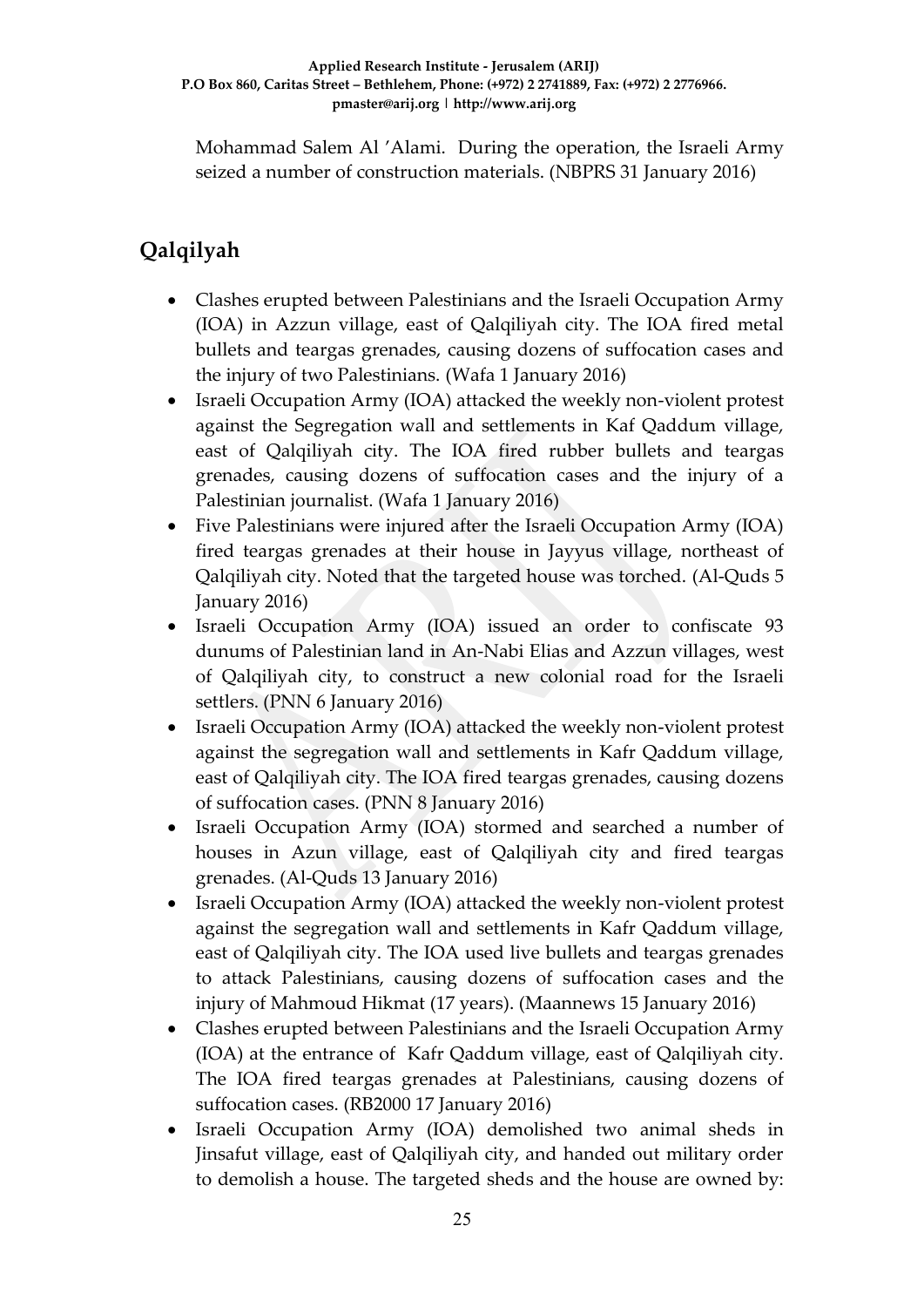Hamed. During the operation, the IOA fired rubber bullets at Palestinians, causing the injury of two. The IOA arrested one of the house owner's son. (Shasha News 18 January 2016)

- The Israeli Civil Administration submitted a building scheme in Al Quds Daily Newspaper for Public Review**<sup>2</sup>** . The Regional Plan No. (7/4/149) in Tzofim settlement, Mandate scheme15-S, and 149/4, parts of basin number 3, which is a part of Jayyus village northeast of Qalqiliyah city. The plan change the status of land from agrculiural area to future residnial areas and to construct roads. (Al-Quds 1 January 2013)
- Israeli Occupation Army (IOA) stormed Jayyus village, east of Qalqiliyah city, and fired teargas grenades and rubber bullets at Palestinians and their houses, causing dozens of suffocation cases. (RB2000 22 January 2016)
- Clashes erupted between Palestinians and the Israeli Occupation Army (IOA) at the western part of Qalqiliyah city. The IOA fired rubber bullets and teargas grenades, causing dozens of suffocation cases and the injury of a Palestinian. (Orient FM 22 January 2016)
- Clashes erupted between Palestinians and the Israeli Occupation Army (IOA) in Kafr Qaddum village, east of Qalqiliyah city. The IOA fired live bullets and teargas grenades, causing the injury of two Palestinians. (Al-Quds 22 January 2016)
- Israeli Occupation Army (IOA) attacked the weekly non-violent protest against the segregation wall and settlements in Kafr Qaddum village, east of Qalqiliyah city. The IOA rubber bullets and teargas grenades, causing dozens of suffocation cases. During the operation, the IOA closed with earth mounds a road inside the village. (Wafa 29 January 2016)

# **Tubas**

- Israeli Occupation Army (IOA) shoot and killed two Palestinians while they were crossing Al Hamra military checkpoint in the northern of Jordan valley. The martyrs were identified as Ali Abu Maream (26 years) and Said Abu Al Wafi (38 years). Maannews & Al-Quds 9 January 2016)
- Israeli Occupation bulldozers demolished four agricultural structures and a water well in Khirbet Yarza in the northern of Jordan valley. The

1

<sup>2</sup> It is the last step before approving the building scheme, after which, building permits and tenders may be issued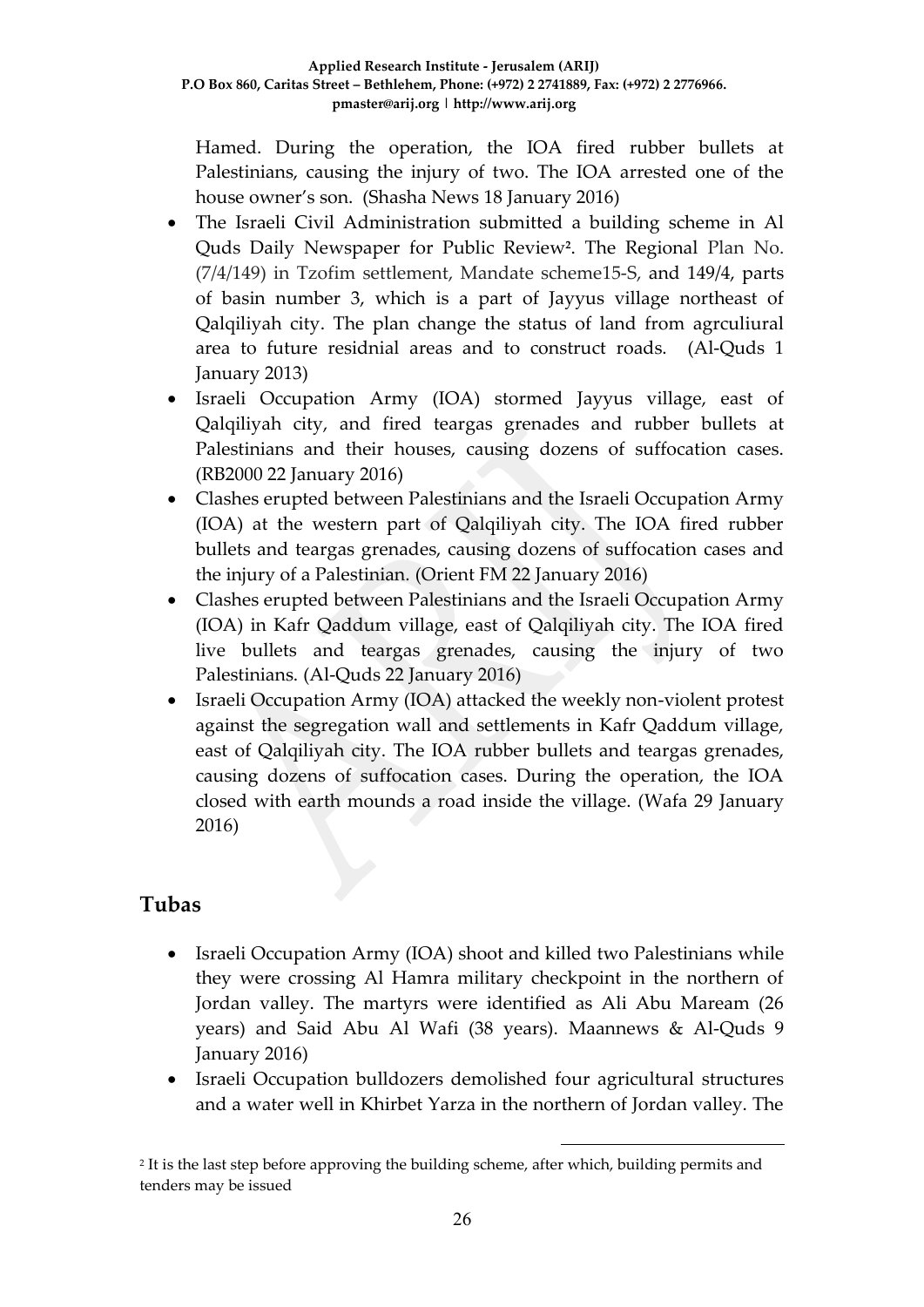targeted structures are owned by: Mahmoud Maslamani, Musa Ali Al 'Einbousi, Abu Fesal Masa'eed and Adnan Abu Muhseen. While the water-well funded by an Italian church to benefit the residents in the aforementioned area. (NBPRS 14 January 2016)

- Israeli Occupation Army (IOA) carried out military trainings in Ar-Ras Al Akhdar and Ibziq areas in the northern of Jordan valley, for the second day in a row. (Wafa 27 January 2016)
- For more 2 weeks the Israeli Occupation Army (IOA) carried out military trainings near Tayasir village and Al Aqaba area, east of Tubas city. (Wafa 27 January 2016)
- Israeli Occupation Army (IOA) seized three bulldozers and three trucks owned by Al Jara'e company while working in the construction of an agricultural road in Deir Al Hadoudiya area, east of Ein Al Beida village in the northern of Jordan valley. The IOA threatened the workers and prevented them from working in the area under the claim that the targeted area classified by the Israeli Authorities as "Closed military area". (Pal Info 29 January 2016)
- Israeli settlers stormed Kirbet Al Burj in Wadi Al Maleh area, in the northern of Jordan valley and carried out provocative actions, where they closed roads and attacked Palestinians. (Safa 29 January 2016)

# **Ramallah**

- Shadi Ghabesh (38 years) from Al Jalazoun refugee camp, north of Ramallah city, died of wounds he sustained during clashes with the Israeli Occupation Army (IOA) few weeks ago. (NBPRS 1 January 2016)
- Israeli Occupation Army (IOA) attacked the weekly non-violent protest against the segregation wall and settlements in Bilin village, northwest of Ramallah city. The IOA fired rubber bullets, teargas and stun grenades at Palestinians, causing dozens of suffocation cases. (Wafa 1 January 2016)
- Israeli Occupation Army (IOA) attacked the weekly non-violent protest against the segregation wall and settlements in Nilin village, northwest of Ramallah city. The IOA fired rubber bullets and teargas grenades causing dozens of suffocation cases. (PNN 8 January 2016)
- Israeli Occupation Army (IOA) demolished a Palestinian house owned by the family of the Palestinian martyr; Muhannad Al Halabi (19 years), in Surda village, north of Ramallah city. Clashes erupted between Palestinians and the IOA, where the IOA fired teargas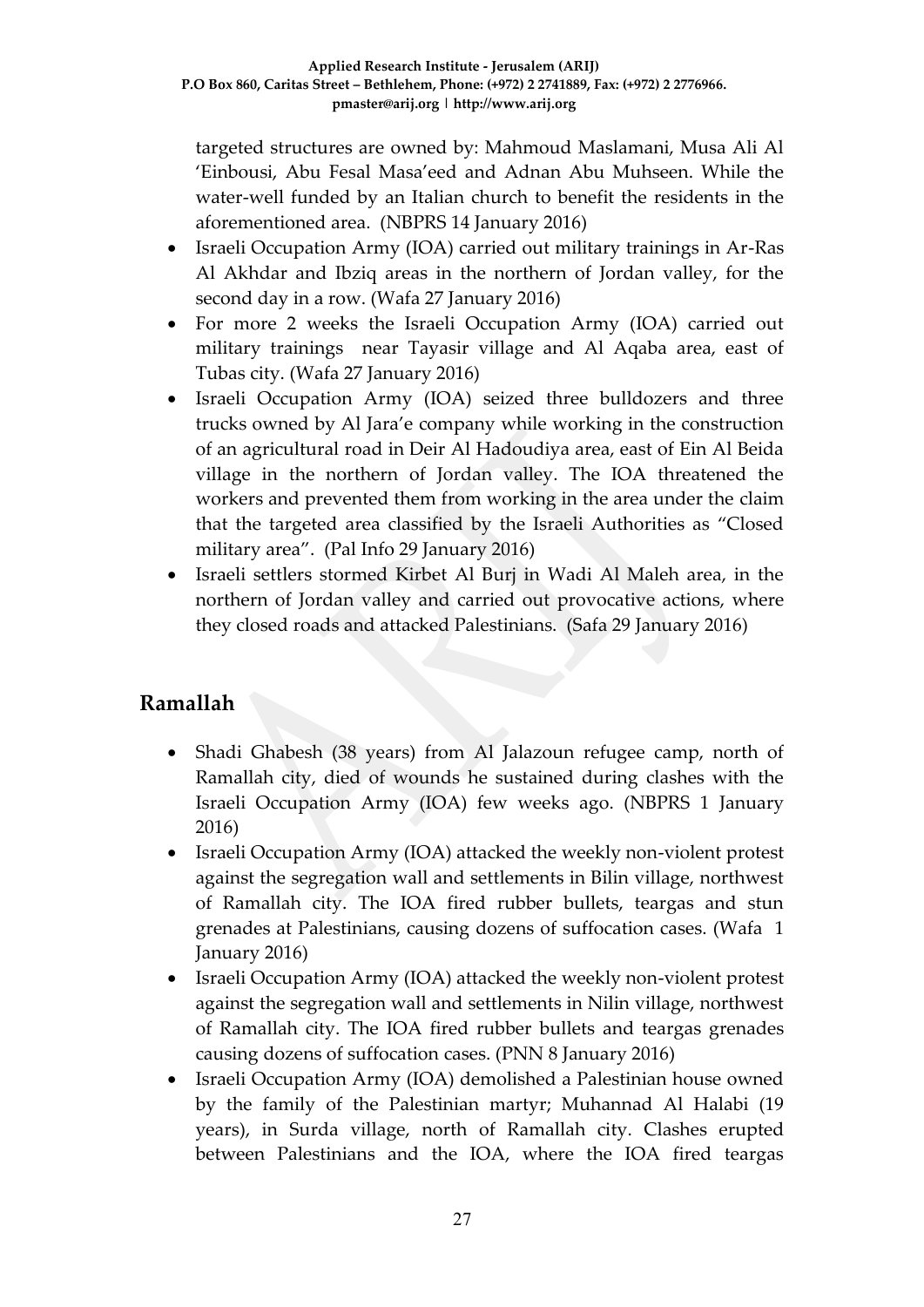grenades and metal bullets, causing the injury of three Palestinians. (Maannews 9 January 2016)

- Israeli Occupation Army (IOA) invaded Budrus village, northwest of Ramallah city. The IOA stopped and questioned Palestinians. As a result, clashes erupted between Palestinians and the IOA, where the IOA fired teargas grenades and rubber bullets. (Safa 10 January 2015)
- Israeli Occupation Army (IOA) stormed and searched a number of Palestinian houses in Bir Zeit village, north of Ramallah city. (Safa 10 January 2016)
- Israeli Occupation Army (IOA) stormed the campus of Birzeit University in Birzeit village, north of Ramallah city. The IOA stormed and searched the headquarters of the student blocs in the University and destroyed all the consists. (Maannews 11 January 2016)
- Clashes erupted between Palestinians and the Israeli Occupation Army (IOA) in Al Jalazoun refugee camp, north of Ramallah city, after the IOA stormed and searched a number of houses. During the operation, the IOA arrested Osama Ibrahim Nakhla (38 years) and Mohammad Abu Zied. (Maannews & Al-Quds 13 January 2016)
- Israeli Occupation Army (IOA) tightened its procedures at 'Atara military checkpoint, north of Ramallah city. The IOA stopped, searched and detained Palestinian vehicles and checked ID cards. (Wafa 13 January 2016)
- Israeli Occupation Army (IOA) erected a military checkpoint near Ein Siniya village, north of Ramallah city. The IOA stopped and searched Palestinian vehicles and checked ID cards. (Wafa 13 January 2016)
- Israeli Occupation Army (IOA) erected a military checkpoint near Hallamish settlement, northwest of Ramallah city. The IOA stopped and detained Palestinian vehicles. (Wafa 13 January 2016)
- Clashes erupted between Palestinians and the Israeli Occupation Army (IOA) in Al Jalazoun refugee camp, north of Ramallah city. The IOA used rubber bullets and teargas grenades to attack Palestinians. (Al-Quds 15 January 2016)
- Clashes erupted between Palestinians and the Israeli Occupation Army (IOA) in Silwad town, northeast of Ramallah city. (Al-Quds 15 January 2016)
- Clashes erupted between Palestinians and the Israeli Occupation Army (IOA) near the Israeli jail of Ofra in Beituniya town in Ramallah governorate. The IOA fired teargas grenades at Palestinians. (Al-Quds 15 January 2016)
- Israeli Occupation Army (IOA) attacked the weekly non-violent protest against the segregation wall and settlements in Nilin village, northwest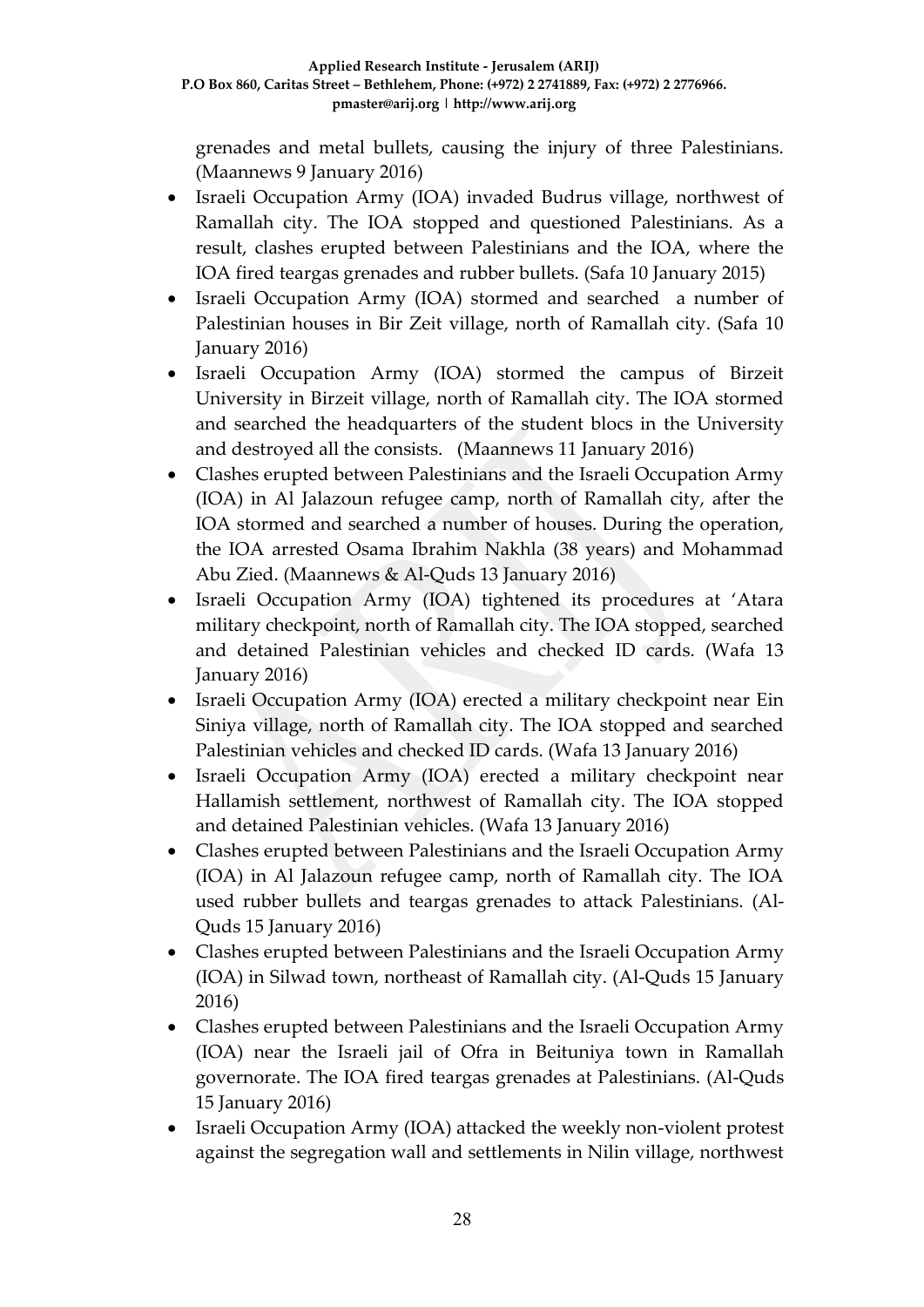of Ramallah city. The IOA fired teargas grenades, causing dozens of suffocation cases. (Al-Quds 15 January 2016)

- Israeli Occupation Army (IOA) attacked the weekly non-violent protest against the segregation wall and settlements in Bilin village, west of Ramallah city. The IOA used teargas grenades to attacks participants, causing dozens of suffocation cases. (Al-Quds 15 January 2016)
- Israeli Occupation Army (IOA) closed the main entrance of An-Nabi Saleh village, northwest of Ramallah city. (Al-Quds 16 January 2016)
- Israeli Occupation Army (IOA) stormed Kafr Ni'ma village, west of Ramallah city. Clashes erupted between Palestinians and the IOA, where the IOA fired teargas grenades, causing dozens of suffocation cases. (Wattan 17 January 2016)
- Israeli Occupation Army (IOA) raided Budrus village, northwest of Ramallah city and fired teargas and stun grenades at Palestinian houses, causing dozens of suffocation cases. (Wattan 17 January 2016)
- Israeli Occupation Army (IOA) attacked a non-violent protest to support the Palestinian prisoner; Mohammad Al Qaq, at the entrance of Ofar jail, west of Ramallah city. The IOA fired teargas and stun grenades at Palestinians. (PNN 17 January 2016)
- Israeli Occupation Army (IOA) demolished three commercial structures in Kharbatha Al Misbah village, west of Ramallah city. The targeted structures are owned by: Jamal Daraj (owned a garage), Hamdi Karker (owned a mini market) and Ahmed Al Habiya. Noted that the targeted structures located near the Israeli bypass road No. 443. (RB2000 18 January 2016)
- Israeli Occupation Army (IOA) stormed and searched about 14 Palestinian houses in Beit Rima village in Ramallah governorate. Clashes erupted between Palestinians and the IOA, where the IOA fired teargas and stun grenades, live and rubber bullets. The targeted houses are owned by: Hazem Taher Ar-Rimawi, Tamim Hussen Ar-Rimawi, Zaghoul Khateb Ar-Rimawi, Mahmoud Sadeq Ar-Rimawi, Saqir Rashed Ar-Rimawi, Samah Fares Ar-Rimawi, 'Akif Zuhdi Ar-Rimawi, Akram Salah Al Barghouthi, Afdal Falah Al Barghouthi, Hikmat, Bahjat and Immsat Ar-Rimawi and Mujahed Qadoura Ar-Rimawi. (Al-Quds & ARN 20 January 2016)
- Israeli Occupation Army (IOA) handed out military orders to stop the construction in 5 Palestinian houses in Budrus village, west of Ramallah city. (Safa 20 January 2016)
- Israeli Occupation Army (IOA) prevented the residents of 'Abud village, north of Ramallah city, from erecting a Memorial for the Palestinian martyr: Abed Ar-Rahman Al Barghouthi. The IOA attacked Palestinians by firing teargas grenades and rubber bullets. As a result,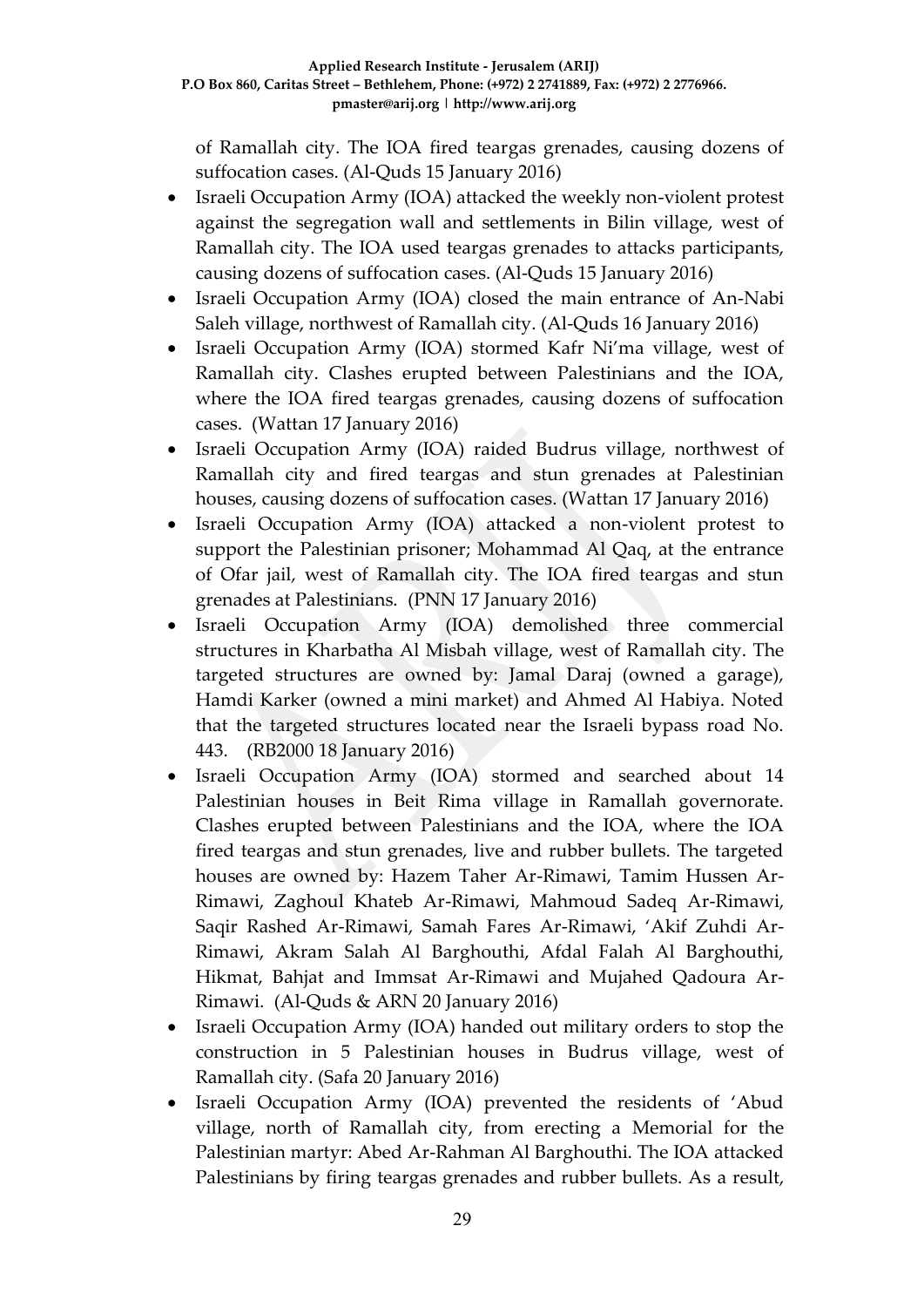clashes erupted between Palestinians and the IOA. (Raya 22 January 2016)

- Israeli Occupation Army (IOA) attacked the weekly non-violent protest against the segregation wall and settlements in Bilin village, northwest of Ramallah city. The IOA used rubber bullets and teargas grenades to attack Palestinians, causing the injury of a Palestinian, and dozens of suffocation cases. (Al-Quds 22 January 2016)
- Israeli Occupation Army (IOA) attacked the weekly non-violent protest against the segregation wall and settlements in Nilin village, northwest of Ramallah city. The IOA used teargas grenades to attack Palestinians causing a number of suffocation cases. (Al-Quds 22 January 2016)
- Clashes erupted between Palestinians and the Israeli Occupation Army (IOA) at the northern entrance of AL Bireh city. (Al-Quds 22 January 2016)
- Israeli Occupation Army (IOA) closed the main entrance of An-Nabi Saleh village, north of Ramallah city, and prevented Palestinians from entering or leaving the village. The IOA also, attacked the weekly nonviolent protest against segregation wall and settlements. (Wafa 22 January 2016)
- Israeli Occupation Army (IOA) shoot and killed Ibrahim Alan (23 years) from Beit 'Ur At-Tahta village and Hussen Abu Ghoush (17 years) from Qalandiya refugee camp, while they were near the Israeli settlement of Beit Horon. (Wafa 25 January 2016)
- Israeli Occupation Army (IOA) invaded and searched Palestinian house in Qalandiya refugee camp, south of Ramallah city, and took photos for the house. The targeted house is owned by the family of the Palestinian martyr: Hussen Abu Goush. (Wafa 27 January 2016)
- Israeli Occupation Army (IOA) stormed and searched a Palestinian house in Beit 'Ur At Tahta village, west of Ramallah city, and took photos for the house. The targeted house is owned by the family of the Palestinian martyr Yousif 'Alan. (Maannews 27 January 2016)
- Israeli Occupation Army (IOA) erected a military checkpoint at the entrance of An-Nabi Saleh village, north of Ramallah city. The IOA stopped, searched and detained a number of Palestinian vehicles, and checked ID cards. (Raya 27 January 2016)
- Israeli Occupation Army (IOA) closed "Beit 'Ur Beituniya" road which link between the western villages of Ramallah governorate with Ramallah city. (RB2000 27 January 2016)
- Israeli Occupation Army (IOA) stormed and searched a Palestinian house in Birzeit village, north of Ramallah city, and questioned the residents. The targeted house is owned by Najeb Mahmoud Hassan. (RB2000 28 January 2016)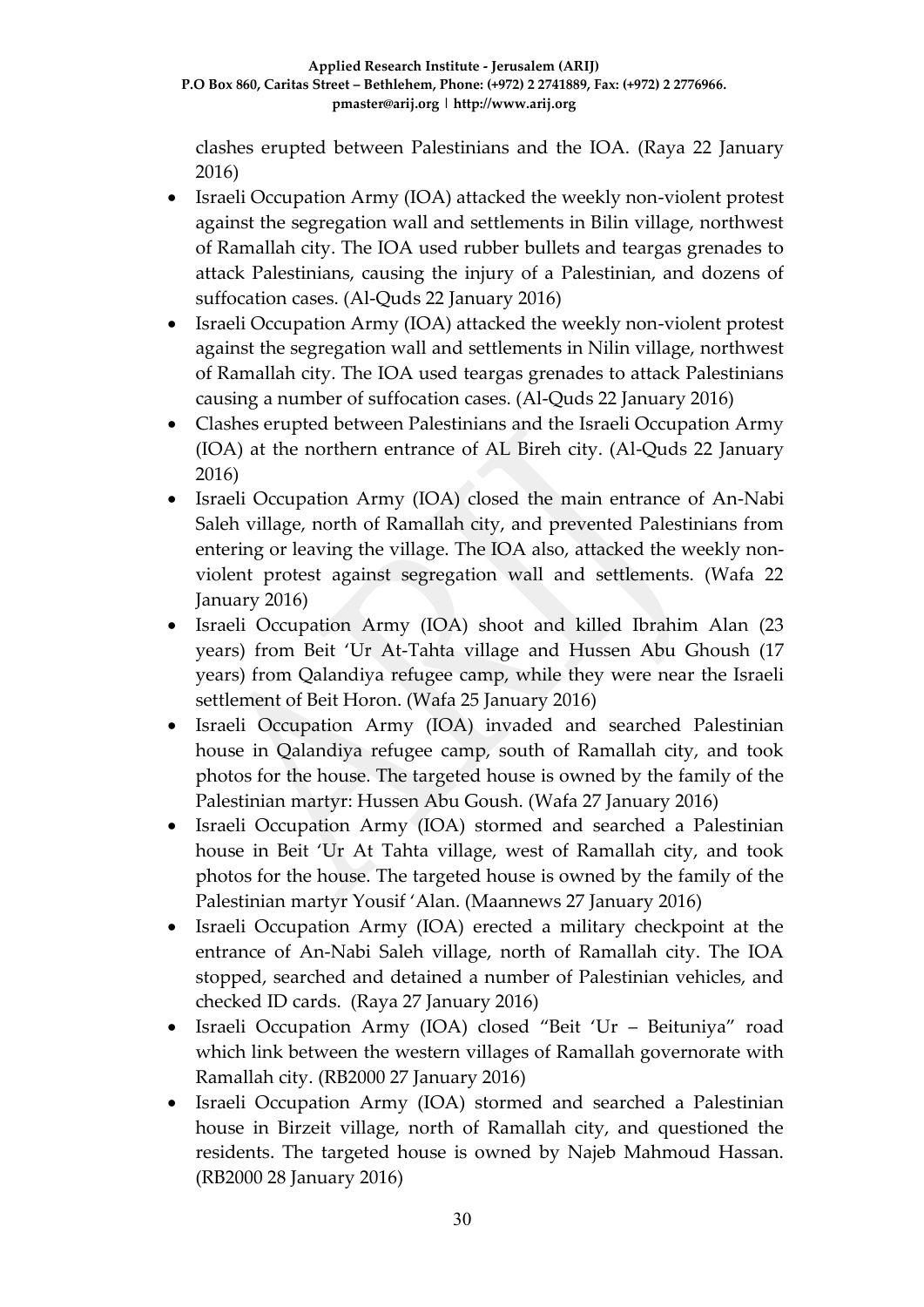- Israeli Occupation Army (IOA) attacked the weekly non-violent protest against the segregation wall and settlements in Nilin village, northwest of Ramallah city. The IOA fired rubber bullets and teargas grenades, causing the injury of three Palestinians and 7 suffocation cases. (Al-Quds 29 January 2016)
- Israeli Occupation Army (IOA) stormed and toured in areas and neighborhoods in Kafr Ein village, north of Ramallah city. (Wafa 29 January 2016)
- Israeli Occupation Army (IOA) attacked the weekly non-violent protest against the segregation wall and settlements in Bilin village, northwest of Ramallah city. The IOA fired teargas and stun grenades, causing a number of suffocation cases. (Wafa 29 January 2016)
- Clashes erupted between Palestinians and the Israeli Occupation Army (IOA) in An Nabi Saleh village, north of Ramallah city, after the IOA attacked a non-violent protest to support the Palestinian prisoner in a hunger strike; Mohammad Al Qaq. The IOA fired rubber bullets and teargas grenades, causing dozens of suffocation cases and the injury of 12 participants. (Al-Quds 29 January 2016)
- Israeli Occupation Army (IOA) closed all the entrances of Al Jalazoun refugee camp, north of Ramallah city, and prevented Palestinians from entering the camp. Clashes erupted between Palestinians and the IOA. (Wattan 29 January 2016)
- Israeli Occupation Army (IOA) stationed at DSO military checkpoint, which located at the northern entrance of Al Bireh city, shoot and killed Amjad Jasser Sukari (29 years) from Al Jamna'in village, west of Nablus city, while he was crossing the checkpoint. (Wafa 31 January 2016)
- Israeli Occupation Army (IOA) opened fire at a Palestinian vehicle near Mikabem military checkpoint at the Israeli bypass road No.443, west of Ramallah city. As a result, the Palestinian driver was seriously injured. (RB2000 31 January 2016)
- Israeli Occupation Army (IOA) erected a military checkpoint near Ein Siniya village, at Ramallah- Nablus road, north of Ramallah city. The IOA stopped and searched Palestinian vehicles and checked ID cards, and prevented Palestinians from crossing it. (Wafa 31 January 2016)
- Israeli Occupation Army (IOA) erected a military checkpoint at the entrances of Silwad town, northeast of Ramallah city. The IOA stopped and searched Palestinian vehicles and checked ID cards, and prevented Palestinians from entering or leaving the village. (Wafa 31 January 2016)
- Israeli Occupation Authorities declared that they will prevented Palestinians, not holding ID cards from Ramallah and Al Bierh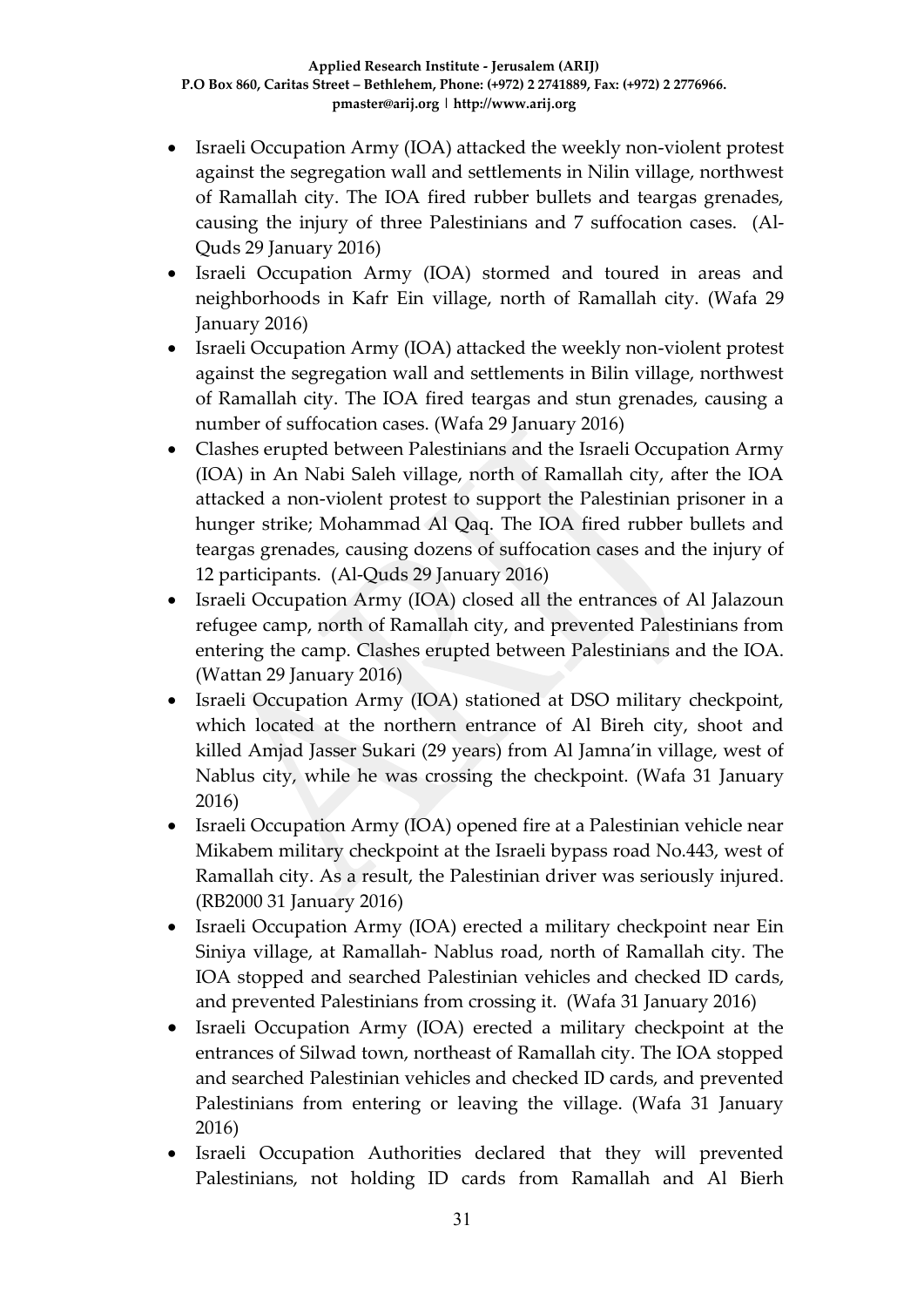Governorate, from entering Ramallah city, starting from the  $1<sup>st</sup>$  of February 2016. (Maannews 31 January 2016)

## **Jericho**

- Israeli Occupation Army (IOA) handed out military orders to demolish 5 residential structures and two animal sheds in Al Jiftlik village, north of Jericho city. The targeted structures are owned by: Suliman Ibrahim Jahaleen, Mir'I Eid Banu Odeh, Khalil Musa Jahaleen, Ali Odeh Ka'abnah and Najeh Odeh Ka'abnah. (Wafa 13 January 2016)
- **The Minister of Defense Approves the Confiscation of 1500 Dunams.**  This morning the Army Radio reported that Minister of Defense Ya'alon authorized the declaration of 1,545 dunams south of Jericho as state land. This land has been overtaken by settlers years ago for the purpose of agricultural cultivations. According to the Army Radio the declaration will be published in the coming weeks. This is the largest declaration since August 2014, [when 4,000 dunams](http://peacenow.org.il/eng/GvaotDecleration) in the Etzion Bloc area were declared as state lands, resulting in an international storm of criticism. Peace Now: Continued land confiscation by the Netanyahu government is a diplomatic catastrophe. The government's decision is another step on the way to destroy the possibility for a two state solution. Netanyahu is being dragged by Naftali Bennett and begins a silence annexation of area C. [\(Peace Now](http://peacenow.org.il/eng/JerichoDeclaration) 20 January 2016)
- Israeli Occupation bulldozers demolished three residential structures located at the eastern part of Jericho city. The targeted structures are owned by: Jamal Mohammad Jahaleen. (Al-Ayyam 21 January 2016)

# **Salfit**

- Israeli University in Arial settlement contained pour chemical and liquid waste and harmful to the environment to Wadi Al Matawi area, west of Salfit city. (Maannews 3 January 2016)
- Four Israeli Industrial zones of: Barqan, Arial, Emmauel and Eli Zahav, poured the wastewater and harmful chemicals materials into the Palestinian lands in Bruqin, Kafr Ad-Dik, Haris, Rafat and Deir Istiya in Salfit city. (Al- Quds 14 January 2016)
- Israeli settlers living in Arial settlement started razing Palestinian land at the northwestern part of Salfit city, to construct new housing units and road. (Maannews 18 January 2016)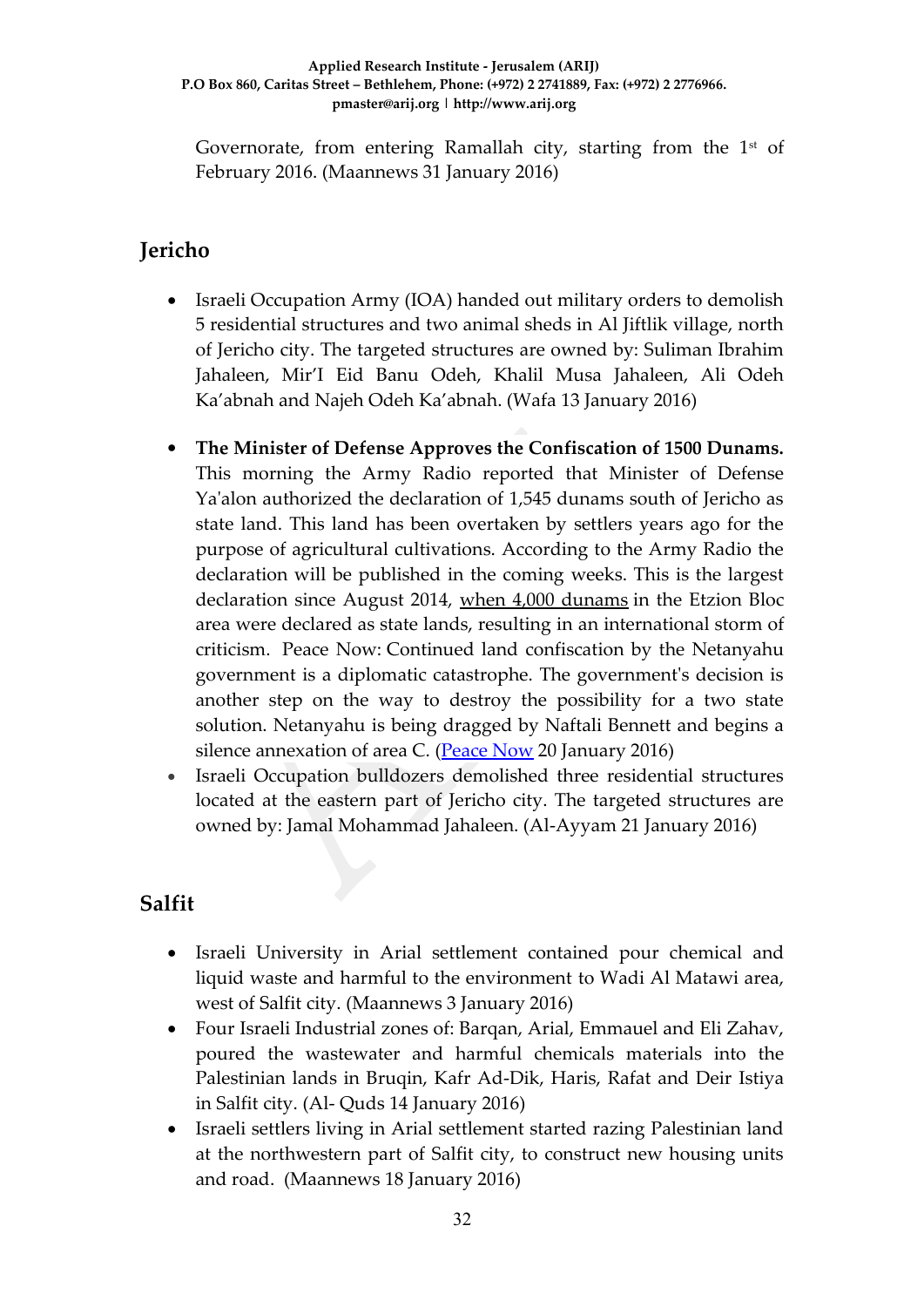Israeli Occupation Authorities issued an order to demolish a Palestinian house in Qarawat Bani Hassan village in Salfit Governorate on the  $24<sup>th</sup>$  of January 2016. The targeted house is owned by the family of the Palestinian prisoner in the Israeli Jail; Abed Al Aziz Hamad Mur'i. (Maannews 20 January 2016)

### **Tulkarem**

- Israeli Occupation Army (IOA) raided and searched dozens of Palestinian houses in Bal'a, Seida and Qaffe villages in Tulkarm governorate. (Al-Quds 13 January 2016)
- Israeli Occupation Army (IOA) intensities its presence at Nablus-Tulkarm road. The IOA erected military checkpoints, stopped and searched Palestinian vehicles and checked ID cards. (RB2000 17 January 2016)
- Israeli bulldozers owned by the Israeli settlers living in Avni Hefez settlement razed Palestinian land between Shufa and Kafr Al Labad village, east of Tulkarm city, The targeted land located 1 kilometer away from the settlement and nearby the main road. (Wafa 21 January 2016)
- Israeli Occupation Army (IOA) stormed and toured in a number of area and neighborhoods in Seida village in Tulkarm governorate. The IOA closed the main entrance of the village and erected a military checkpoint. The IOA stopped and searched Palestinian vehicles and checked ID cards. (RB2000 30 January 2016)

# **Nablus**

- Israeli settlers attacked a Palestinian house in Beit Furik village, east of Nablus city, and put a Molotov cocktail at the entrance of the house. The targeted house is owned by Nehad Hinne. (Wafa 2 January 2016)
- Israeli Occupation Army (IOA) confiscated a bulldozer owned by Bial Theban while he was working in land located between Aqraba and Bani Fadel villages in Nablus governorate. (Wafa 6 January 2016)
- Israeli Occupation Army (IOA) tightened its procedures at Shavi Shomron military checkpoint, which located between Jenin and Nablus cities. The IOA stopped, detained and searched Palestinian vehicles, questioned Palestinians and checked their ID cards. (Safa 10 January 2016)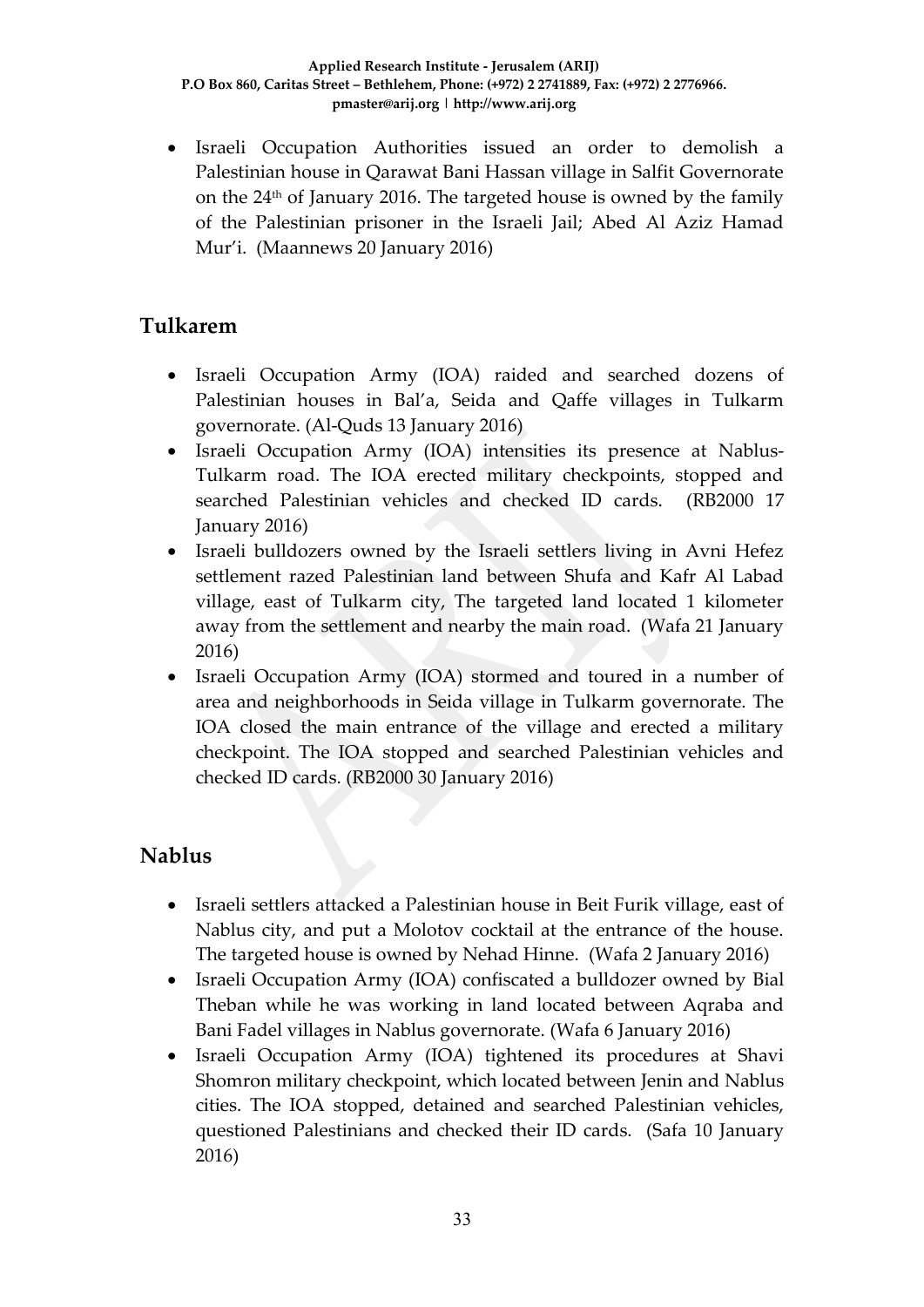- Israeli settlers escorted by the Israeli Occupation Army (IOA) stormed Joseph tomb, east of Nablus city, and performed Talmudic rituals. Clashes erupted between Palestinians and the IOA, where the IOA fired teargas grenades and rubber bullets. (Al-Quds 11 January 2016)
- Israeli Occupation Authorities handed out military orders to stop the construction in 8 Palestinian houses and structures in Khirbet Al Marajem near Duma village in Nablus governorate. (RB2000 12 January 2016)
- Israeli Occupation Authorities decided to erect 6 military tower along the side of the road (length 7 km) which started from Sara village junctions to Huwara village junction. (RB2000 & Maannews 12 January 2016)
- Israeli Occupation Army (IOA) set up fence at the main road links between Awarta and Al Yanun village, south of Nablus city. The road length about 10 km. (RB2000 12 January 2016)
- Israeli Occupation Army (IOA) closed Huwara military checkpoint, south of Nablus city. (Wafa 12 January 2016)
- Israeli Occupation Army (IOA) invaded Balata and Askar refugee camps, east of Nablus city. Clashes erupted between Palestinians and the IOA. (Al-Quds 13 January 2016)
- Israeli Occupation Army (IOA) stormed and toured in several areas in Beit Furik village in Nablus governorate. (Al- Quds 13 January 2016)
- Clashes erupted between Palestinians and the Israeli Occupation Army (IOA) in Tubas city. (Al- Quds 13 January 2016)
- Israeli Occupation bulldozers demolished a 1.5 dunums agricultural barracks, in As-Sawiya village, south of Nablus city. The targeted structure is owned by: Fahed Odeh Saleh. (Maannews 13 January 2016)
- Israeli Occupation Army (IOA) shoot and killed Haitham Mahmoud Yassen (36 years) from Asira Ash-Samaliya village, north of Nablus city while he was crossing the Israeli Checkpoint "17". (Wafa 14 January 2016)
- Israeli settlers escorted by the Israeli Occupation Army (IOA) stormed an Islamic tombs in 'Awarta village, south of Nablus city and performed Talmudic rituals. (NBPRS 14 January 2016)
- Israeli Occupation Army (IOA) shoot and killed Wissam Marwan Qasrawi (21 years) while he was crossing Huwara military checkpoint, south of Nablus city. (Al-Quds 17 January 2016)
- Clashes erupted between Palestinians and the Israeli Occupation Army (IOA) in Beit Furik village, east of Nablus city. The IOA fired teargas grenades and rubber bullets, causing dozens of suffocation cases and the injury of Ali Najeh Hinine (16 years). (Maannews 17 January 2016)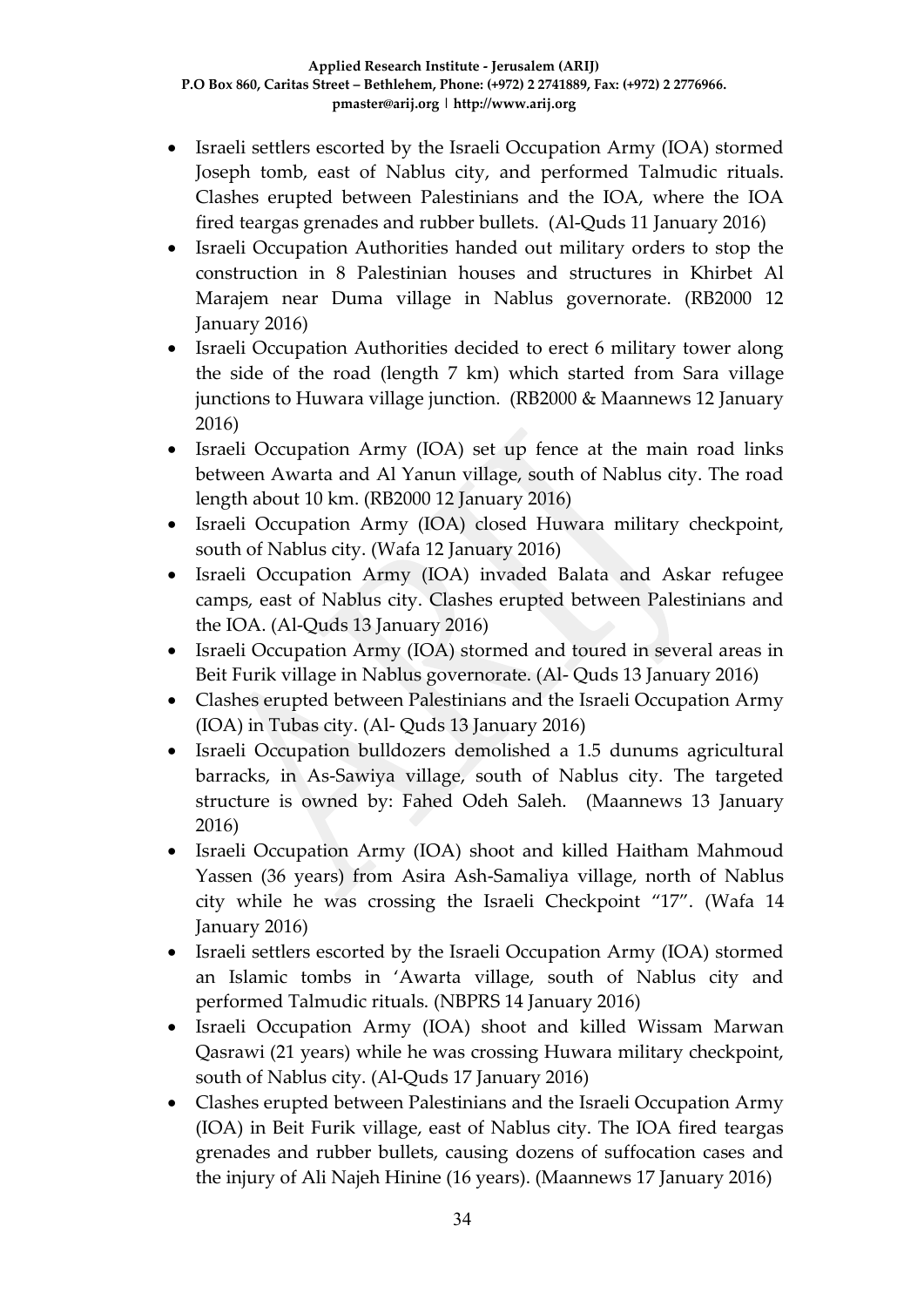- Israeli settlers escorted by the Israeli Occupation Army (IOA) demonstrated at Huwara military checkpoint, south of Nablus city. As a result, the IOA closed the checkpoint and Yetzhar road and erected a military checkpoint at the entrance of Beit village. (Maannews 17 January 2016)
- Israeli settlers living in Yetzher settlement hurled stones at Palestinian vehicles while they were crossing Huwara military checkpoint, south of Nablus city. The vehicles were damaged and a number of Palestinians were injured. (Maannews & Al-Quds 19 January 2016)
- Israeli Occupation Authorities closed Huawar military checkpoint for passing out from Nablus city, starting from the  $19<sup>th</sup>$  of January 2016 from the early morning to 9:00 a.m. and from 2:30 p.m. until 7:00 p.m. while opening Awarta commercial checkpoint for traffic. (Maannews 19 January 2016)
- Israeli Occupation Army (IOA) closed with cement bloc and earth mounds the entrances of 'Awarta and Odala villages, south of Nablus city. (Safa 20 January 2016)
- Israeli Occupation Army (IOA) invaded and searched tens of Palestinian houses in Balata refugee camp, east of Nablus city. Clashes erupted between Palestinians and the IOA, where the IOA fired rubber bullets and teargas grenades, causing the injury of a Palestinian. During the operation, the IOA arrested a Palestinian. (Al-Quds 21 January 2016)
- Clashes erupted between Palestinians and the Israeli Occupation Army (IOA) in Tell village, west of Nablus city, after the IOA invaded and searched a number of houses. The IOA fired teargas grenades and rubber bullets, causing the injury of two Palestinians. During the clashes, the IOA arrested a Palestinian and transferred him to unknown location. (Al-Quds 21 January 2016)
- Clashes erupted between Palestinians and the Israeli Occupation Army (IOA) in Urif village, south of Nablus city. The IOA fired teargas grenades and rubber bullets, causing the injury of three Palestinians. (Al-Quds 21 January 2016)
- Clashes erupted between Palestinians and the Israeli Occupation Army (IOA) at Jabal Al Qanitra, near Itamar settlement, in Beit Furik village, southeast of Nablus city. The IOA fired live and rubber bullets and teargas grenades, causing dozens of suffocation cases and the injury of a Palestinian. (Safa 22 January 2016)
- Israeli Occupation Authorities informed the residents of Ein Ar-Rashash area, near Qusra village, south of Nablus city, that the IOA will demolish all the structures (about 30 residential tents and 4 animal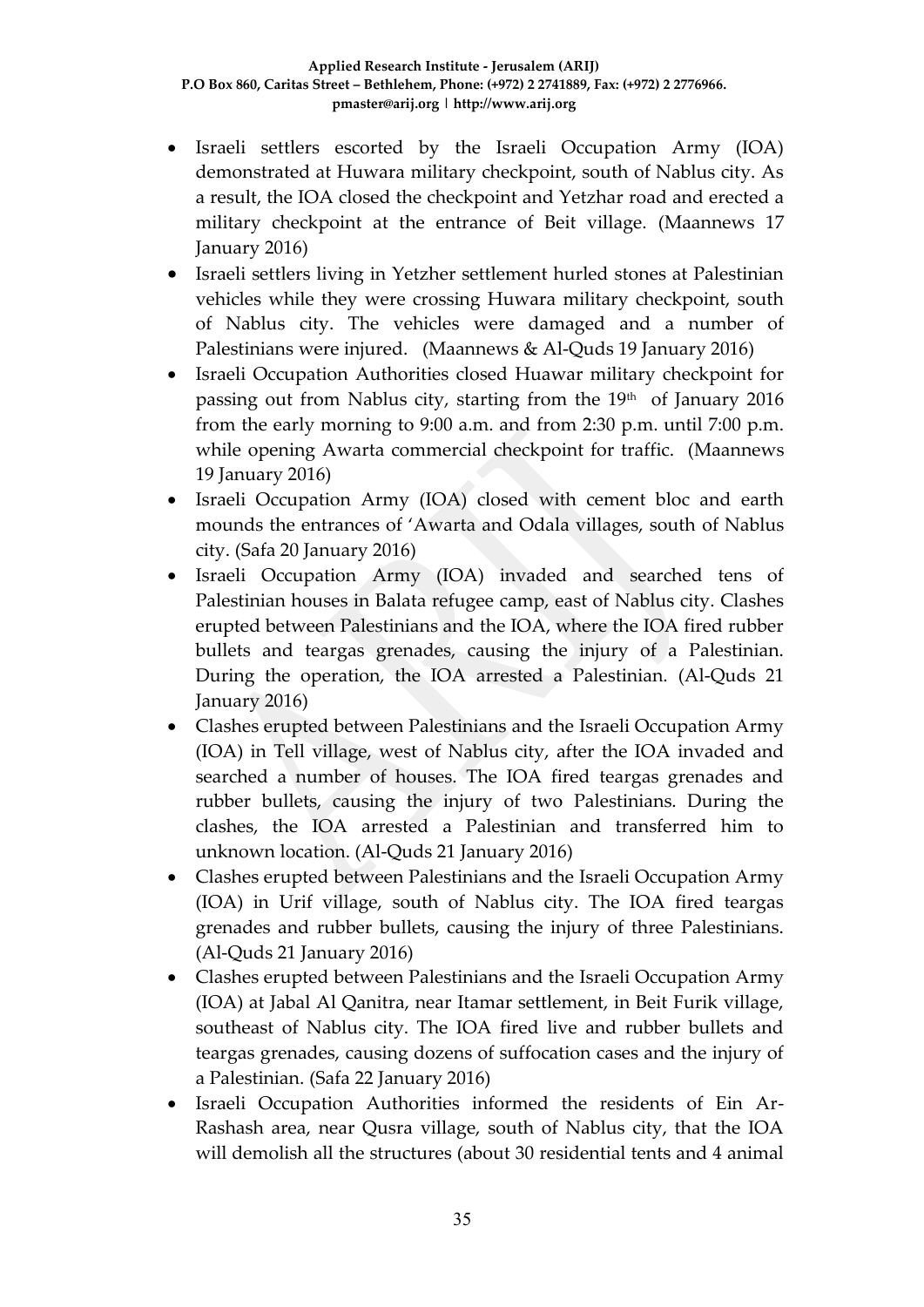sheds) in the area on the  $1<sup>st</sup>$  of February 2016. Noted that the targeted area inhabited by 85 Palestinians. (Safa & Maannews 28 January 2016)

 Israeli Occupation Army (IOA) raided and toured in Beita village, south of Nablus governorate. (Al-Quds 30 January 2016)

### **Gaza**

- Two Palestinian were injured after the Israeli Occupation Army (IOA) opened fire at a group of Palestinians while they were near the border fence, east of Jabaliya town, north of Gaza stip. (Wafa 1 January 2016)
- Israeli Occupation Army (IOA) fired teargas grenades at Palestinians while they were near the border fence, east Ash-Shuja'iya neighborhood east of Gaza city, causing dozens of suffocation cases. (Wafa 1 January 2016)
- Israeli warplanes launched missiles at an area in Um An-Naser Al Badwiya village, north of Beit Lahiya town, north of Gaza strip. (Wafa 2 January 2016)
- Israeli warplanes launched missiles at the headquarter of "Gaza International Airport", southeast of Rafah city, south of Gaza strip, causing the damage in the surrounded area. (Wafa 2 January 2016)
- Israeli warplanes launched missiles at Al Mugawes tower area, northwest of Gaza city, causing the damage in the area and surrounded houses. (Wafa 2 January 2016)
- Israeli Occupation Army (IOA) opened fire at a group of Palestinians while they were near the border fence, east of Beit Lahiya town, north of Gaza strip. (Sama News 3 January 2016)
- Israeli Occupation Army (IOA) opened fire at Palestinian farmers while they were working in their land near the border fence, east of Ash-Shuja'iya neighborhood, east of Gaza city. (Pal Today 4 January 2016)
- Israeli Occupation gunboats opened fire at Palestinian fishing boats while they were sailing at As-Sudaniya shore, northwest of Gaza city. as a result, one of the targeted boats was torched. (Wafa 6 January 2016)
- Israeli Occupation gunboats opened fire at Palestinian fishing boats while they were sailing at As-Sudaniya shore, northwest of Gaza city. (Wafa 7 January 2016)
- Clashes erupted between Palestinians and the Israeli Occupation Army (IOA) near the border fence, east of Gaza city. The IOA fired teargas grenades and live bullets, causing dozens of suffocation cases and the injury of 8 Palestinians. (Wafa 8 January 2016)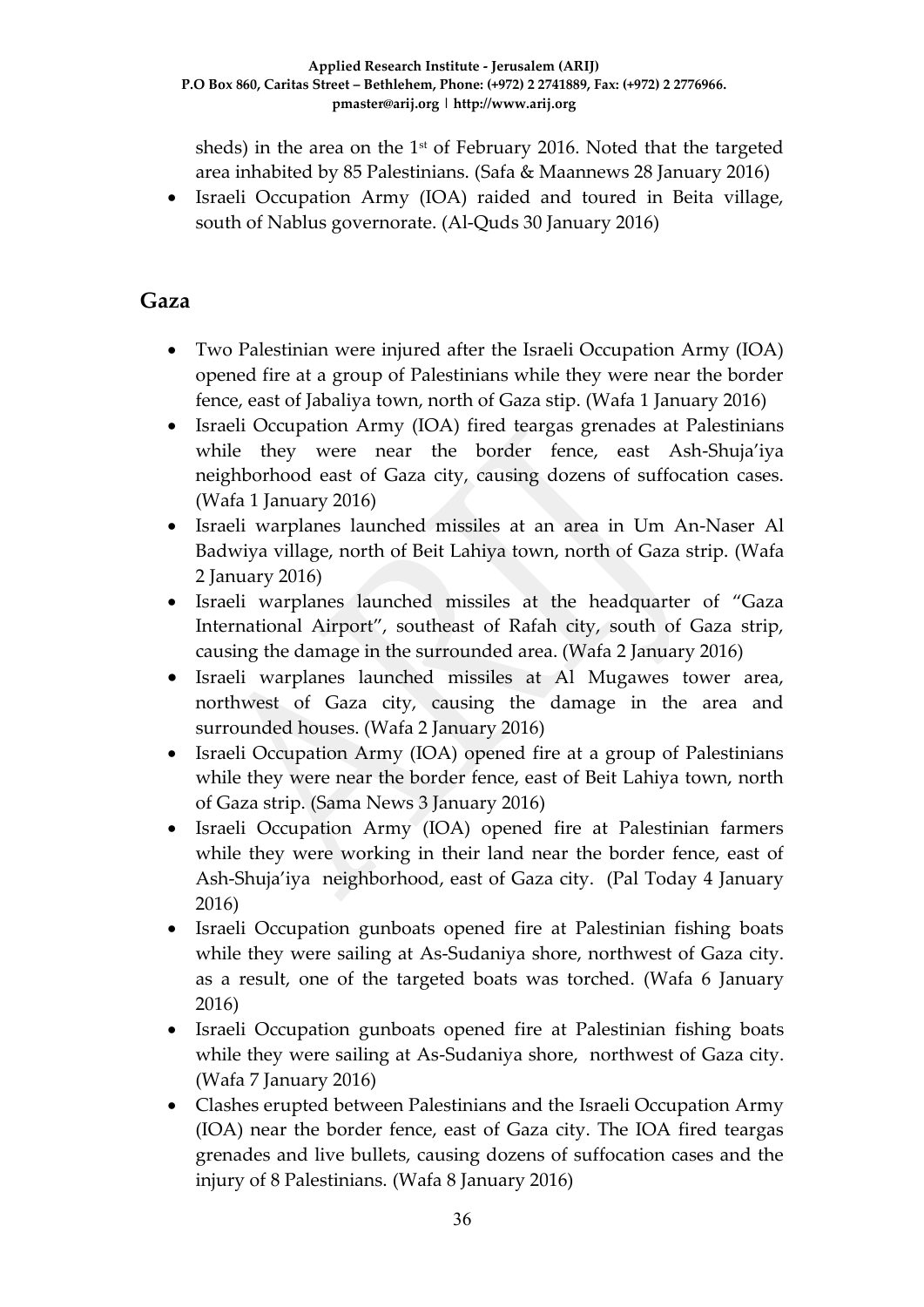- Two Palestinians were injured and dozens suffered gas inhalation during clashes that erupted between Palestinians and the Israeli Occupation Army (IOA) near the border fence, east of Al Burij refugee camp in the central of Gaza strip. (Wafa 8 January 2016)
- Clashes erupted between Palestinians and the Israeli Occupation Army (IOA) near the border fence, east of Khan Younis city, south of Gaza strip. The IOA fired live bullets and teargas grenades, causing the injury of two Palestinians. (Wafa 8 January 2016)
- Clashes erupted between Palestinians and the Israeli Occupation Army (IOA) near Beit Hanoun terminal, north of Gaza strip. The IOA fired teargas grenades and rubber bullets, causing the injury of two Palestinians. (Wafa 8 January 2016)
- Israeli Occupation gunboats opened fire at Palestinian fishing boats while they were sailing at Al-Waha shore, northwest of Beit Lahiua town and As-Sudanya shore, northwest of Gaza city. (Al-Quds 9 January 2016)
- Israeli Occupation Army (IOA) opened fire at Palestinian farmers while they were working in their land near the border fence, east of Al Faraheen area, east of Khan Younis city, south of Gaza strip. (Pal Info 10 January 2016)
- Israeli Occupation Army (IOA) opened fire at Palestinian land, located near the border fence, east of Al Burij refugee camp in the central of Gaza strip. (Pal Info 10 January 2016)
- Israeli Occupation gunboats opened fire at Palestinian fishing boats while they were sailing at As-Sudaniya shore, northwest of Gaza city and Al Waha shore, northwest of Beit Lahyia town. (Al-Quds 11 January 2016)
- Israeli Occupation gunboats opened fire at Palestinian fishing boats while they were sailing at Al Waha shore, northwest of Beit Lahiya town, north of Gaza strip. (Pal Today 12 January 2016)
- Israeli Occupation Army (IOA) opened fire at Palestinians while they were near the border fence, at At-Taqa area, east of Gaza city. (Pal Today 12 January 2016)
- Israeli Occupation bulldozers staged few meters into the eastern part of Al Qarara town, east of Khan Younis city, south of Gaza strip, and razed land. (Safa 13 January 2016)
- Musa Z'aiter (23 years) was killed and three others were injured after the Israeli Occupation Army (IOA) launched missiles at an area, northwest of Beit Lahiya town, north of Gaza strip. (Maannews & Wafa 13 January 2016)
- Israeli Occupation gunboats opened fire at Palestinian fishing boats while they were sailing at As-Sudaniya shore, northwest of Gaza city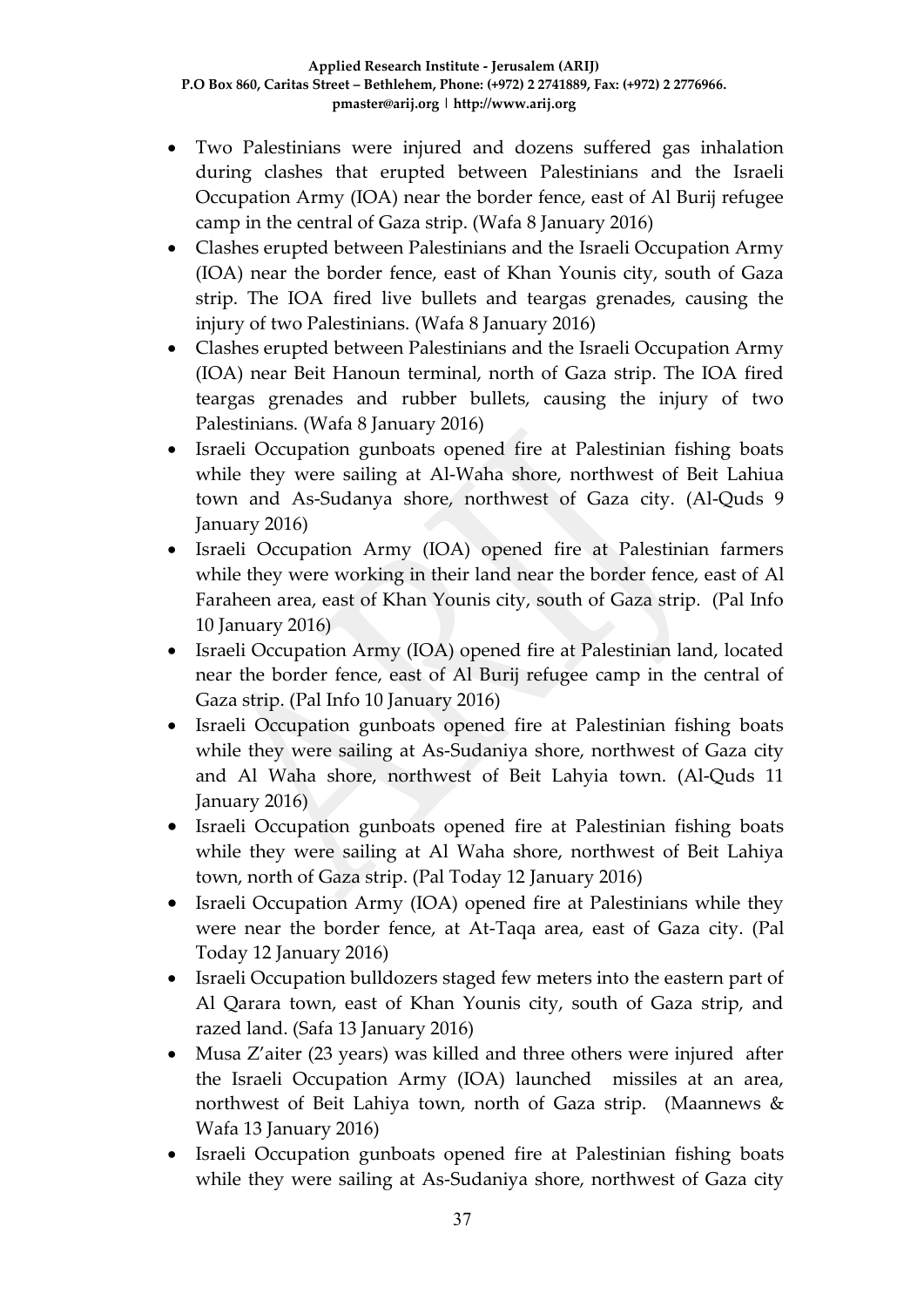and Al Waha shore, northwest of Beit Lahiya town. (Al Quds 13 January 2016)

- Israeli Occupation bulldozers and Army staged 100 meters into the northwestern part of Beit Lahiya town, north of Gaza strip and razed land. (Wattan 14 January 2016)
- Israeli Occupation Army (IOA) stationed at Beit Hanoun terminal, north of Gaza strip, opened fire at Palestinians while they were near the terminal. (Wattan 14 January 2016)
- Mohammad Adel Abu Zayed (19 years) and Mohammad Majde Qaytah (26 years) were killed during clashes that erupted between Palestinians and the Israeli Occupation Army (IOA) near the border fence, east of Al Burij refugee camp, in the central of Gaza strip. (Wafa & Al Quds 15 January 2016)
- Israeli Occupation Army (IOA) fired teargas grenades and live bullets at Palestinians while they were near the border fence, east oAsh-Shuja'iya neighborhood, east of Gaza city. As a result, a number of Palestinians suffered gas inhalation. (Wafa 15 January 2016)
- Israeli Occupation Army (IOA) fired teargas grenades at Palestinians while they were near the border fence in Al Faraheen area, east of Khan Younis city, south of Gaza strip, causing dozens of suffocation cases. (Wafa 15 January 2016)
- Israeli Occupation Army (IOA) opened fire at Palestinian farmers while they were near the border fence, east of Beit Hanun town, north of Gaza strip. (Pal Today 16 January 2016)
- Israeli Occupation gunboats opened fire at Palestinian fishing boats while they were sailing at Al Waha shore, northwest of Beit Lahiya town, As Sudaniya shore, northwest of Gaza city, Deir al Balah and Khan Younis shores. (Al Quds & Maannews 16 January 2016)
- Israeli Occupation Gunboats opened fire at Palestinian fishing boats while they were sailing at Al Waha shore, northwest of Beit Lahiya town and As-Sudaniya shore, northwest of Gaza city. (ARN 17 January 2016)
- Israeli Occupation Army (IOA) opened fire at Palestinians, houses and land, east of Al Maghazi refugee camp in the central of Gaza strip. (RB2000 17 January 2016)
- Israeli Occupation bulldozers staged few meters into the eastern part of Al Qarara town, east of Khan Younis city, south of Gaza strip, and razed Palestinian land. (Maannews 19 January 2016)
- Israeli Occupation Army and bulldozers staged few meters into the 150 meters into the eastern part of Khan Younis city, south of Gaza strip, razed land, erected earth mound and opened fire at the nearby houses. (Wafa 20 January 2016)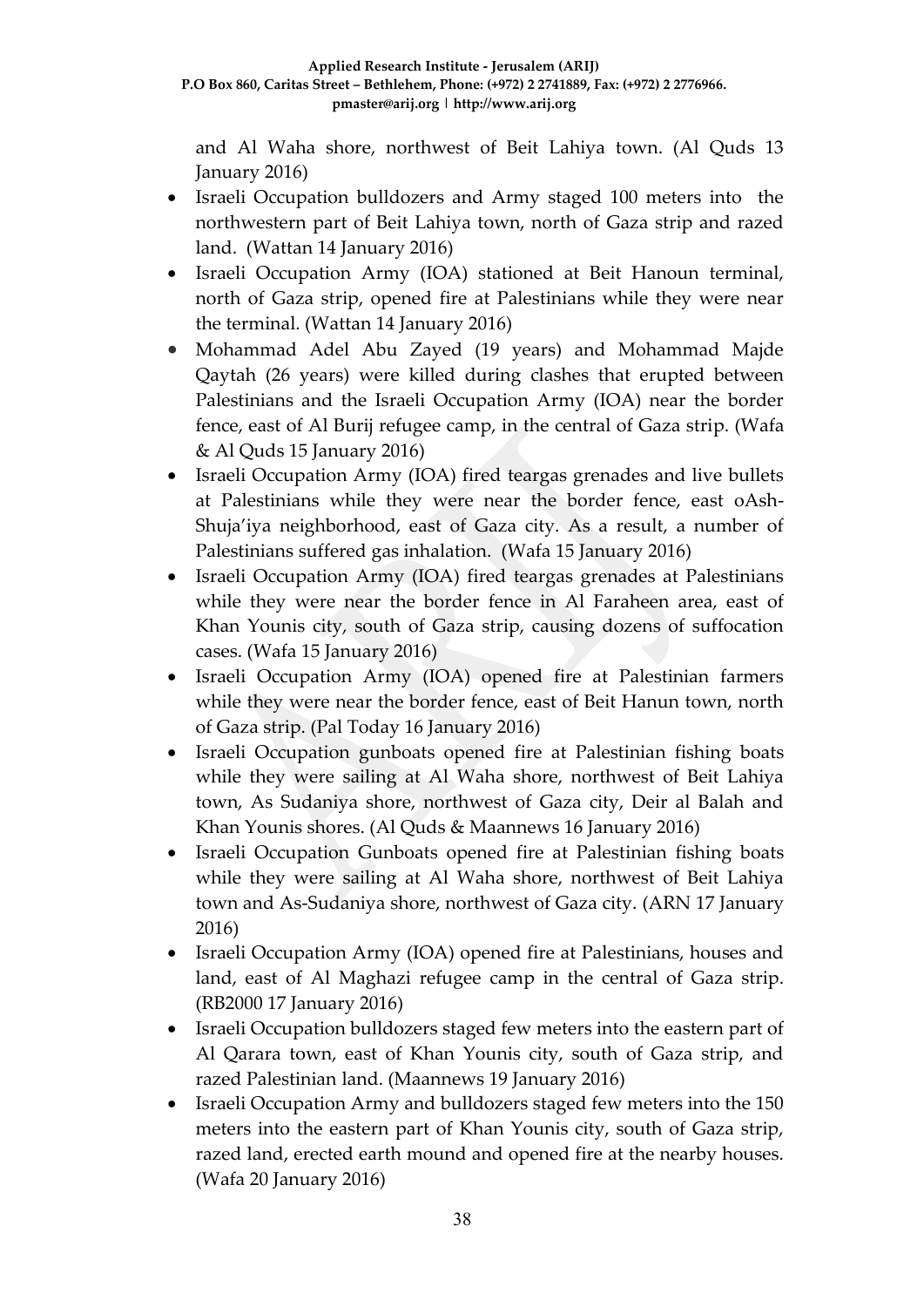- A Palestinian was injured after the Israeli Occupation Army (IOA) opened fire at a group of Palestinian farmers while they were working in their land near the border fence, east of Ash Shaja'iya neighborhood, Gaza city. (Wafa 21 January 2016)
- Clashes erupted between Palestinians and the Israeli Occupation Army (IOA) near the border fence, east of Gaza city, The IOA fired live bullets and teargas grenades, causing dozens of suffocation cases and the injury of 2 Palestinians. (PNN 22 January 2016)
- Israeli Occupation Army (IOA) stationed near the border fence, east of Al Burij refugee camp in the central of Gaza strip, fired teargas grenades at a group of Palestinians while they were near the border fence area. As a result, dozens of Palestinians suffered gas inhalation. (Raya 22 January 2016)
- Israeli Occupation Army (IOA) fired teargas grenades at Palestinians while they were near the border fence area, east of Al Faraheen, east of Khan Younis city, south of Gaza strip, causing a number of suffocation cases. (Raya 22 January 2016)
- Israeli Occupation Gunboats opened fire at Palestinian fishing boats while they were sailing at Al Waha shore, northwest of Beit Lahiya town, north of Gaza strip. (PNN 22 January 2016)
- Israeli Occupation Army (IOA) opened fire at Palestinian farmers while they were working in their land near the border fence, east of Al Fakhari town, east of Khan Younis city, south of Gaza strip. (Wattan 24 January 2016)
- Israeli Occupation Warplanes launched missiles at an area, southwest of Khan Younis city, south of Gaza strip. (Maannews 25 January 2016)
- Israeli Occupation Warplanes launched missiles at an area, south of Deir Al Balah town in the central of Gaza strip. (Maannews 25 January 2016)
- Israeli Occupation Army (IOA) opened fire at Palestinian farmers while they were near the border fence, southeast of Gaza city. (Maannews 28 January 2016)
- Israeli Occupation Army (IOA) opened fires at Palestinian shepherds whole they were near the border fence, east of Al Qarara town, northeast of Khan Younis city, south of Gaza strip. (Maannews 28 January 2016)
- Israeli Occupation gunboat opened fire at Palestinian fishing boats while they were sailing at Al Waha shore, northwest of Beit Lahiya, As-Sudaniya shore, northwest of Gaza city, Deir al Balah and Khan Younis shores, southwest of Gaza strip. (Al-Quds 28 January 2016)
- Clashes erupted between Palestinians and the Israeli Occupation Army (IOA) near the border fence, at Al Faraheen area, east of Khan Younis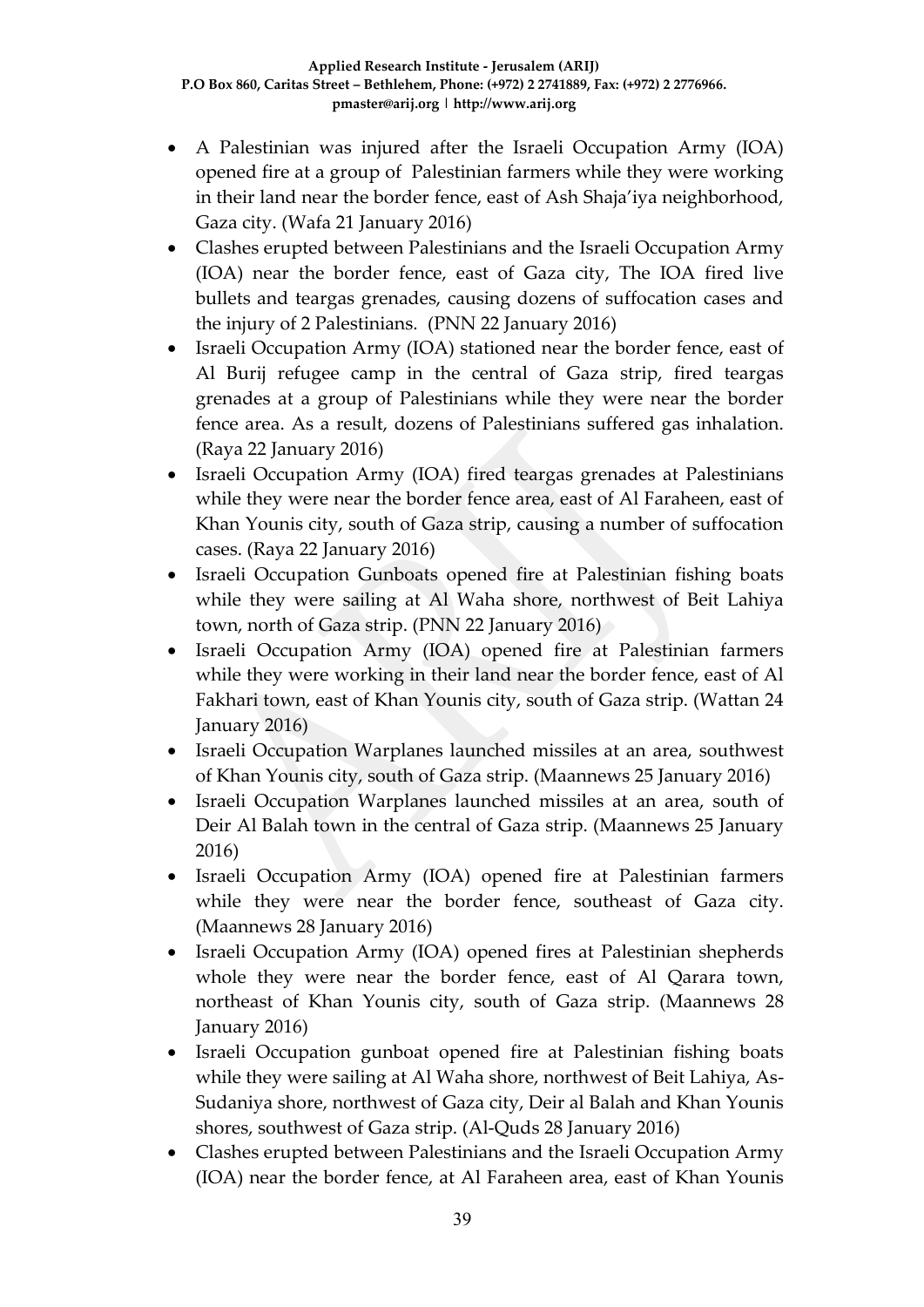city, south of Gaza strip. The IOA fired live bullets and teargas grenades at Palestinians. (Maannews 29 January 2016)

- Clashes erupted between Palestinians and the Israeli Occupation Army (IOA) near Beit Hanoun terminal, north of Gaza strip. The IOA fired teargas grenades and live bullets at Palestinians. (Maannews 29 January 2016)
- Seven Palestinians were injured and dozens suffered gas inhalation during clashes that erupted between Palestinians and the Israeli Occupation Army (IOA) near the border fence, east of Gaza city. The IOA used live bullets and teargas grenades to attack Palestinians. (Wafa 29 January 2016)
- A Palestinian was injured after the Israeli Occupation Army (IOA) opened fire at a group of Palestinians while they were near the border fence, east of Jabaliya town, north of Gaza strip. (Al-Quds 29 January 2016)
- Israeli Occupation gunboats opened fire at Palestinian fishing boats while they were sailing at Al Waha shore, northwest of Beit Lahiya town, north of Gaza strip. (Al-Quds 30 January 2016)
- Israeli Occupation Army (IOA) opened fire at Palestinian farmers while they were working in their land, near the border fence, east of Khan Younis town, south of Gaza strip. (Maannews 30 January 2016)
- Israeli Occupation Army (IOA) opened fire at Palestinian farmers and shepherds while they were near the border fence, east of Al Magahzi refugee camp, in the central of Gaza strip. (Safa 31 January 2016)
- Israeli Occupation gunboats opened fire at Palestinian fishing boats while they were sailing at As-Sudaniya shore, northwest of Gaza city. (Orient FM 31 January 2016)

### **Others**

 Israeli Defense Minister OKs Addition of West Bank Church Compound to Settlement Bloc. The property at Gush Etzion was purchased by U.S. businessman Irving Moskowitz, a high-profile supporter of the settlements. A West Bank property once owned by a church that was later bought by a right-wing American Jew will become part of the Gush Etzion settlement bloc, Defense Minister Moshe Ya'alon has decided. If the compound is populated, settlers would help consolidate their hold on Gush Etzion's south. The property's purchase by U.S. businessman Irving Moskowitz, a prominent supporter of the settlements, was first reported by Haaretz in May. The property consists of eight buildings on a 40-dunam (10-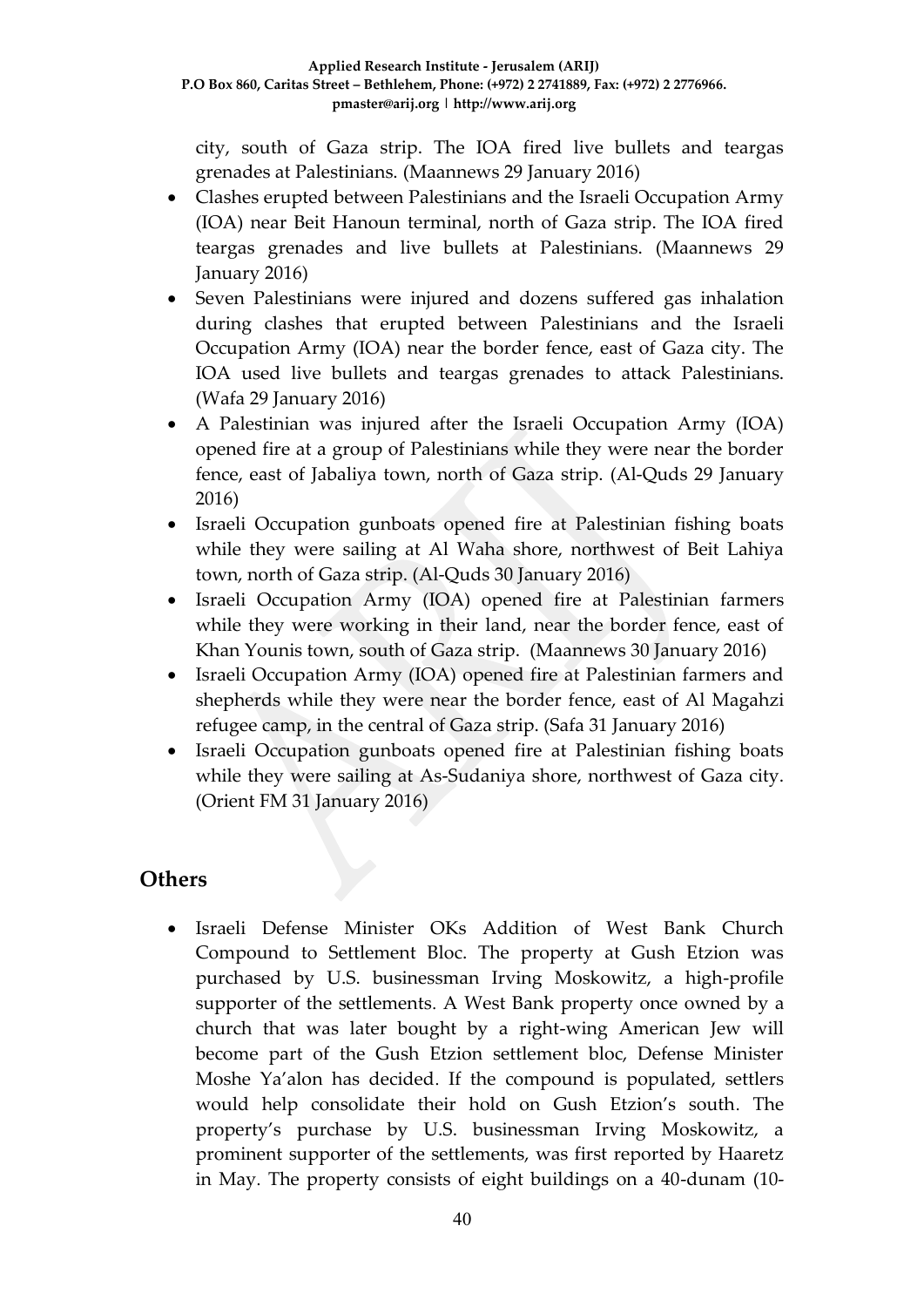acre) lot. It is located on Route 60 between Jerusalem and Hebron, opposite the Al-Aroub refugee camp. Originally built by an American missionary in the 1940s, it first served as a tuberculosis hospital and later as a hostel for pilgrims. But a few years ago the Presbyterian church group that owned it fell into financial difficulties and decided to sell it. Gro Faye-Hansen Wenske, a Norwegian Christian who is a supporter of the settlements, then set up a company in Sweden that portrayed itself as a church group. The company, Scandinavian Seamen Holy Land Enterprises, offered to buy the property from the American owners, saying it planned to restore the church and resume its operations. The sale was completed in 2010 and duly registered with Israel's Civil Administration in the West Bank. In 2012, the Swedish company announced that it was going out of business and sold the property to an American organization controlled by Moskowitz. That organization, the American Friends of the Everest Foundation, is mainly active in East Jerusalem, where it specializes in buying property from Arabs and then encouraging Jews to move in. Its local partner in this activity is Aryeh King, a Jerusalem city councilman and long-time activist in right-wing causes. Moskowitz's organization posted guards at the church compound and, about a year ago, began renovating the buildings. But the new owner's true identity was kept secret, including from the Israel Defense Forces. Palestinian workers employed to do the renovations said they were told the owner was a Norwegian who sought to restore the church to its former condition. The same story was given to the army. After Haaretz reported on these events, the Civil Administration briefly ordered the work stopped. But it soon decided it had no grounds for halting the renovations if no changes were made to the building's exterior. Haaretz's report that the new owner planned to turn the compound into a settlement spurred politicians from both left and right to visit it, and Palestinians staged demonstrations against the project. The property is located just outside the boundaries of the Gush Etzion region. The local council therefore asked Ya'alon to approve adding it to the municipality's jurisdiction. Ya'alon has agreed to this request, and the military commander in the territories signed off on the order. This means the property is now officially part of the settlement bloc. It also suggests that families can move in immediately, since the eight buildings on the site were built decades ago and require no construction permits. In contrast, any plans for additional construction that might be submitted in the future would require permits. Representatives of the new owner say there is no plan to let families move into the buildings, with the goal being to open a hostel that will serve Jews, Christians and Muslims alike. But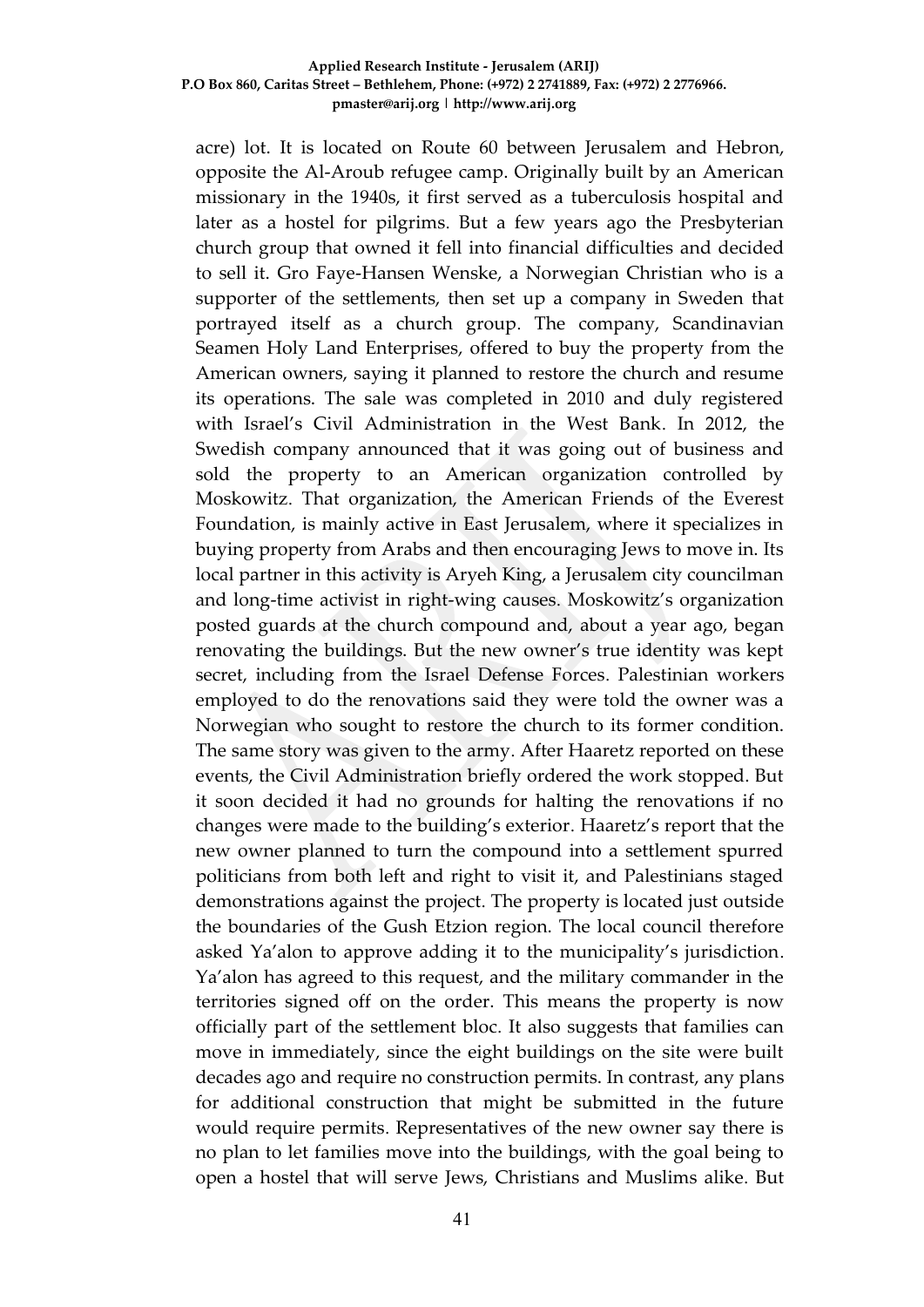information obtained by Haaretz indicates that the property is intended to become a settlement. [\(Haaretz](http://www.haaretz.com/israel-news/.premium-1.695735) 6 January 2016)

- **Knesset Transparency C'tee: Gov't unknowingly funding 'price tag' activities. Funds transferred by different ministries to Samaria and Binyamin local councils used to fund NGOs encouraging Jewish terror activities against IDF soldiers, Israeli citizens, Palestinians, says c'tee chairwoman Shaffir.** The Knesset's Transparency Committee has received documents and testimony that indicate different government ministries have been unwittingly funding groups that undermine the State of Israel by encouraging "price tag" attacks and illegal outposts. "It's awful to find out that while we've been paying taxes so the state can provide us with quality of life, millions of shekels from our money are being transferred to support activities that most of the citizens of Israel would not be willing to fund, including activity against the state itself and the rule of law," said committee chairwoman MK Stav Shaffir (Zionist Union). "The funds reached NGOs that encourage the twisted idea of 'price tag' attacks from the Agriculture, Education and Welfare Ministries, and the Authority for National-Civic Service," Shaffir continued. "The indirect support of Jewish terror activities against the IDF, the citizens of Israel, and Palestinians, using public funds that belong to all of us - is an outrage. Government ministers condemn the 'price tag' violence, but at the same time embrace (the perpetrators) with budgets and support. The government is simply undermining itself," she added. For example, the documents obtained by the committee show that the Interior Ministry transferred millions of shekels of taxpayer money earmarked for the Samaria and Binyamin local councils. The local councils in turn used these funds to establish the Samaria Settlers Committee and the Binyamin Settlers Committee. These NGOs encourage activity meant disrupt the work of security forces coming to evacuate illegal structures and outposts. The Binyamin Settlers Committee received some NIS 3.5 million from its local council, while the Samaria Settlers Committee received some NIS 1 million a year from its own council. [\(Ynetnews](http://www.ynetnews.com/articles/0,7340,L-4751015,00.html) 10 January 2016)
- Agricultural Minister Uri Ariel calls for annexation of West Bank's Area C. Ariel also called for building E1, where there are plans for 3,500 apartments. Agriculture Minister Uri Ariel called on the government to annex Area C of the West Bank during a tour of Judea and Samaria led by the Knesset Land for Israel Caucus. As he spoke the Bayit Yehudi member stood on the hilltop of a controversial unbuilt area of the Ma'aleh Adumim settlement known as E1. Ariel has long been a vocal proponent of building in E1 and of unilaterally extending Israeli law to include Area C where all the settlements are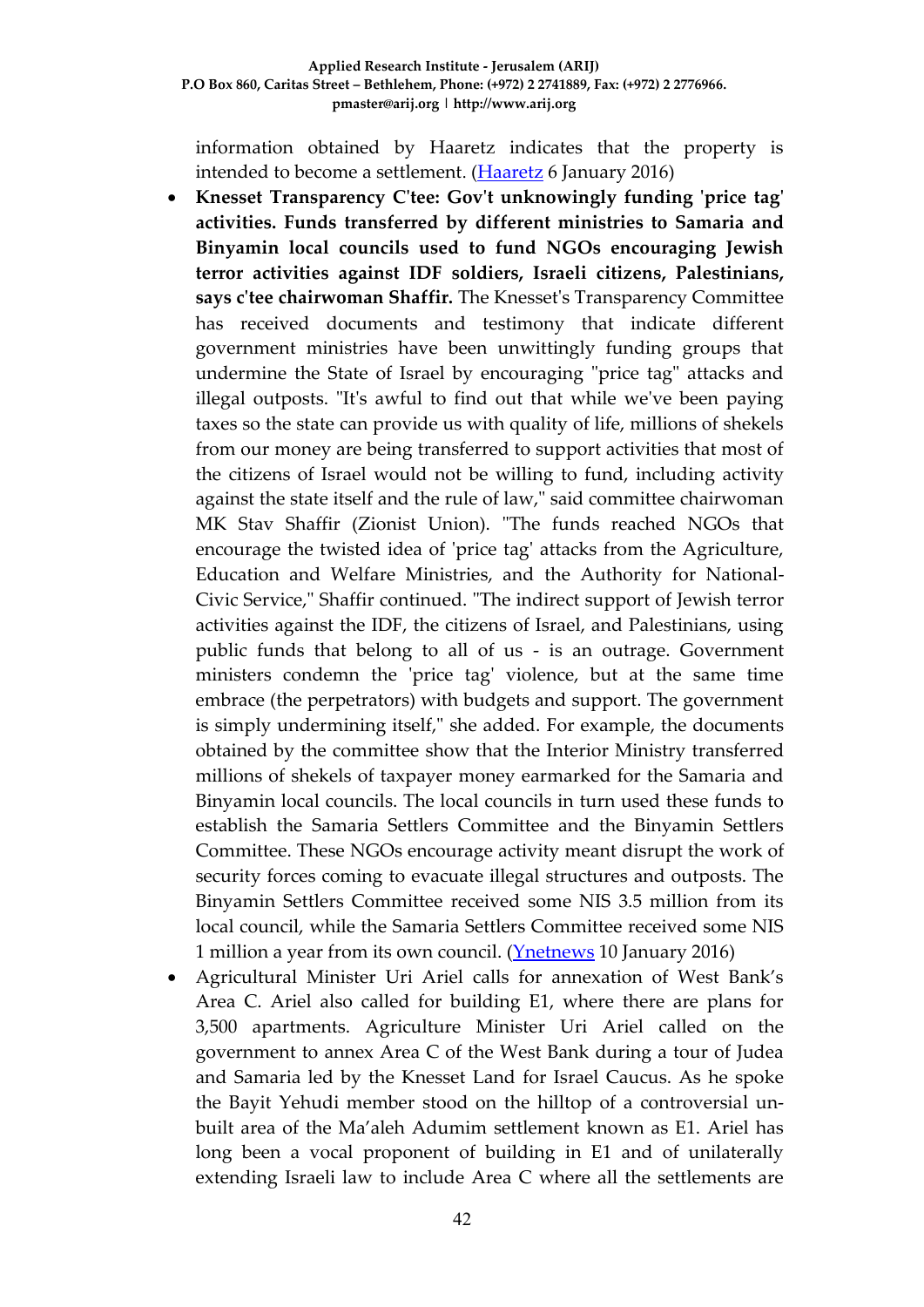located. Areas A and B of the West Bank, where the bulk of the Palestinians live, are under the civil control of the Palestinian Authority. "We should tell the prime minister, the government and the Knesset that the time has come to annex Area C," Ariel said. "If someone asks about Areas A and B, than their time will come. When, we will see. For now, let's agree on Area C. There is more than 60% of the [West Bank] territory, with 50,000 Arabs. They do not pose a problem to the state of Israel," he said. "I am suggesting that we unite around this call," he said. Jewish residents of Judea and Samaria lack the full rights granted Israeli citizens in the rest of the country, said Ariel. "This isn't a normal situation," he said. "There are too many laws that are not applicable and that discriminate negatively against us," said the agriculture minister, himself a resident of Area C. Ariel also called for building E1, where there are plans for 3,500 apartments. Every prime minister since Yitzhak Rabin has promised to begin construction on E1. But all have failed to make good on that pledge under pressure from the United States and the European Union which feel that any construction in that bridgehead area near Jerusalem would undermine the chances of ever achieving a two-state solution. When Ariel was the construction and housing minister under the last government he created initial plans for 8,372 housing units. But Prime Minister Benjamin Netanyahu frozen those plans. His office has said that no building will occur on E1 at this time. Ariel said he wants to strengthen the prime minister so that he would be able to build on E1. "But in the meantime, we have to annex this area," he said. Ma'aleh Adumim is the third-largest West Bank settlement. It is located just outside of Jerusalem and is home to 37,404 people. Palestinians believe that E1 and Ma'aleh Adumim should be part of their future state. Israel in turn has insisted that the settlement must be within its final borders. It views Ma'aleh Adumim as a vital part of preserving a united Jerusalem under Israeli sovereignty. Ma'aleh Adumim Mayor Benny Kashriel said his city was built with consensus from all the parties and as a result, he has been shocked, that it is part of the freeze on building plans. He charged that Netanyahu has taken his city out of consensus. "It is my government that has frozen this city," he said. Ariel thanked the caucus for its help, but said that the time had come for more action. "You can come and speak to the cameras as much as you want, but it won't bring building. That will only happen if you threatened to withhold votes unless building is approved here," he said. "The moment you say this, the ministers will follow suit. Otherwise there won't be building here." [\(JPOST](http://www.jpost.com/Israel-News/Politics-And-Diplomacy/Ariel-calls-for-annexation-of-West-Banks-Area-C-441054) 10 January 2016)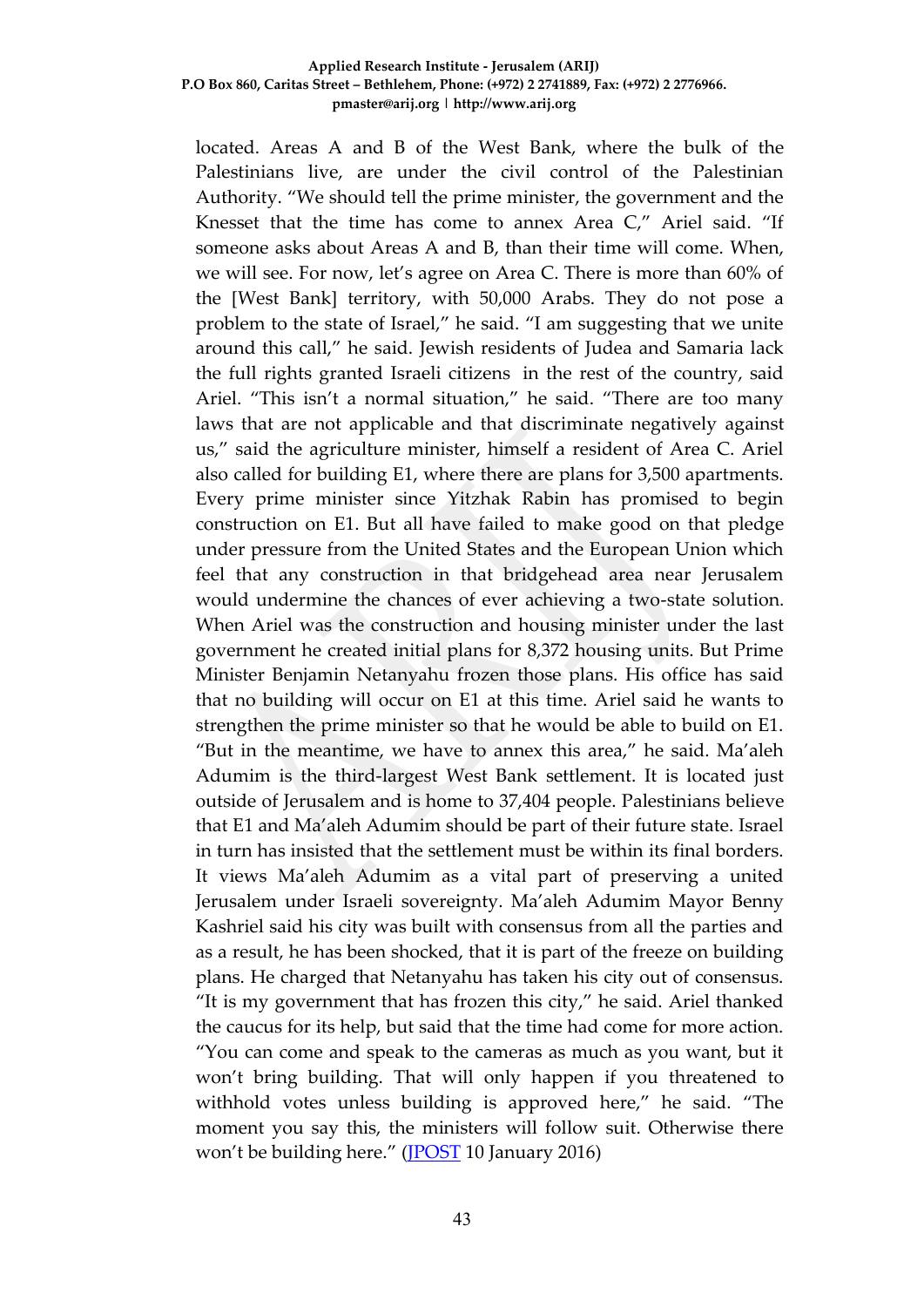- Israeli AG Strikes Down Successor's Plan to Legalize Buildings at West Bank Outpost. Avichai Mendelblit recommended a land swap with Palestinians in West Bank settlement, but Yehuda Weinstein deems move legally untenable. Less than a month before the Attorney General's Office changes hands, incumbent Yehuda Weinstein has struck down recommendations by his designated successor that were aimed at legalizing illegal construction in a West Bank outpost. The recommendations were issued by Avichai Mendelblit in his most recent role as cabinet secretary. In that capacity, the government appointed him last July to head a professional committee examining legal issues relating to West Bank lands. The committee was established at the request of the Habayit Hayehudi party, and was seen as an attempt to circumvent the state's official legal service, headed by the attorney general. One issue the committee discussed was the outpost of Netiv Ha'avot, located near the settlement of Elazar in the Gush Etzion settlement bloc. One of the outpost's residents is Ze'ev Hever, head of Amana – the settlement movement's construction arm. Israel's Civil Administration examined the outpost and found that while part of it was on state land, 17 buildings were on private Palestinian land. Consequently, the Palestinian landowners and Peace Now petitioned the High Court of Justice in 2014 to demand that those buildings be razed. As an alternative to demolishing the buildings, Mendelblit's committee considered the idea of a land swap, under which the built-up area would become state land while the Palestinians would be compensated with land in other, un-built portions of the outpost. The state prosecution had rejected this idea in the past, saying such land swaps could only be concluded voluntarily, not forcibly. The Mendelblit Committee's conclusions were passed onto Weinstein. But 10 days ago, the state told the High Court that Weinstein deemed the idea legally untenable. It then said he needed additional time to consider his position on the petition, in light of the fact that Mendelblit's idea had been ruled out. However, once Mendelblit becomes attorney general on February 1, he could reinstate the proposal. If so, the court would then have to decide whether or not to uphold it. [\(Haaretz](http://www.haaretz.com/israel-news/.premium-1.696638) 11 January 2016)
- Israel Appeals Decision to Let Right-wing Group Run Site Near Western Wall. Supreme Court appeal claims that deal with Elad restricts government's role in regulating prayer arrangements at Wall. The State Prosecution has appealed to the Supreme Court against a Jerusalem District Court decision to approve an agreement allowing the right-wing City of David Foundation, better known as Elad, to manage the archeological park adjacent to the Western Wall. The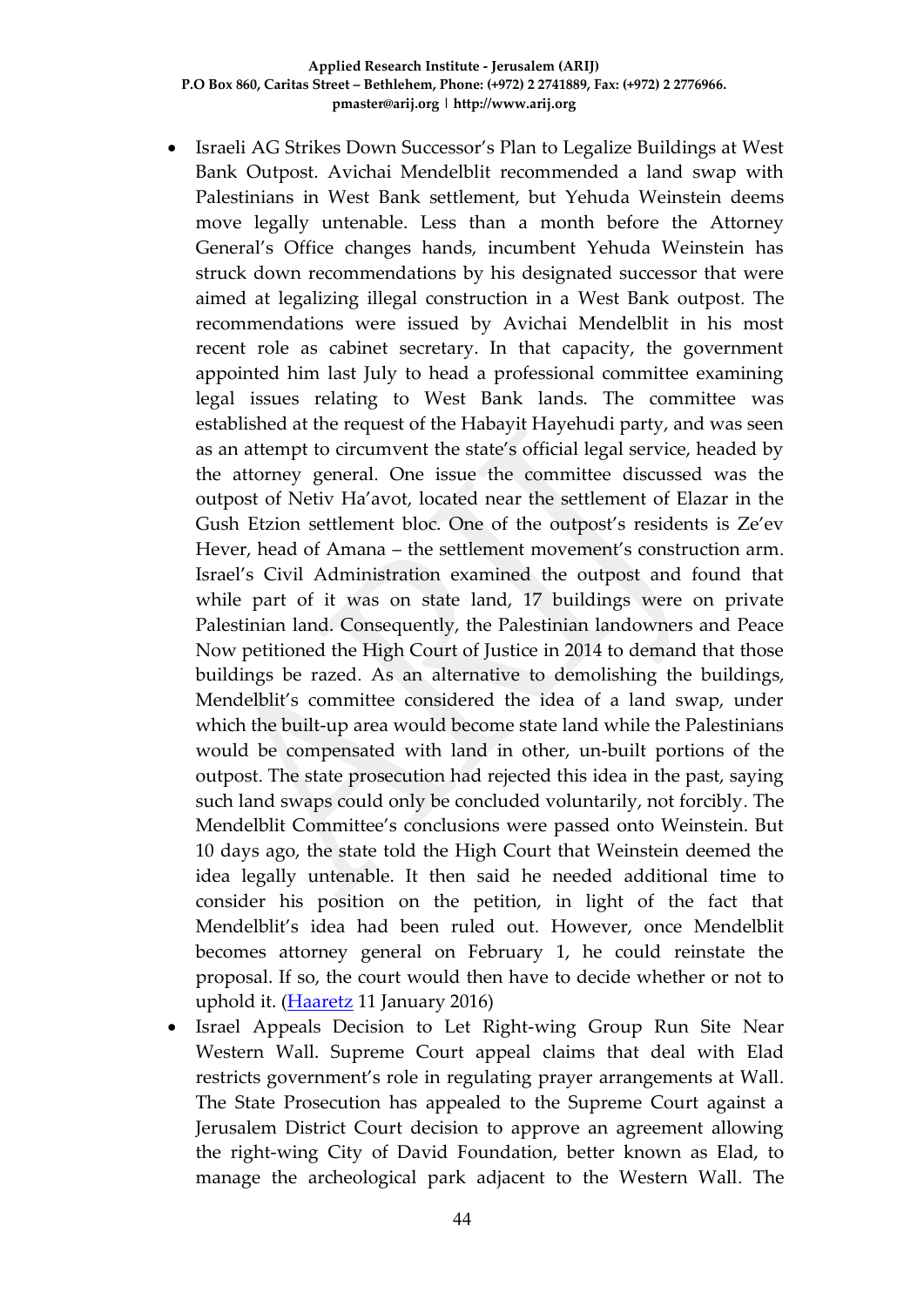prosecution filed its appeal under privilege but most of the details were cleared for publication following a request submitted by Haaretz to the court. For around a year the state has been trying to void the deal between Elad, which operates the City of David National Park, and the Company for the Reconstruction and Development of the Jewish Quarter, that would allow Elad to manage the park at the southern edge of the Western Wall and the adjacent Davidson Center, both major tourist attractions. The government has criticized the agreement, saying it was not approved as required and that it will restrict the government's freedom of action. Any change of status in that area could have far-reaching security and diplomatic ramifications, since it is a holy enclave, the state claims. Aside from fears it would undermine relations with Jordan and the Palestinians because of the site's proximity to the Temple Mount, the agreement also disrupted the negotiations between the state and pluralistic Jewish groups that operate a platform for egalitarian prayer in the archeological park. Shortly after Haaretz revealed the agreement in early 2014, the state filed suit against it in Jerusalem Magistrate's Court and won, although the court rejected the state's argument about the area's political sensitivity and its status as a holy place. But Elad appealed to the district court, which this past October overturned the lower court ruling and reinstated the agreement. In requesting an appeal, the state said the agreement, "Directly restricts the government's functioning in a real and practical way, including its role relating to prayer arrangements at the Western Wall Plaza." As such, the Jewish Quarter development company should have asked the government to approve the agreement before signing it, prosecutors said. Elad argues that just as the Supreme Court approved the agreement it had signed with the Nature and Parks Authority to manage the City of David National Park, it must uphold this agreement. [\(Haaretz](http://www.haaretz.com/israel-news/.premium-1.696908) 12 January 2016)

 State Prosecutor Said to View Appointment of Dery as 'Legally Untenable'. In private discussions, State Prosecutor Shai Nitzan has said he cannot defend the appointment in court due to Dery's criminal record. The appointment of Shas party leader Arye Dery as interior minister, which was approved by the Knesset on Monday, is legally untenable in light of Dery's criminal record, and he should be disqualified from serving in the post, State Prosecutor Shai Nitzan is understood to have said privately in discussions of the matter at the Justice Ministry. The Knesset approved Dery's appointment by a vote of 54 to 43 late Monday after it was unanimously supported by the cabinet on Sunday. The appointment is being challenged in a petition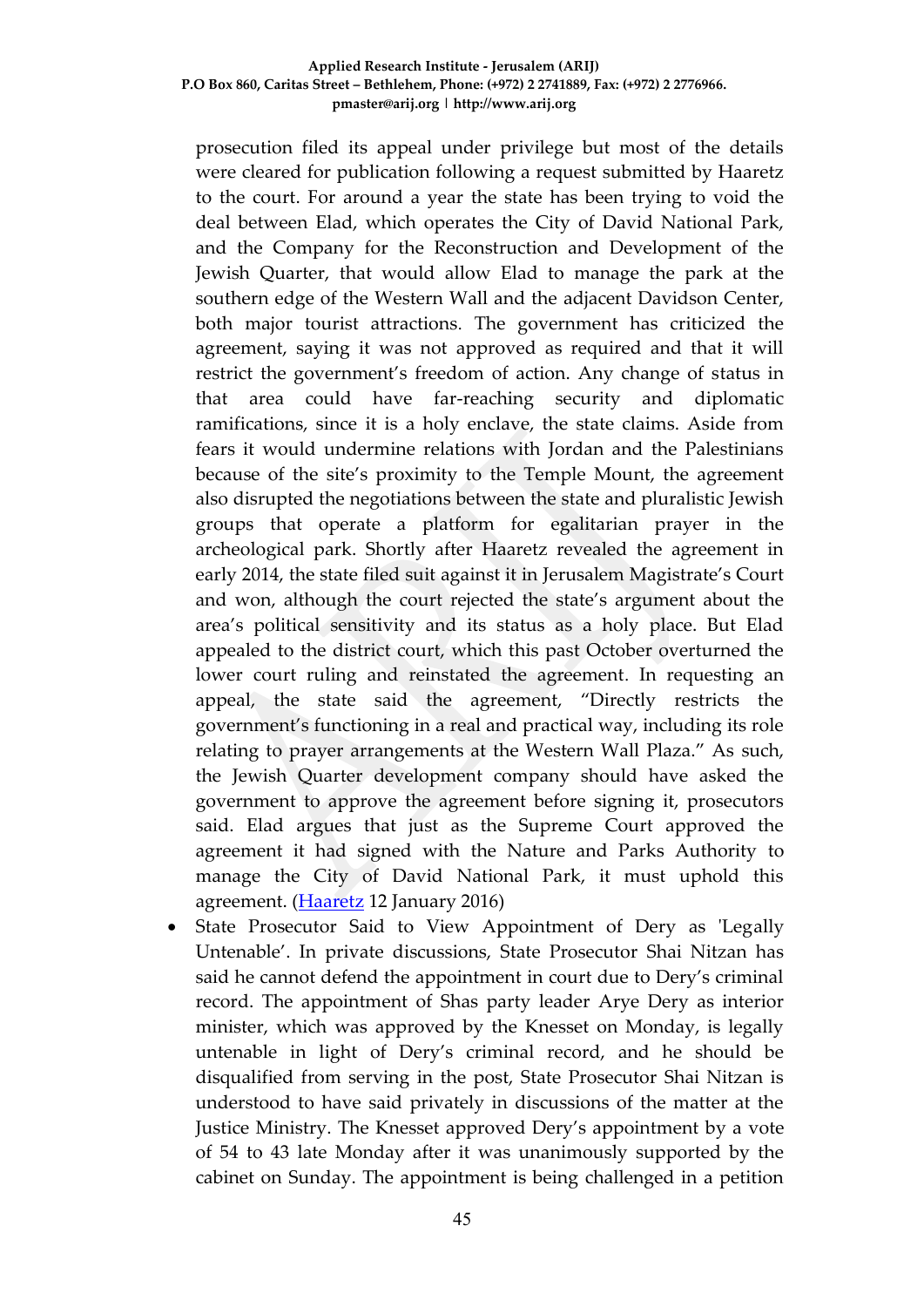filed by the Movement for Quality Government, and Nitzan's stance on the matter will pose a substantial legal hurdle in the government's defense of the appointment. The NGO is calling on the High Court of Justice to intervene, saying that Dery is being allowed to return "to the same crime scene where he stole public funds and corrupted the entire system of government." Nitzan's stance contradicts the position of Attorney General Yehuda Weinstein, who has said the appointment would not violate the law, although there would still be room for public debate of the matter. Nitzan expressed his views in discussions to develop the stance that the State Prosecutor's office is to present to the High Court of Justice in response to the petition against Dery's appointment. In the early 1990s, Dery was suspended as interior minister following allegations that he took bribes while serving in public posts. He was convicted and sentenced to three years in prison, and was released in July 2002 after serving two-thirds of his sentence. It is not reasonable for Dery to return to the Interior Ministry, where the corrupt acts of which Dery was convicted were committed, Nitzan is understood to have said. Nitzan is said to have made clear, however, that there are no grounds to barring Dery from serving in another cabinet post, despite the difficulties that it poses. Last year Dery served as economy minister. He then resigned over policy differences and was appointed Negev and Galilee development minister. Monday's Knesset vote enables him to replace Silvan Shalom who stepped down from the interior ministry post recently after claims of sexual harassment were filed against him. The Justice Ministry declined to comment on internal discussions. In a legal opinion submitted to Prime Minister Benjamin Netanyahu, Attorney General Weinstein wrote that "the appointment was not tainted on the legal level by extreme unreasonableness." Nevertheless, Weinstein acknowledged that when the High Court of Justice considered the legality of Dery's appointment to any cabinet position, it was decided that such an appointment raised legal difficulties. "It has even been deemed by the Supreme Court as on the borderline of the area of reasonable, and the force of such rulings is also valid with respect to the appointment proposed at this time." Weinstein made specific reference to a court ruling by Justice Uzi Vogelman on Dery's appointment to the cabinet that allowed that the matter could remain the subject of public debate even if no legal grounds have been found for intervention in the appointment. The Knesset vote on Dary was proceeded by a heated debate during which opposition politicians criticized Netanyahu's decision to appoint Dery to the vacant position despite his criminal history. [\(Haaretz](http://www.haaretz.com/israel-news/.premium-1.696900) 12 January 2016)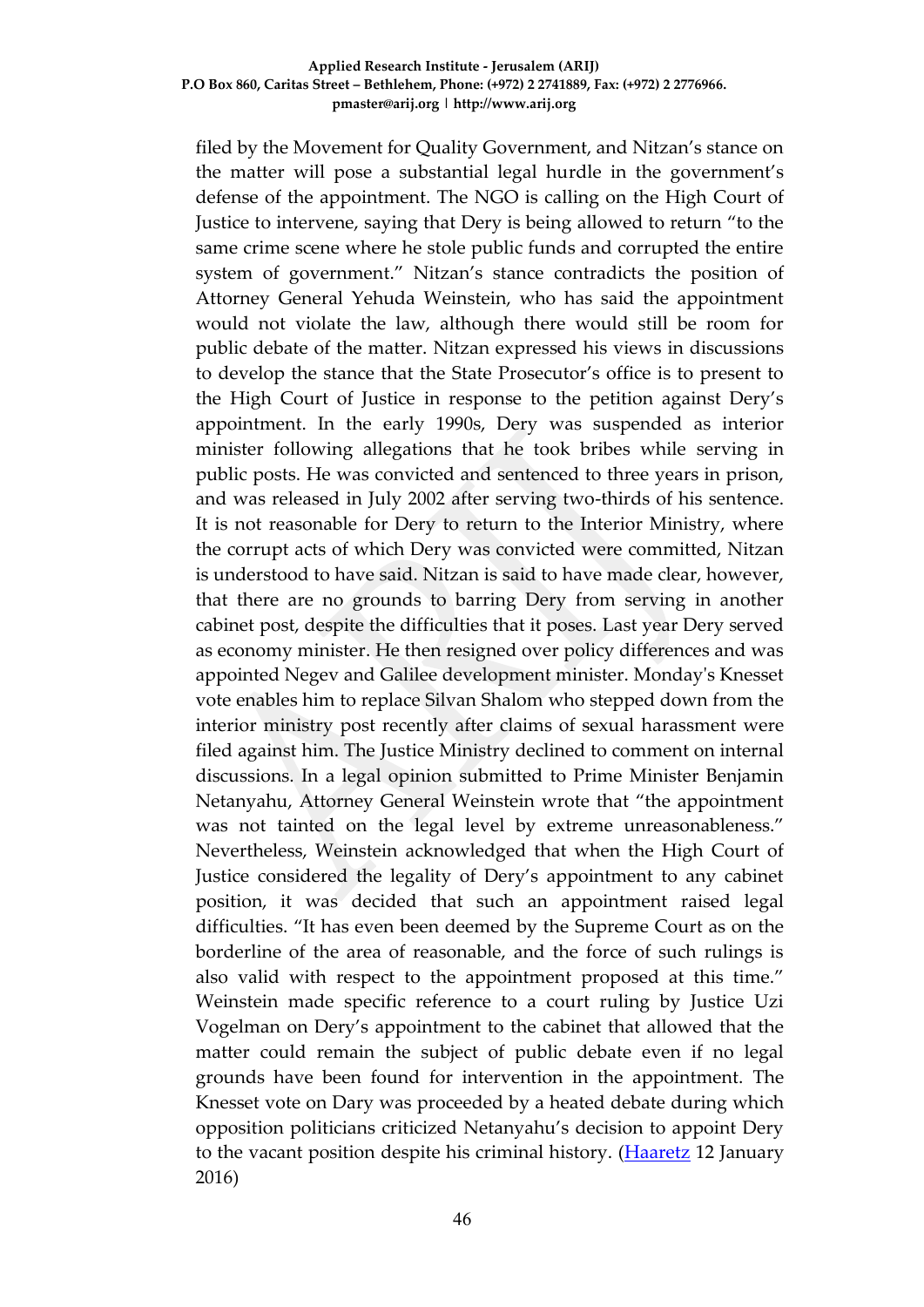Agriculture Ministry Funnels Money Into Urban Settlements. West Bank farmers are furious over the allocation of funds, which are to be used for projects that have 'no connection to agriculture'. The Agriculture Ministry recently allocated 60 million shekels (\$15 million) to infrastructure projects in West Bank settlements, even though many of the recipients are urban communities with no connection to agriculture. Farmers in the settlements are also furious because the money was transferred to local and regional councils rather than to actual farmers. The allocation was part of the coalition agreement with the Habayit Hayehudi party. This agreement called for allocating 240 million shekels in 2015 and 100 million shekels in 2016 to "national infrastructure, public buildings and municipal security grants" in West Bank settlements. The money was divided among various ministries, and the Agriculture Ministry, headed by Minister Uri Ariel (Habayit Hayehudi), got 60 million shekels. In September, the ministry invited settlements to apply for funding for projects that served various specified goals, including encouraging agriculture, preserving agricultural land and open spaces, "strengthening rural communities," "preserving agricultural and rural heritage" and "developing rural communities." But the invitation didn't define what constituted a rural community. Last week, when the funds were finally allocated, it turned out that many recipients were urban settlements. For instance, Kiryat Arba, a dense urban settlement of 7,000 people, received a million shekels to build an access road to the Tomb of the Patriarchs in Hebron. It's not clear why this project should be funded by the Agriculture Ministry at all, since the Transportation Ministry also received 50 million shekels to allocate to settlements. Elkana, a bourgeois suburb located just over the Green Line, received one million shekels for a park and one million to renovate its auditorium. Beit El, which also has about 7,000 residents, got 1.5 million shekels to improve the settlement's appearance. Kedumim got one million shekels for a park and another million to improve its appearance and access to its oldest neighborhood. The Binyamin Regional Council was allocated 1.6 million shekels to develop a master plan for tourism and 4.4 million shekels for "the cultural fabric of western Binyamin." And so forth. Last Friday, following the announcement of the grants, Kedumim Mayor Hananel Dorani organized a small advertisement thanking Ariel in the newspaper Makor Rishon. Altogether, it was signed by eight settlement mayors. But many farmers in the settlements were furious over the grants. "Ever since Ariel took office, the Agriculture Ministry has been cutting all kinds of things connected to agriculture, like solutions for rabies," said one, who asked to remain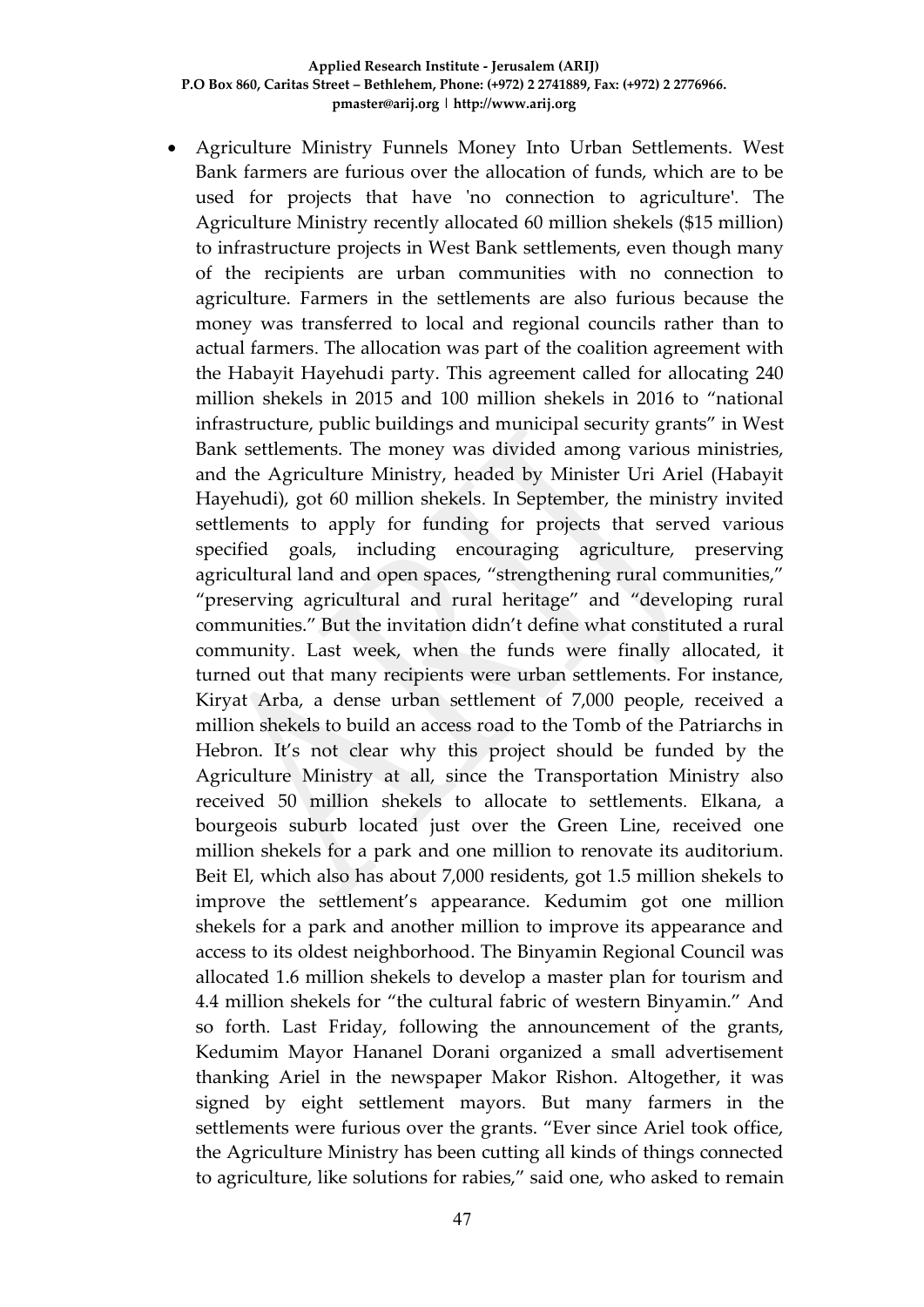anonymous. "There's a crisis in agriculture, but what they give money for is gates [at the entrances] of settlements and halls and all kinds of large settlements that have no connection to agriculture". Another farmer, who also asked to remain anonymous, added that at a time when exports to Europe are declining and the Russian market is unstable, "as a farmer, what helps me isn't improving the settlement's appearance, but rehabilitating my farm". [\(Haaretz](http://www.haaretz.com/israel-news/.premium-1.697095) 13 January 2016)

- **Gov't promoting tax benefits for West Bank settlements. New initiative seeks to apply benefits in the fields of industry, agriculture and tourism for Israelis living beyond the Green Line as well.** A legal memorandum published Wednesday night for the first time seeks to amend the Income Tax Ordinance, so that the tax benefits granted to businesses in the fields of industry, agriculture and tourism will also apply to businesses in West Bank settlements. This is a joint initiative involving several government agencies working, according to officials, to correct a distortion in the law. The initiative began after residents living in the West Bank claimed they were being discriminated against, and even petitioned the High Court of Justice on the subject in 2013. Until now, residents of the West Bank paid taxes but did not receive tax benefits in the above-mentioned categories. Now the government wants all the tax benefits to apply to all territories beyond the Green Line. This would be a precarious move that could provoke harsh criticism, partly due to the application of Israeli law and granting benefits to contested areas. According to the memorandum, existing legislation cannot apply the tax benefits and other incentives in these fields to the West Bank settlements. However, settlers do enjoy benefits given as part of a program to incentivize capital investments in the area. Because Israeli citizens living beyond the Green Line are subject to all of the commitments and obligations as Israelis living within the Green Line, the memorandum argues that the settlers should receive the aforementioned tax benefits as well. [\(Ynetnews](http://www.ynetnews.com/articles/0,7340,L-4756094,00.html) 22 January 2016)
- **Netanyahu seeks to return evicted settlers to Hebron houses. The prime minister says once proper permits are in place, the 80 settlers removed from the West Bank apartments could return to the apartments they say they bought from the Palestinians.** Prime Minister Benjamin Netanyahu said on Sunday he would allow Jewish settlers [evicted by the IDF](http://www.ynetnews.com/articles/0,7340,L-4756399,00.html) from [two houses in the West Bank city of](http://www.ynetnews.com/articles/0,7340,L-4756116,00.html)  [Hebron](http://www.ynetnews.com/articles/0,7340,L-4756116,00.html) to return once proper permits were in place. About 80 settlers were removed from Hebron on Friday a day after Defense Minister Moshe Ya'alon withheld his required approval of their occupancy in apartments in a city where tensions between Israelis and Palestinians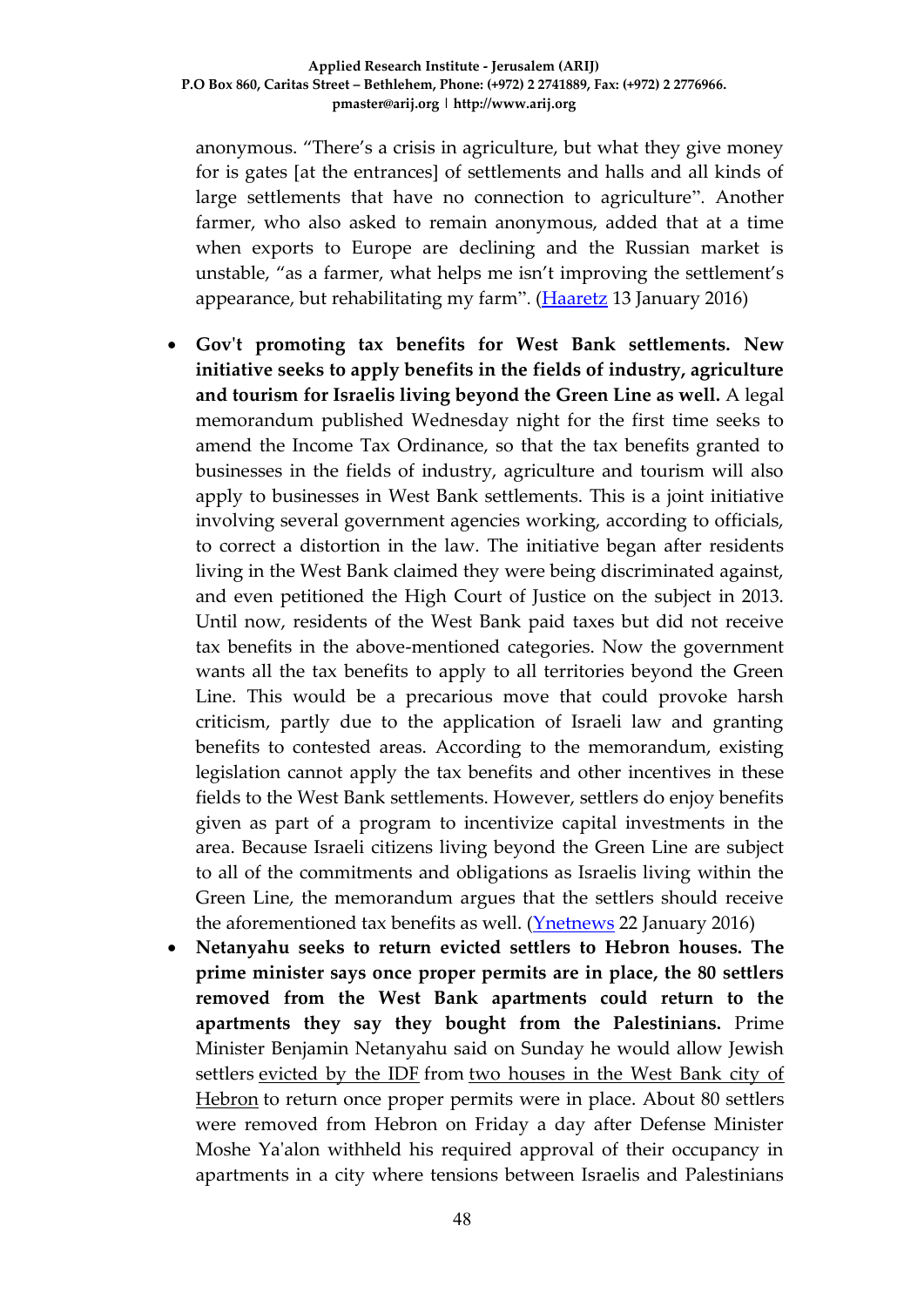run high. The settler group said it had bought the homes from Palestinian owners. But Ya'alon said the settlers had failed to seek permission from Israeli authorities to move in and were trespassing. A Netanyahu aide said on Friday that the prime minister supported Ya'alon's decision to evict the settlers, a step that drew [criticism from](http://www.ynetnews.com/articles/0,7340,L-4756482,00.html)  [members of the right-wing coalition](http://www.ynetnews.com/articles/0,7340,L-4756482,00.html) government and threats to withhold support in Knesset votes. But the aide said the settlers could take up residency again after completing the necessary paperwork. In public remarks at the weekly cabinet meeting on Sunday, Netanyahu said his government "supports the settlements" and would expedite an examination of the settlers' case. "The moment that the purchase process is authorized, we will allow the population of the two houses in Hebron," Netanyahu said, confirming his aide's remarks. "The process of checking is starting today," he added. "We will do it as quickly as possible. If, in any case, it is not completed within a week, I will see to it that the cabinet receives a status report." Meanwhile, the government decided to form a ministerial committee on settlements, based on the recommendations of the 2012 Levy report. The committee's formation will essentially strip the defense minister of his authority to evacuate homes in the territories. Education Minister Naftali Bennett demanded the committee be formed as part of Bayit Yehudi's coalition agreement with the ruling Likud party. Some of the Likud ministers attacked Ya'alon, also a member of Likud, for the decision to evict the homes. "He caused an injustice that cries out to the heavens," claimed ministers Ze'ev Elkin and Yariv Levin. "It doesn't make sense that illegal construction in Hebron is enforced, but not in the Arab sector," Levin said. "According to what guidelines was the evacuation done? What are the actions you took before deciding to evict?" Ya'alon addressed the attacks on him from the right, telling Army Radio that he has "no common language" with Bayit Yehudi MK Bezalel Smotrich and certain critics in Likud. Agriculture Minister Uri Ariel referenced Ya'alon's words before a government meeting. "I have a common language with everyone," he said. "You always have to find ways to reach understandings and rather than criticize." Ariel explained Bayit Yehudi's demand to form a ministerial committee on settlements, saying "it shouldn't be a decision of just one minister but of a ministerial committee that represents the entire government." (Ynetnews 24 January 2016)

 Israel Approves New West Bank Homes, Marking End of Informal Building Freeze. After almost two years, Civil Administration and other planning and building bodies have approved construction of 153 residential units in Samaria and East Jerusalem. Israeli planning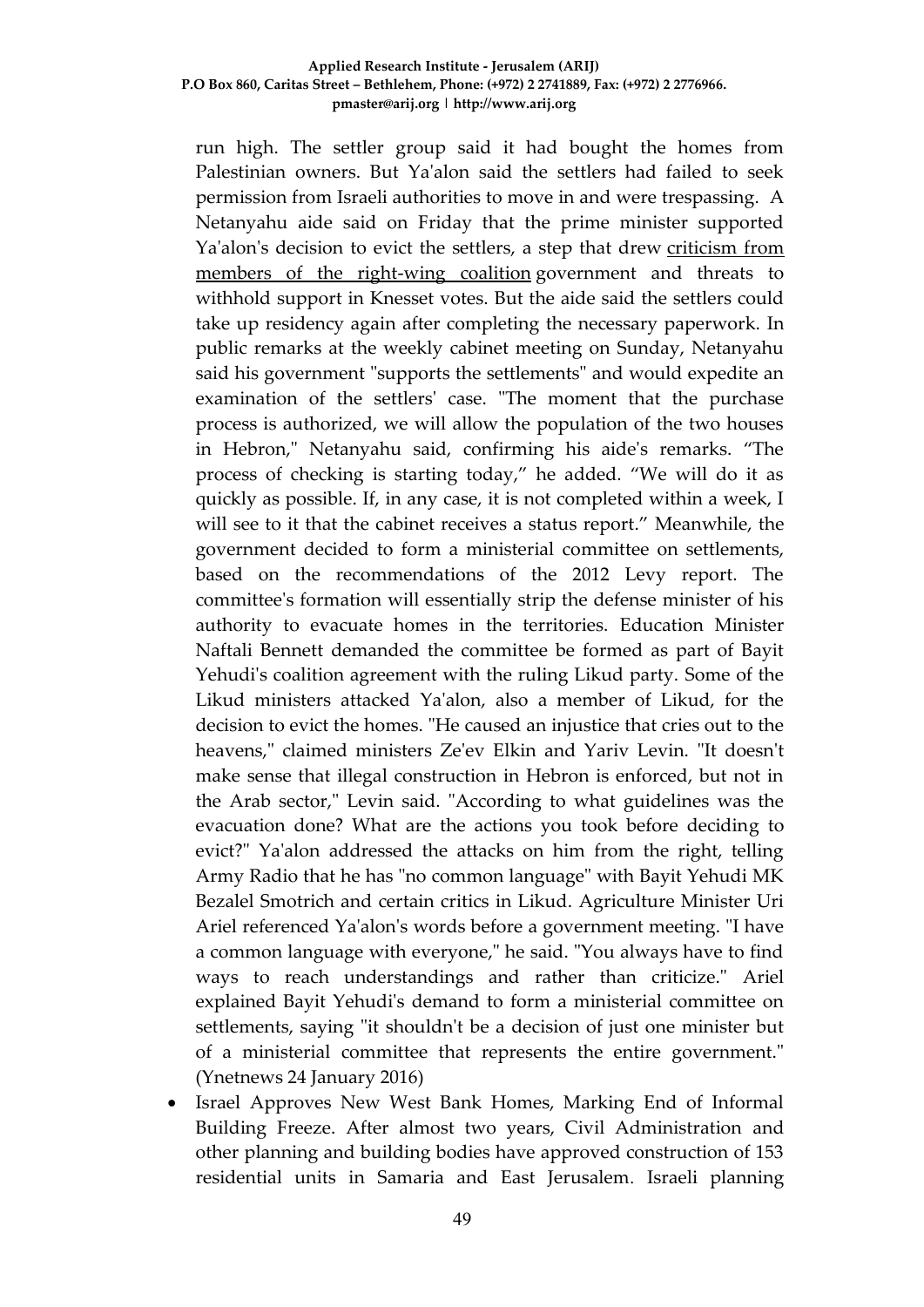authorities approved the construction of 153 new apartments in West Bank settlements last week, effectively putting an end to an informal construction freeze that has lasted about 18 months. For almost two years now, the government has largely refused to advance new building plans in the territories, due to fear that the U.S. administration would retaliate by refusing to veto anti-Israel resolutions in the UN Security Council. The only plans that did move forward involved either legalization of existing outposts or master plans for areas where petitions to the High Court of Justice spurred the government to act. Thus, for instance, a master plan for the Ma'aleh Mikhmash region, east of Ramallah, was advanced last November, apparently due to an impending hearing on High Court petitions, filed by the Yesh Din rights organization and local Palestinians, who are demanding that the government evacuate the nearby Mitzpeh Dani outpost. implemented, the plan would legalize two outposts and add thousands of apartments to existing settlements. But last week, the planning and building committee of Israel's Civil Administration in the West Bank approved several new construction schemes. One was a private contractor's plan to build 34 units in Etz Efraim, near Ariel, on a 46 dunam lot (about 12 acres). Rachelim, located in roughly the same area – where 61 units were recently legalized – got permission to build 31 new units. Another plan involved replacing mobile homes in Carmel, in the South Hebron Hills, with 28 permanent apartments. And Alon Shvut, in the Gush Etzion settlement bloc, received approval to build 60 new units on a 10-dunam plot. The authorization of these new construction plans comes on the heels of Defense Minister Moshe Ya'alon's decision to let the Gush Etzion Regional Council annex a 40 dunam compound that once belonged to a church. The compound was recently purchased by an American organization backed by right-wing American Jewish millionaire Irving Moskowitz. Haaretz first reported the sale last May. In addition, Jerusalem's local planning and building commission gave final approval last month for construction of 891 units in East Jerusalem's Gilo neighborhood. The plan had received initial approval in late 2012, but was then put on hold. [\(Haaretz](http://www.haaretz.com/israel-news/.premium-1.699454) 26 January 2016)

 **Gov't approves mixed prayer area at Western Wall. New area will be located south of the existing prayer areas, and will be used by Reform and Conservative Jews to pray according to their custom; Haredi parties voted against plan, but accept it as 'lesser of evils.'** The government approved on Sunday the creation of a mixed prayer area at the Western Wall in which both men and women can pray together. According to the proposed arrangement, a new prayer area will be set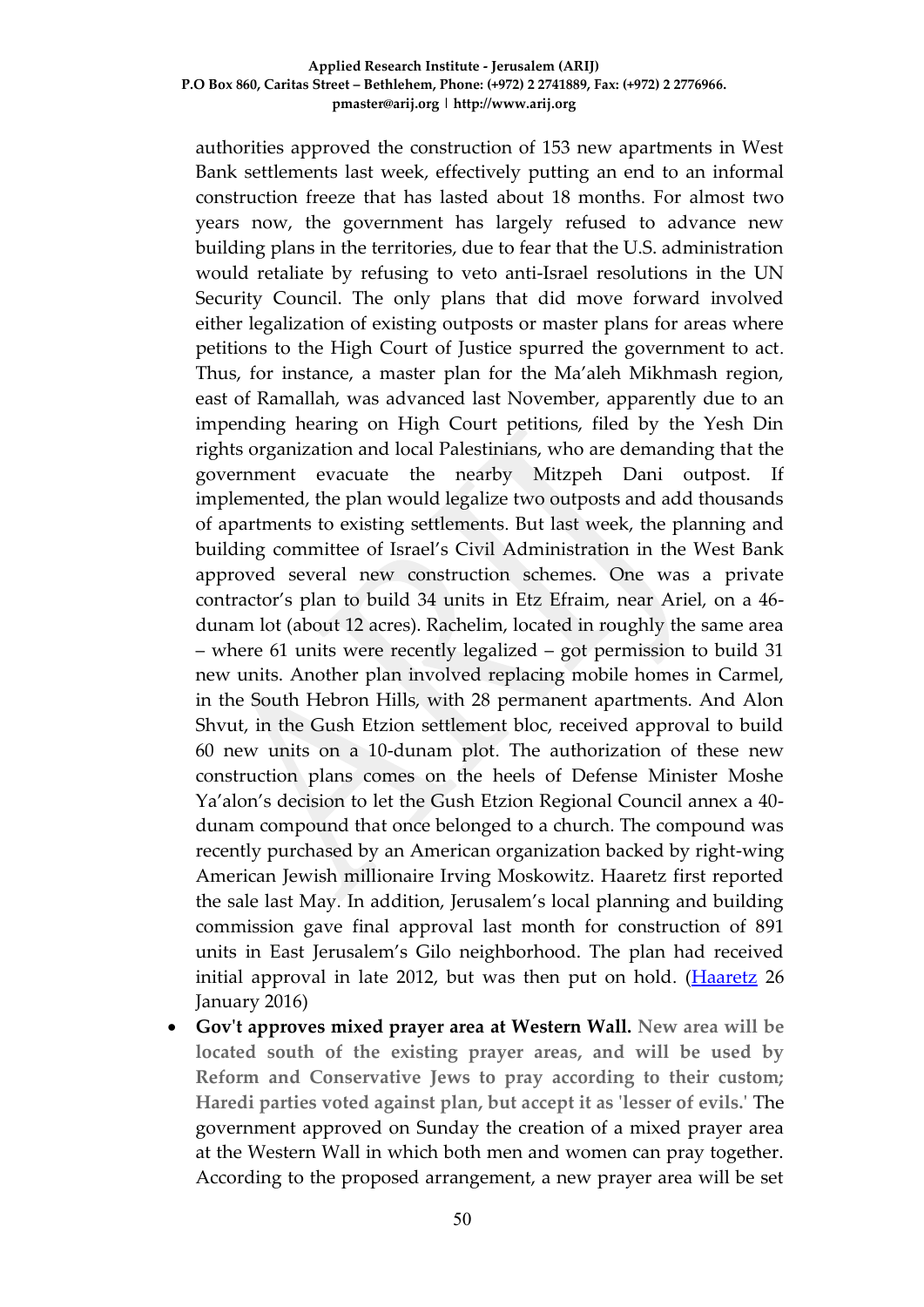up south of the existing separate prayer areas. The new prayer area will be modeled on the one set up at Robinson's Arch two years ago where Women of the Wall could worship, and will allow Reform and Conservative Jews to pray according to their custom. This is an achievement for the Women of the Wall group, which has been fighting for women's prayer rights at the Kotel, aided by both female and male MKs. The Women of the Wall group wishes to pray and read from the Torah collectively and out loud at the Western Wall, while also wearing prayer shawls. The compromise agreement, which was formulated by a team headed by Cabinet Secretary Avichai Mandelblit and signed by Women of the Wall and the Western Wall Heritage Foundation, ensures that "the Western Wall will be open and accessible to any Jew seeking to pray in a manner that befits his identify and beliefs." The new prayer area will be made "respectable, accessible and visible, and serve as an integral part of the Western Wall site." However, the new area will not be connected to the existing separate men and women sections, as it is on a lower level, and located on the other side of the Mughrabi Bridge leading to the Temple Mount. In addition, because of the political sensitivity over construction at the site, it is not possible to create contiguity between the different prayer areas, but the three areas will share an entrance. The Western Wall Heritage Foundation will not be responsible over the new area, as it is on the existing one - it will instead be managed by a public council formed at the Prime Minister's Office. Among the council's members will be representatives of the non-Orthodox sectors and Women of the Wall. In return, the Chief Rabbinate will have full authority over the prayer customs at the existing separate men and women prayer sections. Prime Minister Benjamin Netanyahu called the proposal "a compromise on this delicate issue in a place that is supposed to unite the Jewish People. While I know that this is a delicate issue, I think that this is a fair and creative solution." While voting against the plan, ministers from the ultra-Orthodox parties Shas and United Torah Judaism decided not to use their right of veto to thwart the plan, which would have led to a crisis in the coalition because they view it as "the lesser of evils" compared to previous proposals that allocated larger areas of prayer for the mixed section. The haredim are worried of the precedent set by the plan, which will in effect serve as state recognition of Reforms and Conservatives as legitimate Jewish movements. On the other hand, the agreement does enshrine in law the ultra-Orthodox control over the existing prayer area, keeping liberal entities away from it. Agriculture Minister Uri Ariel (Bayit Yehudi) said ahead of the vote that he intends to oppose the plan, saying it is "unnecessary and hurts